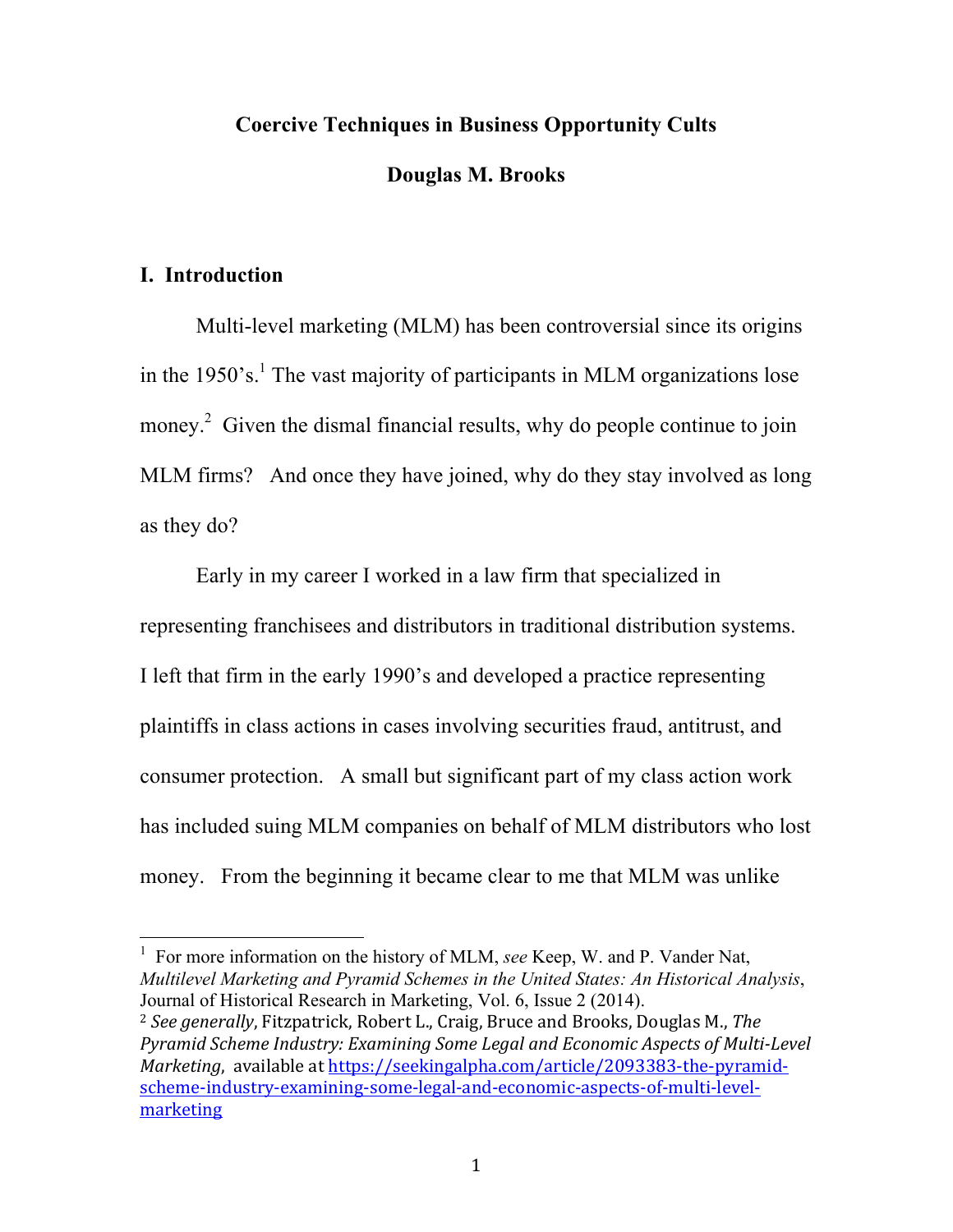any of the franchise or other distribution systems with which I was familiar. One universal fact was that the vast majority of MLM distributors lose money, and eventually drop out, while a tiny percentage are paid huge sums. Even if they aren't pyramid schemes, they sure look like it. While I cannot say that every MLM is a pyramid scheme, I can say that every one of the hundreds that I have looked at shares the characteristic of massive losses by distributors at the lower and mid-levels of the organization, and substantial earnings only at the very highest levels.

I initially thought the problem with MLM must be lack of disclosure. In contrast to MLM opportunities, persons who are considering purchasing a franchise are entitled to receive a detailed disclosure statement before they pay any money to the franchisor. This pre-sale disclosure statement is required by a regulation of the U.S. Federal Trade Commission (FTC), $3$  as well as state laws in fourteen states.<sup>4</sup> But the FTC Franchise Rule and state franchise laws do not apply to opportunities where the required payments within the first six months of operation are less than a certain amount, generally around \$500. MLM firms usually do not "require" payments at

<sup>&</sup>lt;sup>3</sup> See 16 CFR §436, available at https://www.ecfr.gov/cgi-bin/textidx?SID=e37d3cd088c6b4724a389338f9c3e141&mc=true&tpl=/ecfrbrowse/Title16/16cf r436\_main\_02.tpl

<sup>4</sup> *See Franchising 101, Key Issues in the Law of Franchising*, Business Law Today, Vol. 19, No. 4 (2010), available at https://apps.americanbar.org/buslaw/blt/2010-03- 04/grueneberg-solish.shtml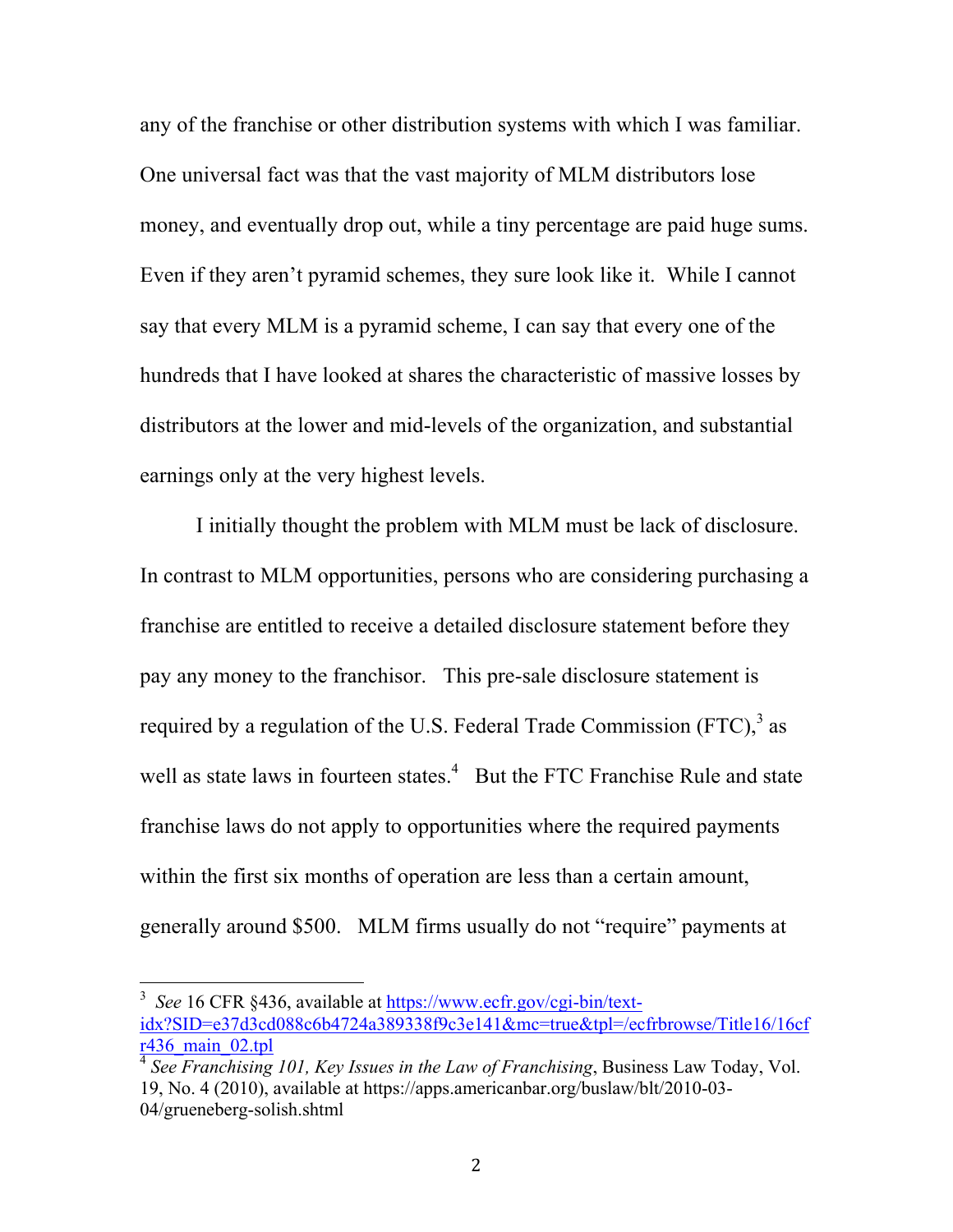all, except for an initial starter kit which is usually priced well below \$500. I put "require" in quotes because, as I explain below, in order to effectively participate in the opportunity MLM distributors are urged to purchase much more than the initial started kit.

Beginning around 1995 I and other consumer advocates began urging the FTC to adopt a regulation that would require MLM firms to make presale disclosures to prospective distributors, similar to the way the FTC's Franchise Rule requires pre-sale disclosures to prospective franchisees. Ultimately our efforts were unsuccessful. In 2012 the FTC adopted a Business Opportunity Rule that requires pre-sale disclosures to business opportunities that are not franchises (like rack sales, vending machines and work at home schemes) but most types of MLM plans were exempted.<sup>5</sup> In my view the MLM exemption was entirely unjustified and was the result of intense lobbying by MLM firms as well as the Direct Selling Association (DSA), whose membership is almost entirely comprised of MLM firms.

We continue to advocate for a pre-sale disclosure rule that would cover MLM. But experience suggests that a disclosure rule will not solve the problem. Although not required to do so, some MLM firms do provide some disclosure concerning the commission earnings of their distributors.

 <sup>5</sup> *See* 16 CFR §437, available at https://www.ecfr.gov/cgi-bin/textidx?SID=3f1cfb798ab3750d607bbcc3bc0c1677&mc=true&node=pt16.1.437&rgn=div5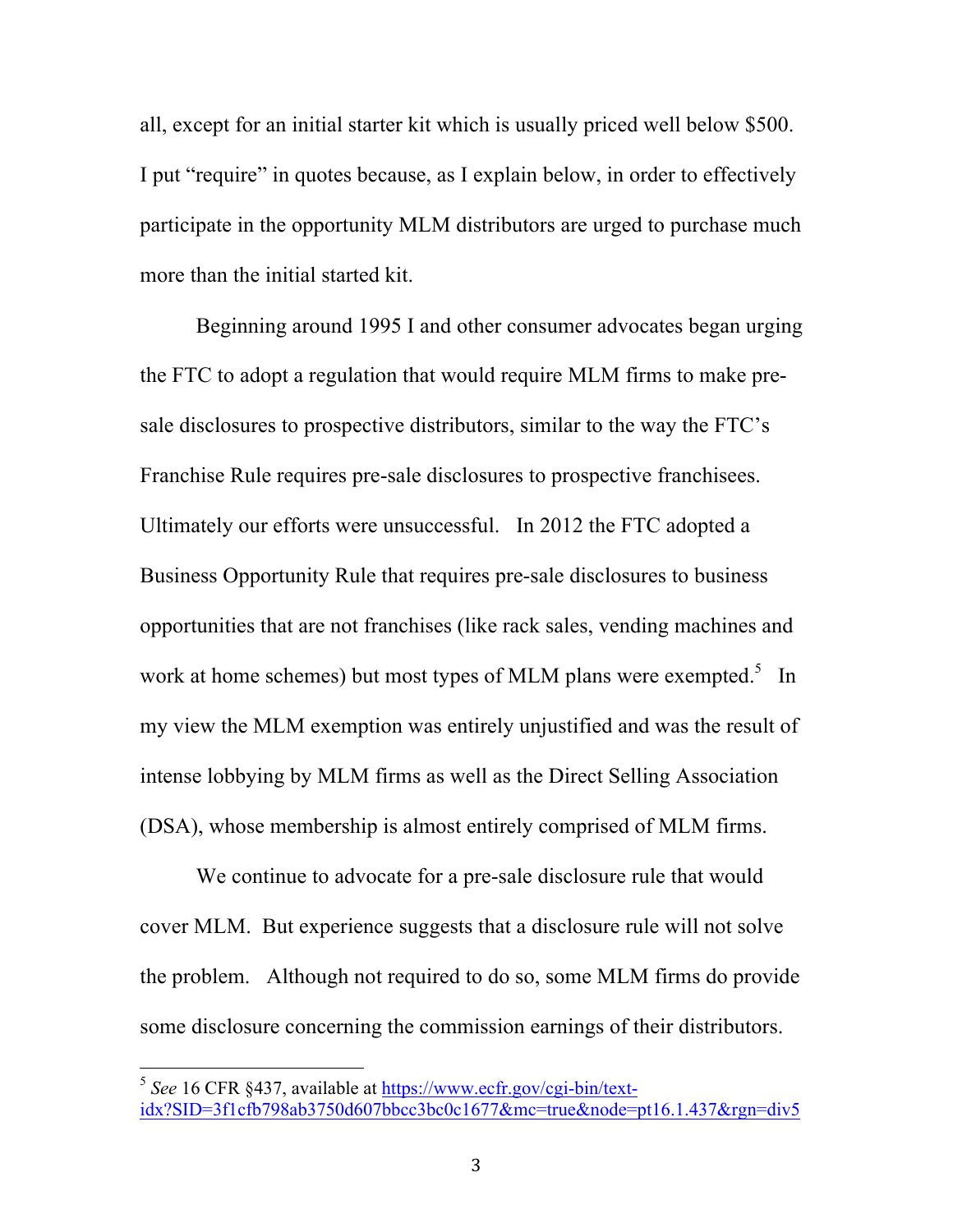While these disclosures are typically presented in ways which overstate the potential for income, and omit crucial data concerning such matters as distributor expenses and attrition rates, they generally portray an opportunity which provides substantial incomes to only a very small percentage of MLM distributors, and little or no income for most participants. These disclosures do not appear to have had much effect on the ability of MLM firms to recruit new participants.

The questionable efficacy of presale disclosures now has empirical support. Economist Stacie Bosley conducted a study of the effect of MLM income disclosures on consumers. Professor Bosley found that such disclosures did not significantly discourage interest in the business opportunity, although it did somewhat reduce earnings expectations.<sup>6</sup>

MLM firms not only have limited risk in providing some earnings disclosures, but may also receive some benefits. Providing presale disclosures may give MLM firms a defense to claims of fraud or deception, in that distributors who receive such disclosures before joining the organization may not be able to credibly argue that they were defrauded when their income expectations are not met. In addition, the existence of a disclosure rule might have the unintended consequence of legitimizing an

 <sup>6</sup> Bosley, S., *Voluntary Disclosure and Earnings Expectations in Multi-Level Marketing* (unpublished; pending publication in Economic Inquiry).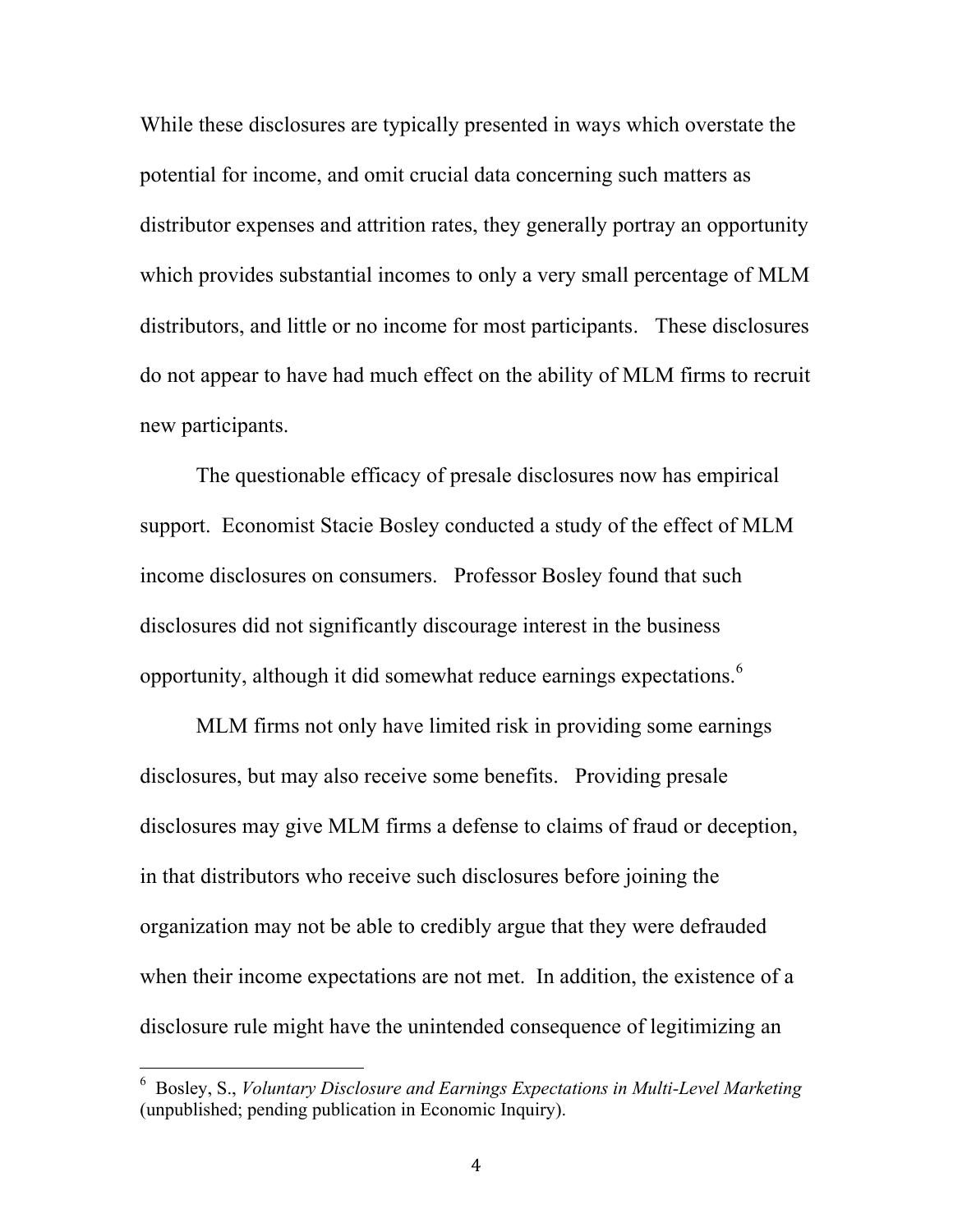opportunity which should probably be prohibited entirely. Potential recruits who are provided with a disclosure statement that refers to an FTC requirement may believe that this amounts to an endorsement by the FTC.

The questionable efficacy of pre-sale disclosures suggests that something other than simple fraud or deception is at work in the MLM recruitment process. I suggest – and I am not the first - that the widespread use of coercive persuasion techniques similar to those employed by cults is at least partially to blame.

I do not know when MLM was first associated with the word "cult," but it was early on in the history of the industry. Phil Kerns' 1982 book, Fake It Til You Make It!, refers to allegations that Amway was a cult.<sup>7</sup> And in 1985, a former Amway distributor, Stephen Butterfield, published a book called "Amway the Cult of Free Enterprise".<sup>8</sup>

How could a business opportunity be a cult? According to its proponents, MLM is merely a form of direct selling, in which distributors can earn money both by selling products to consumers as well as recruiting more distributors and earning commissions when they and their recruits sell products. But Kerns' and Butterfield's experiences in Amway included mass meetings with enthusiastic distributors giving standing ovations to high

<sup>&</sup>lt;sup>7</sup> Kerns, Phil, Fake It Til You Make It! (Victory Press 1982)

<sup>&</sup>lt;sup>8</sup> Butterfield, Stephen, Amway The Cult of Free Enterprise (South End Press 1985).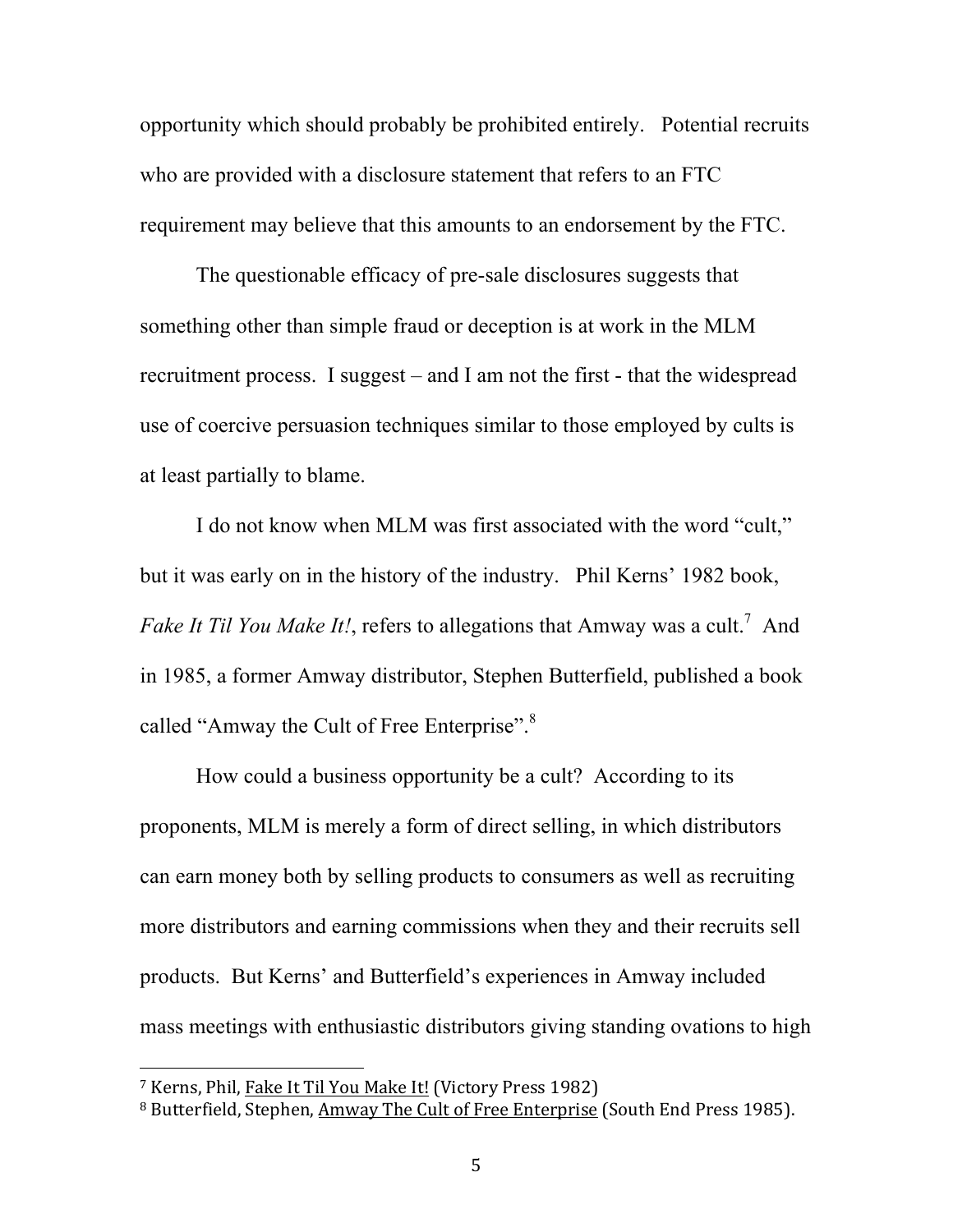level Amway speakers, mysterious terminology, relentless focus on recruitment, positive thinking, the avoidance of any questioning of Amway or its high level distributors, and the tendency for Amway distributors to dedicate more and more of their time and energy to the organization, often at the expense of their relationships with friends and family, despite the lack of financial success. All of these factors are consistent with at least the popular perception of what a cult is.

Other former Amway distributors have reported similar experiences, and added revealing details. In *Amway Motivational Organizations: Behind the Smoke and Mirrors*, the author documented how high level Amway distributors were making substantial profits selling recruitment training methods and materials to lower level distributors, in some cases more than they were earning through Amway.<sup>9</sup> In *Merchants of Deception*, Eric Scheibeler related his experience of rising through the ranks of Amway up to the level of Emerald Distributor, preaching the Amway message of prosperity, recruiting a downline of 2,000 distributors, while his actual

 $9^9$  Carter, Ruth, Amway Motivational Organizations: Behind the Smoke and Mirrors (Backstreet Publishing 1999). Kerns, *supra*, also addresses this issue. It has been revealed that Carter was a pseudonym for Susanna Perkins, a former Amway distributor. The author of this paper defended Ms. Perkins *pro bono* in a lawsuit filed against her by a high level Amway distributor.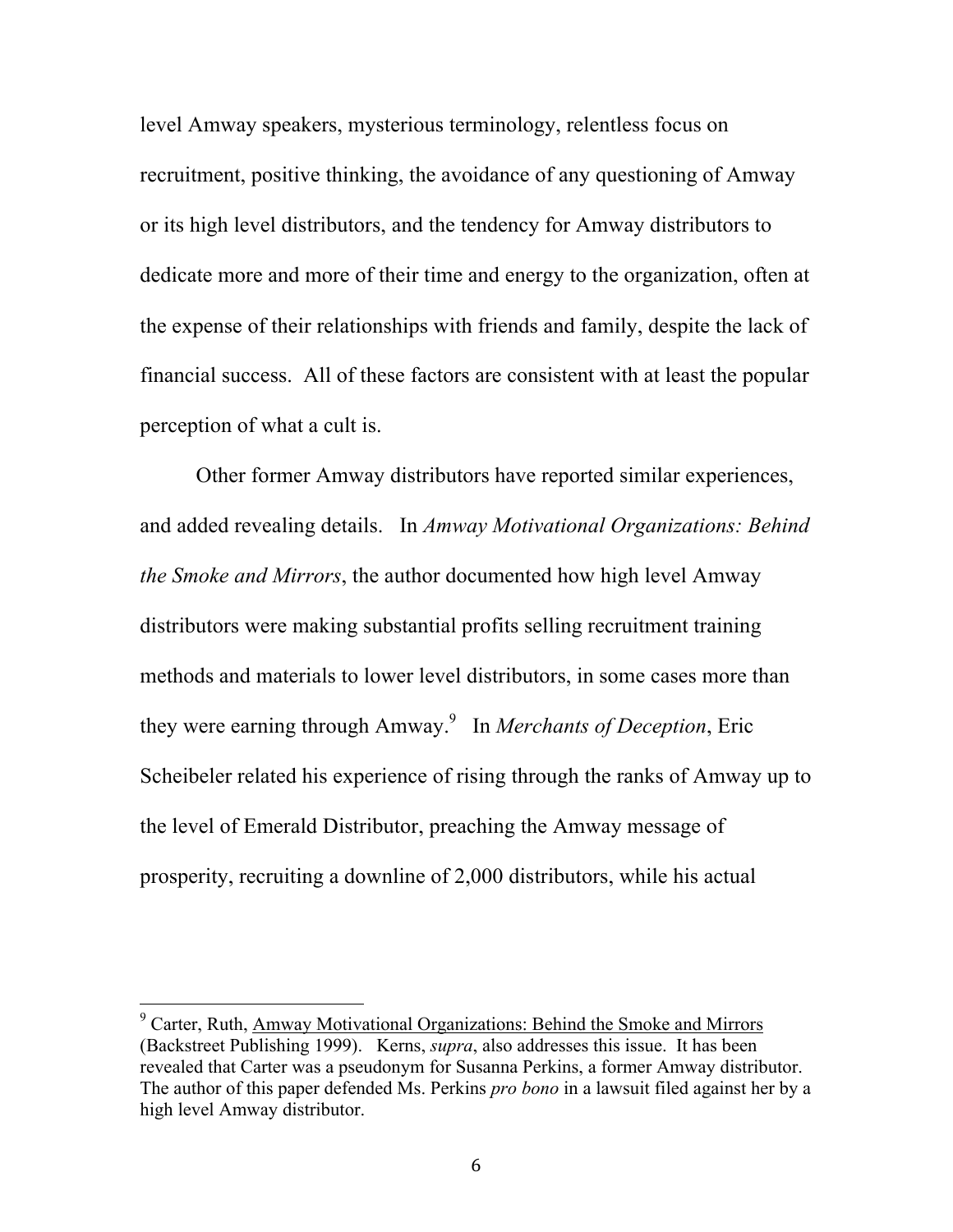earnings were so inadequate that he was forced to declare bankruptcy.<sup>10</sup> Both Carter and Scheibeler analyze the cultic behavior of Amway distributors; Scheibeler was counseled by Steve Hassan who has also addressed the issue of cultic behavior in MLM organizations.<sup>11</sup> A broader look at the MLM industry, including consideration of many of the cultic elements, *False Profits: Seeking Financial and Spiritual Deliverance in Multi-Level Marketing and Pyramid Schemes,* was published in 1997. 12

While I have represented anti-cult advocates who were sued by cults, I am not an expert on cults, psychology or any other relevant field. My hope is that this paper will assist professionals and academics who do have expertise in cults to evaluate the impact of MLM recruitment practices on participants.

I outline below some of the elements of the typical MLM recruitment process, with examples taken from the experiences of former MLM distributors, documentaries and MLM training videos. I begin with some background on the MLM industry and pyramid schemes, continue with a description of what I believe are the key elements of the MLM recruitment

 $10$  Scheibeler, Eric, Merchants of Deception, (ebook 2004), available at https://archive.org/details/MerchantsOfDeception/page/n1 (last checked 6/22/19). Scheibeler originally published his book under the pseudonym John Jacobs. <sup>11</sup> Hassan, Steven, Combatting Cult Mind Control (Park Street Press 1988) at 40.  $12$  Fitzpatrick, Robert L., and Joyce K. Reynolds, False Profits: Seeking Financial and Spiritual Deliverance in Multi-Level Marketing and Pyramid Schemes (Herald Press 1997).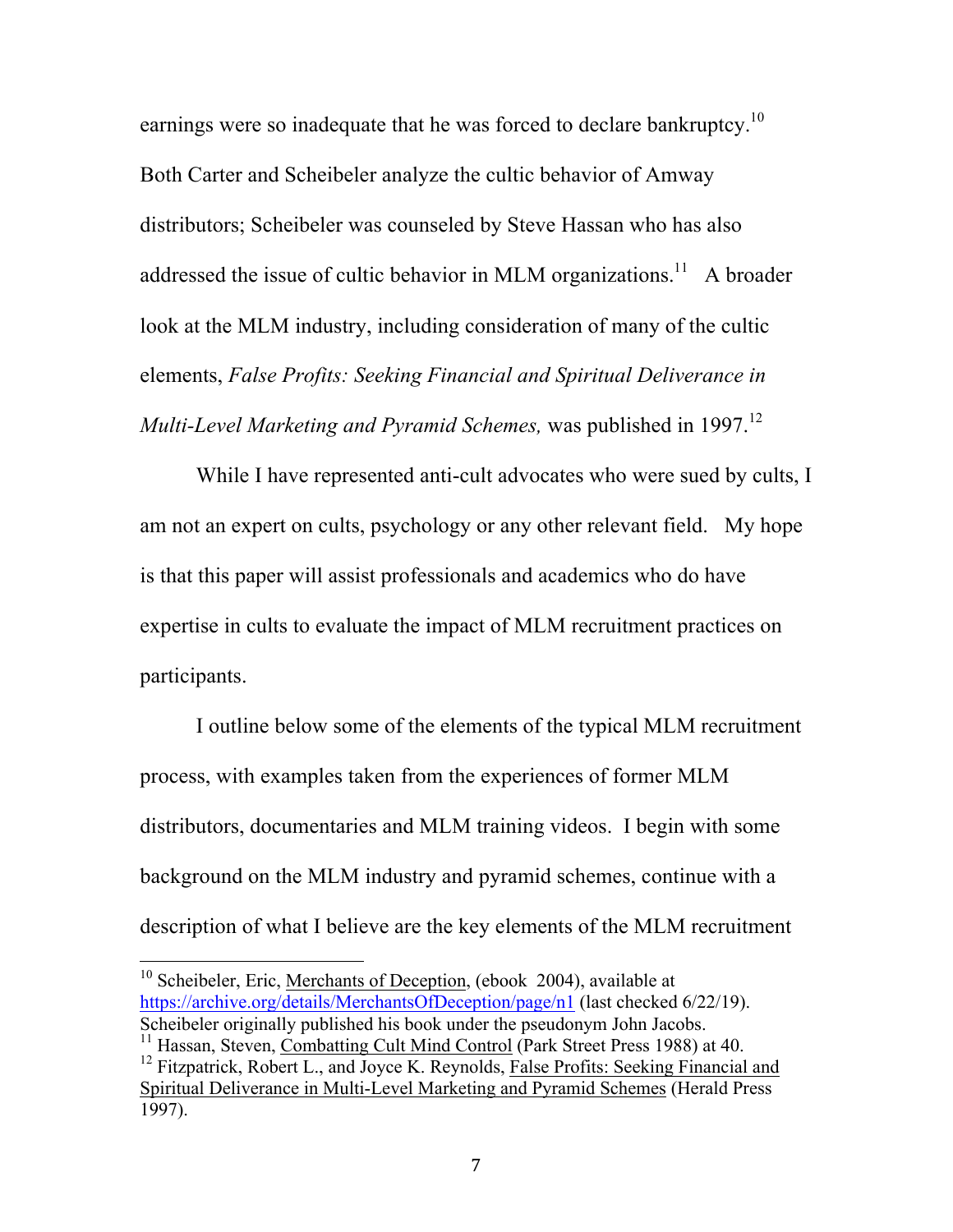pitch, and close with a summary of the current legal remedies available in the U.S. for MLM victims, which I conclude are not adequate to address the problems of MLM.

### **II. Distinguishing Direct Selling, MLM and Pyramid Schemes**

Before proceeding to the topic of MLM recruitment techniques, it is necessary to give some background and to define and distinguish the terms "direct selling," "multi-level marketing" and "pyramid schemes." The following discussion is only a summary; those interested in a complete history, or a more thorough legal analysis, will have to refer to some of the authorities referenced in this paper.

## **A. What is direct selling?**

Direct selling is person-to-person selling away from a fixed retail location.<sup>13</sup> The salesman is generally considered to be a self-employed, independent contractor, who is compensated based on the volume of sales to consumers. As described by Arthur Leff in *Swindling and Selling*, it is a difficult business:

… door-to-door is a tough selling scene. Since you are not, like a storekeeper, necessarily dealing with people who, by showing up at your shop, indicate that they are interested in buying, you hit an

 <sup>13</sup> https://www.ftc.gov/tips-advice/business-center/guidance/business-guidanceconcerning-multi-level-marketing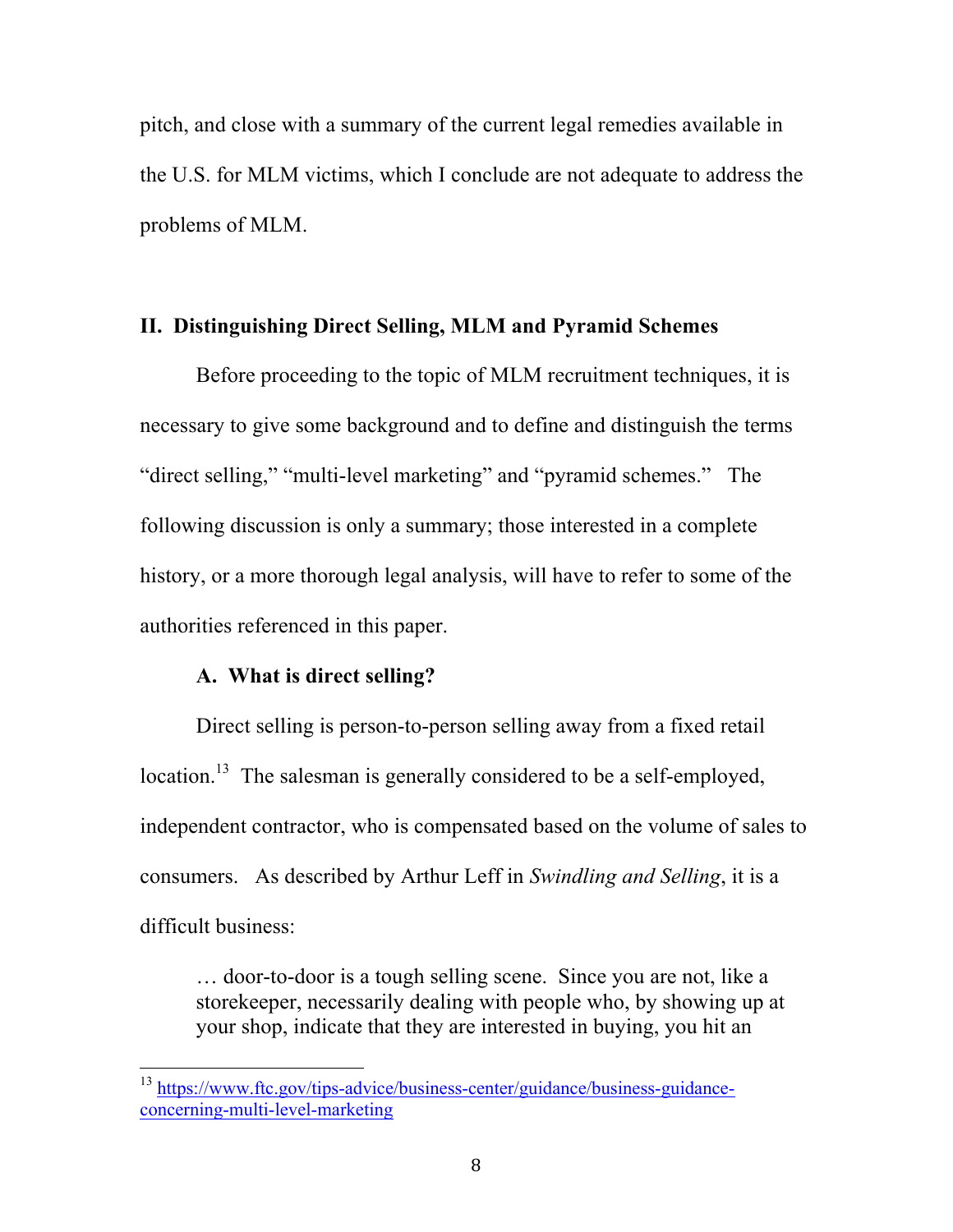enormous number of totally "dead" prospects. And since you are going to *them*, you expend a huge amount of time and labor (i.e., money) reaching the very few "live" ones you do find. Thus you must make a very large profit per sale to make any money at all; but the higher you set your price, the stronger the customer resistance.<sup>14</sup>

Leff also explained one key aspect of a direct selling system, which is the

fundamental conflict between the manufacturer and the salesmen concerning

how many salesmen there should be:

From the manufacturer's point of view, all that counts is gross sales. Whether he reaches a million a year with ten salesmen or a hundred concerns him little, so long as he reaches it at the same sales cost and can continue to do so. But as to the number of salesmen used, the salesmen and the manufacturer are in conflict. For assuming a finite market (hardly an unrealistic assumption), each salesman is a competitor of every other, and thus strongly interested in minimizing the sales force. That is, not only will each seller fight for a larger split of whatever returns there are on his sales, but he will also fight for a restriction upon the number of people trying to get those sales.<sup>15</sup>

Leff oversimplifies this conflict a bit. Most manufacturers recognize that a healthy distribution system must offer distributors a reasonable opportunity to succeed, which means that there can't be so many distributors that they cannibalize each others' sales. Likewise, most distributors recognize that they benefit from the activities of other distributors, including by increasing brand recognition, by lowering prices due to the manufacturer's increased volume, or by increasing pooled advertising contributions or similar factors.

<sup>&</sup>lt;sup>14</sup> See Leff, Arthur, Swindling and Selling (Macmillan 1976), at 89-90.

<sup>15</sup> Leff, *supra*, at 103-104.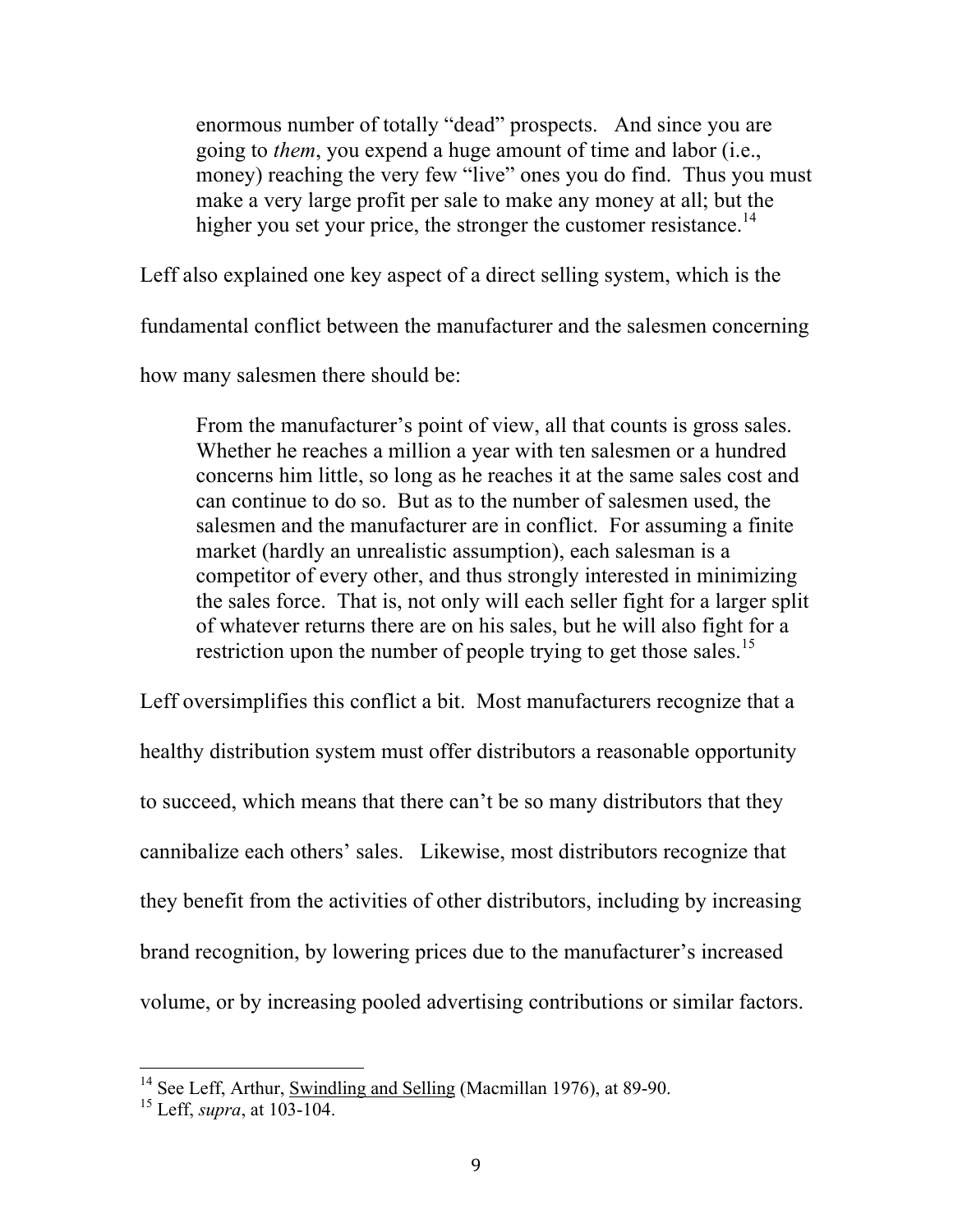But the basic point – that distributors want there to be limits on the total number of distributors – and would prefer exclusive sales territories - is important when contrasting direct selling with MLM.

# **B. What is Multi-Level Marketing?**

In a multi-level marketing system, the distributors acquire the right to both sell the manufacturer's products and the right to recruit additional distributors, who will themselves have the right to both sell the products and recruit still more distributors, and so on. The key attraction for MLM distributors is that they can qualify to earn commissions based on the sales volume generated by their recruits, and the distributors recruited by their recruits, and so on. Leff describes the MLM system as follows:

But what if the deal is this: as a distributor you can sell the goods to consumers, *and* you can also sell the right to sell the goods to other sellers, who in turn also get *both* these rights, *ad infinitum*. … If you talk five friends into each recruiting five friends of theirs, and each of those persuades but five more, there will then be one hundred and fifty-five people working for you. … If you get some rake-off on all of the business *they* do, your earnings are no longer limited by the amount of time and labor you can expend on selling goods. More importantly, neither are your recruits' earnings limited by their labor, for they can do the same thing you are doing. You can, that is get them into the plan at bargain prices for the same reason you were initially willing to join.<sup>16</sup>

Accordingly, the MLM model reverses the natural inclination of distributors

to want to limit the total number of distributors. MLM distributors are

 <sup>16</sup> Leff, *supra*, at 104.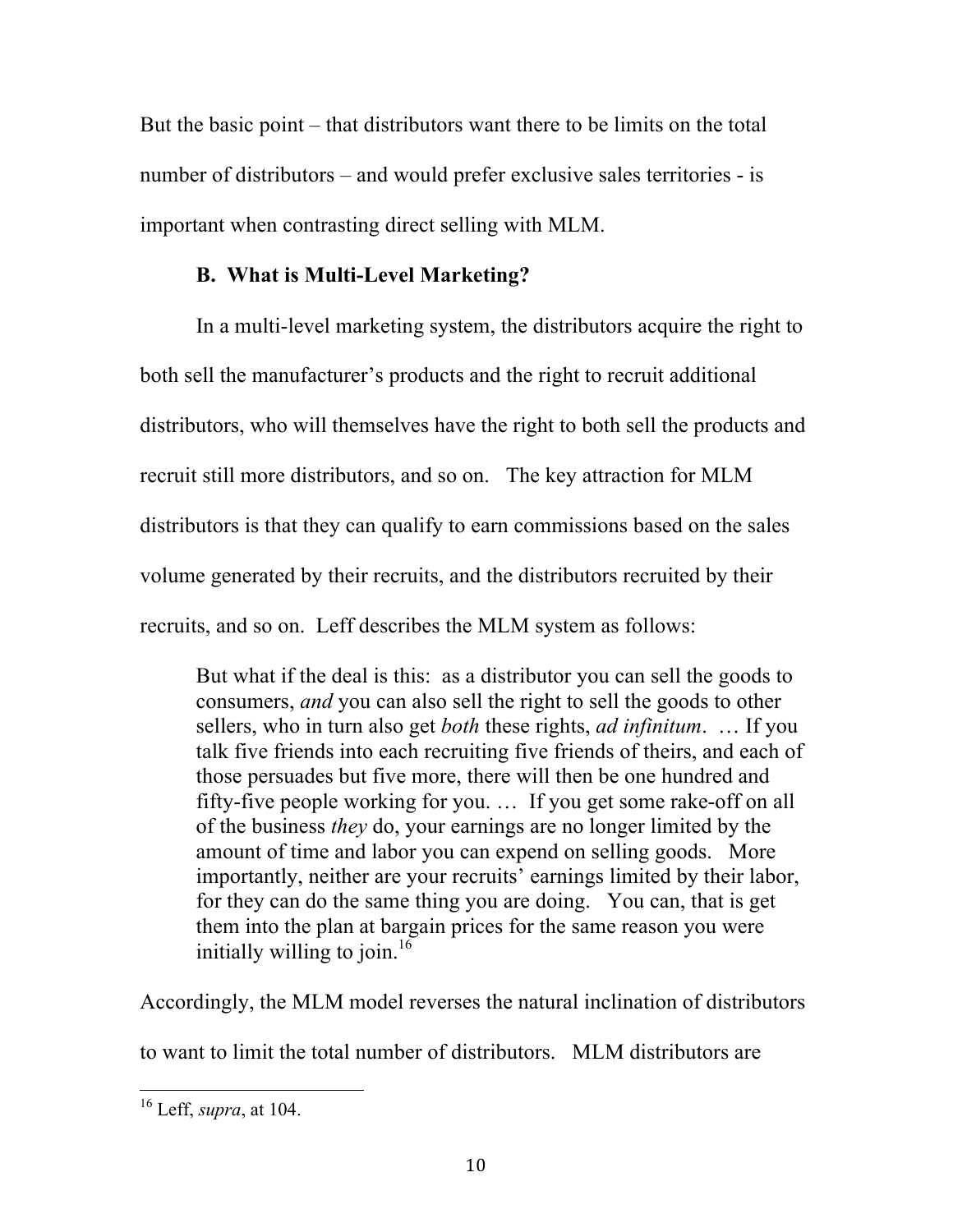trained and motivated to enthusiastically recruit more and more distributors, despite the fact that every new distributor is a competitor. MLM firms do not grant exclusive territories and there is no limit on the number of distributors.

In the United States, traditional direct selling has almost disappeared; 96% of the companies that call themselves "direct sellers" are in fact following the MLM model. $^{17}$ 

## **C. What is a Pyramid Scheme?**

The definition of pyramid scheme in the context of product

distribution has evolved in a series of cases brought by the Federal Trade

Commission against MLM firms beginning in the 1970's. The most

frequently quoted definition is from *Koscot*, in which the FTC stated that:

Such schemes are characterized by the payment by participants of money to the company in return for which they receive (1) the right to sell a product and (2) the right to receive in return for recruiting other participants into the program rewards which are unrelated to sale of the product to ultimate users. $18$ 

In *Webster v. Omnitrition*, the Ninth Circuit held that the second element of

the *Koscot* test – recruitment with rewards unrelated to product sales - is the

<sup>&</sup>lt;sup>17</sup> Bosley, *supra*.<br><sup>18</sup> *In re Koscot Interplanetary, Inc.,* 86 F.T.C. 1106, 1180 (1975), *aff'd mem. sub nom.*, *Turner v. FTC*, 580 F.2d 701 (D.C. Cir. 1978).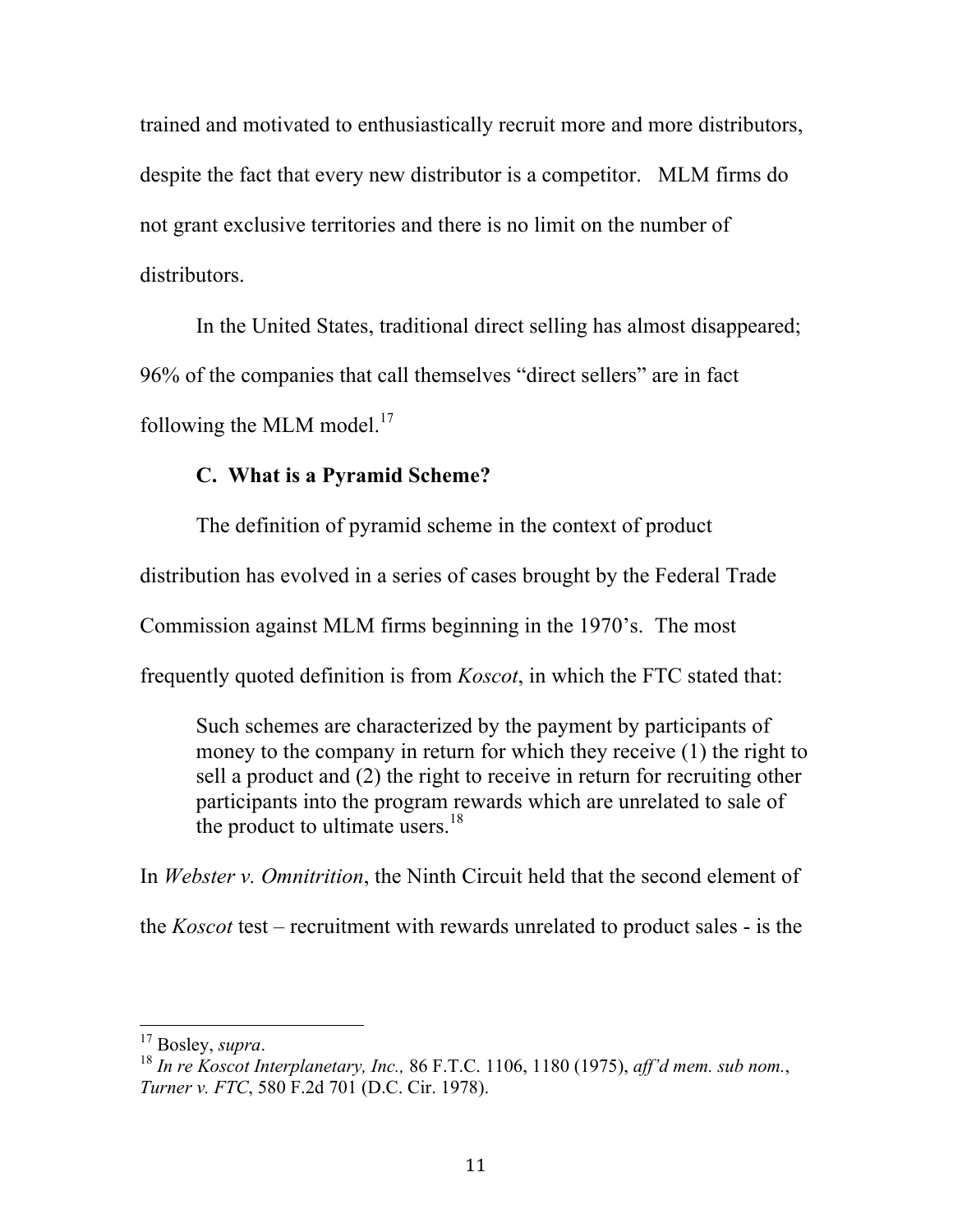*sine qua non* of a pyramid scheme.<sup>19</sup> In *FTC v. Burnlounge*, the Ninth Circuit clarified that the rewards do not have to be "completely" unrelated to retail sales; an MLM is a pyramid if the rewards are paid "primarily" for recruiting.<sup>20</sup> MLM proponents often make statements to the effect that "we aren't a pyramid scheme because we are selling a real product." But the sale of a product is a red herring; the occurrence of some retail sales does not preclude the finding that an MLM is a pyramid scheme.

There is considerable controversy over whether "ultimate users" can include MLM distributors who are supposedly purchasing for their own use. In *Omnitrition* the Ninth Circuit appeared to hold that participants in the MLM plan cannot be considered "ultimate users". In *Burnlounge*, however, the Ninth Circuit backed off this position. The problem of considering MLM participants to be ultimate users – what the MLM industry refers to as "self-consumption" – is that in order to assess whether an MLM is a pyramid scheme it is necessary to it requires a determination of whether the distributor's purchase is motivated by a bona fide desire to consume or use the products, or whether the purchase is motivated by the desire to qualify

 $\frac{19}{19}$  *Webster v. Omnitrition*, 79 F.3d 776 (9<sup>th</sup> Cir. 1996). The author was counsel for the plaintiffs in *Omnitrition.*

<sup>20</sup> *Burnlounge, supra*, 753 F.3d at 885-86.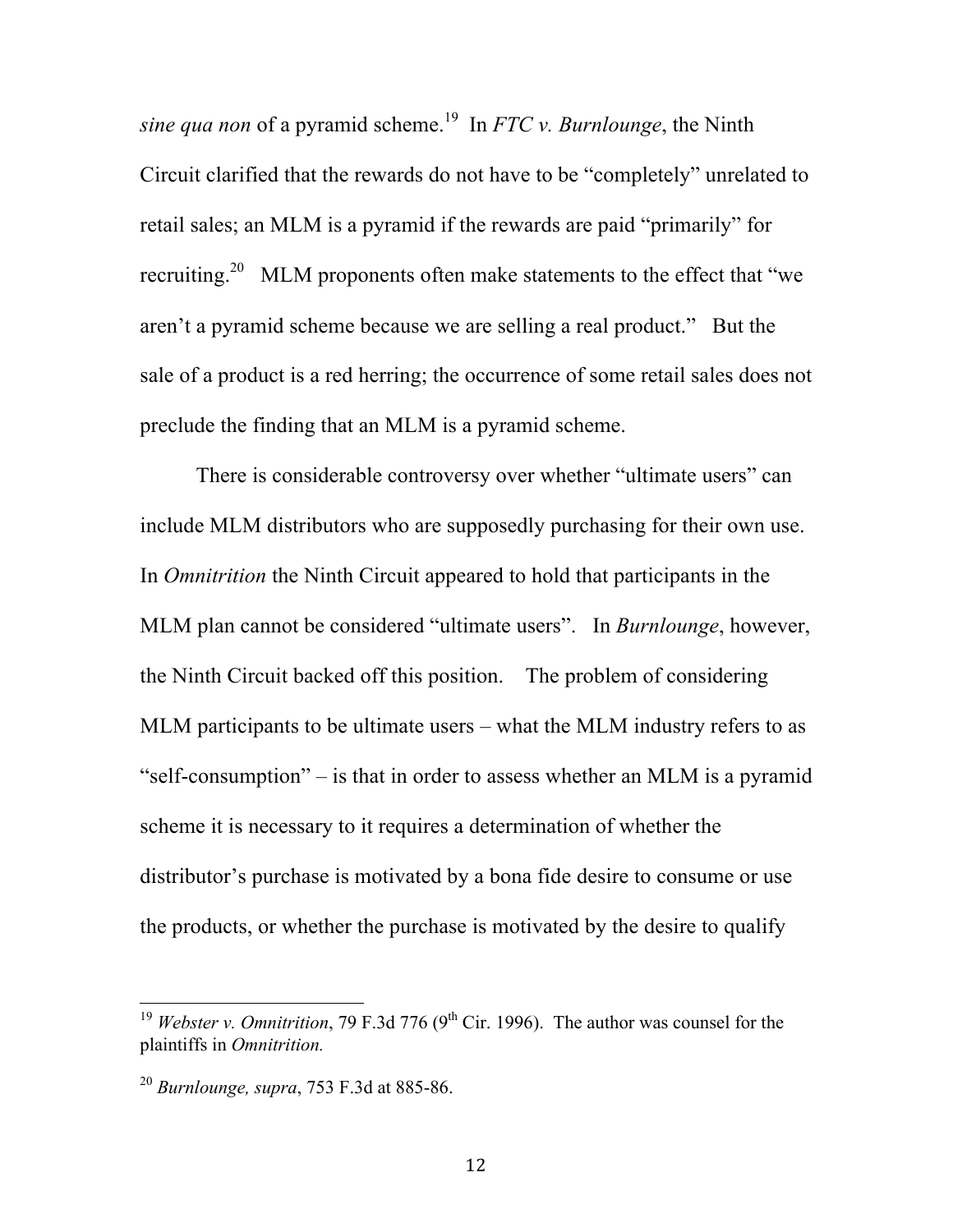for rewards under the MLM compensation plan. As explained by Edith Ramirez, the former Chairwoman of the FTC:

Simply put, products sold by a legitimate MLM should be principally sold to consumers who are not pursuing a business opportunity. For good reason, the law has always taken a skeptical view of paying compensation to someone based on the presumed "internal consumption" or "personal consumption" of recruits who are pursuing a business opportunity. When a product is tied to a business opportunity, experience teaches that the people buying it may well be motivated by reasons other than actual product demand.<sup>21</sup>

The fact that MLM distributors may have mixed motives for purchasing products complicates the determination of whether a given MLM plan is a pyramid scheme. It requires the FTC (or private plaintiff) to undertake a lengthy, time-consuming and expensive investigation into the actual purchases and sales of products by the MLM's distributors. Such investigations are made more burdensome due to the fact that MLM firms typically do not collect records of their distributors' retail sales.

The complexities inherent in assessing the motivations of MLM distributors in purchasing products reached its acme in the FTC's recent settlement with Herbalife. The FTC's complaint alleged that Herbalife distributors "experience difficulty in selling product to customers outside the

<sup>&</sup>lt;sup>21</sup> Keynote Remarks of FTC Chairwoman Ramirez, Direct Selling Association Business & Policy Conference, Washington, DC (October 25, 2016), page 6, available at https://www.ftc.gov/system/files/documents/public\_statements/993473/ramirez\_-\_dsa\_speech\_10-25-16.pdf (hereinafter "Keynote Remarks").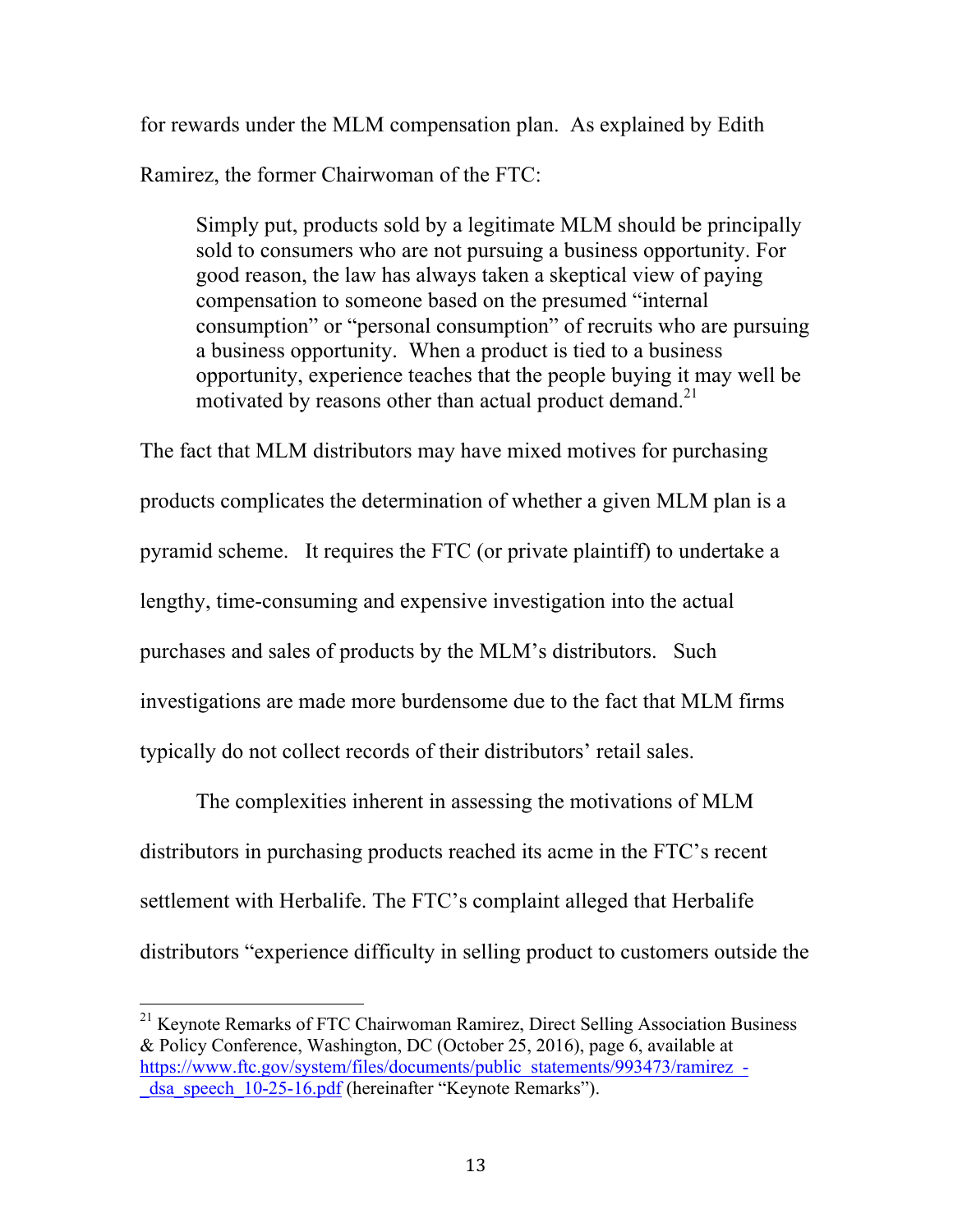network," while Herbalife's "compensation structure puts pressure on Distributors to purchase large quantities of product in order to qualify for greater wholesale discounts and recruiting-based rewards."<sup>22</sup> The FTC then alleged that Herbalife distributors disposed of excess products by giving or throwing it away, or by gradually consuming it themselves.<sup>23</sup> Significantly, the complaint alleged that "[s]uch self-consumption is not driven by genuine demand for the product, but is the easiest and most convenient way for a Distributor to get some benefit from product that the Distributor would not have bought absent his or her participation in the business opportunity.<sup>"24</sup> In the consent order, which also imposed \$200 million in restitution and a seven-year monitoring regime by an independent compliance monitor, Herbalife was required to implement a comprehensive set of changes to its compensation plan, including retail sales verification and record-keeping, much of which was designed to preclude the payment of rewards to

<sup>&</sup>lt;sup>22</sup> *FTC v. Herbalife*, Complaint for Permanent Injunction and Other Equitable Relief, ¶72, available at https://www.ftc.gov/system/files/documents/cases/160715herbalifecmpt.pdf (hereinafter Herbalife Complaint).

<sup>23</sup> Herbalife Complaint, ¶74.

<sup>24</sup> Herbalife Complaint, ¶74.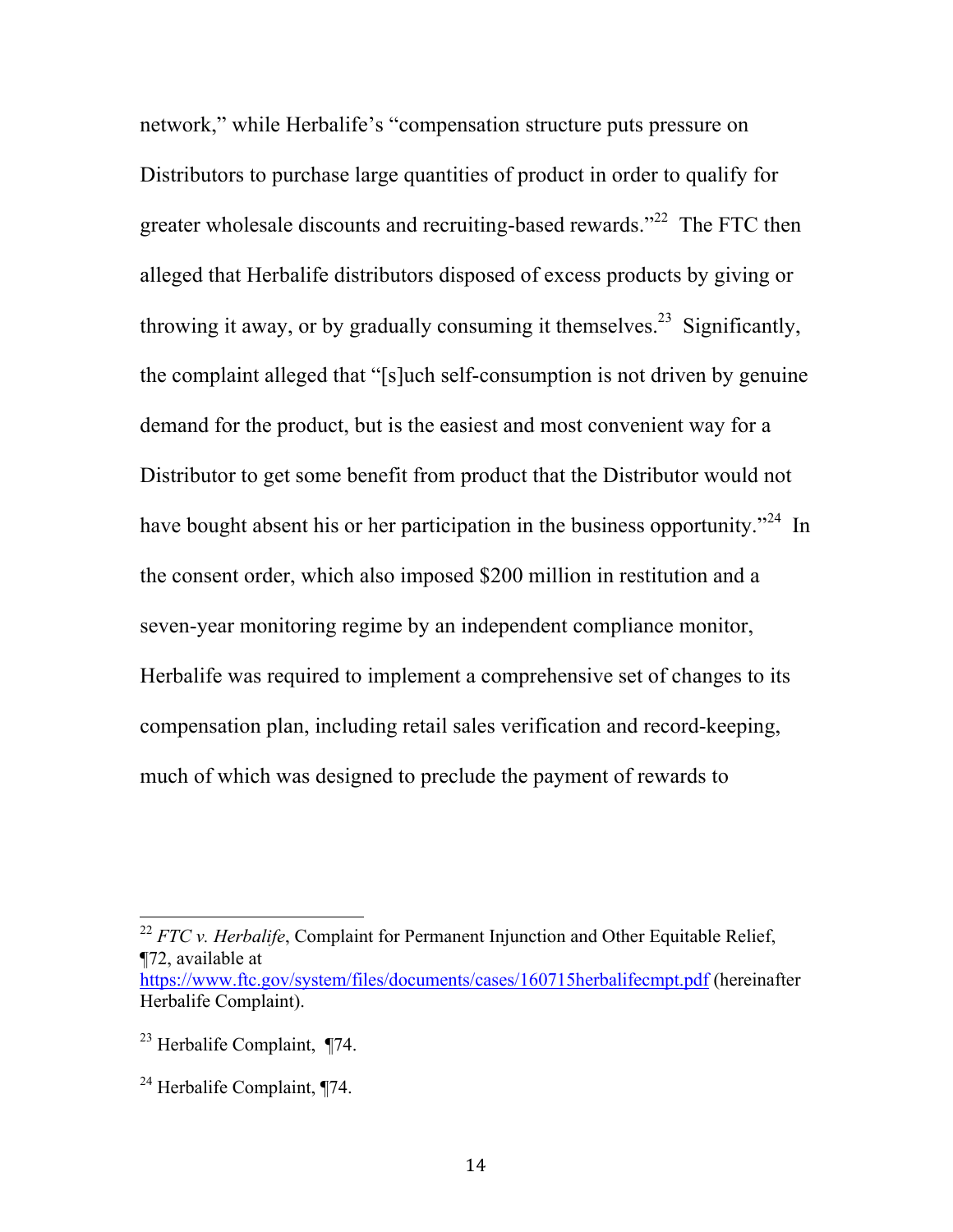distributors based on purchases by other distributors unless those purchases were undoubtedly motivated by bona fide retail demand.<sup>25</sup>

### **III. The Common Elements of the MLM Recruitment Process**

This section identifies ten features of MLM recruitment which are common to the MLM systems I have studied. I have utilized a variety of sources, including books by former MLM distributors, documentaries, and MLM training videos. The sources range from books published in the 1980's through documentaries and videos recorded within the past few months, and from a number of different MLM firms. The same themes have been repeated, with little or no variation, from MLM to MLM, for decades.

### **A. The Curiosity Approach**

The MLM experience is mired in deception from the very beginning, including the initial contact with a prospective MLM distributor. MLM recruiters are trained to misrepresent the purpose of the contact, or the nature of the opportunity – or both. Very often the recruiter will at least hint at the potential for vast financial rewards, without disclosing that those rewards are experienced by only a tiny fraction of participants, or that the recruiter

 <sup>25</sup> *See generally*, Keynote Remarks, pages 7-10. The consent order in *FTC v. Herbalife International of America, Inc.* is available at https://www.ftc.gov/system/files/documents/cases/160715herbalife-stip.pdf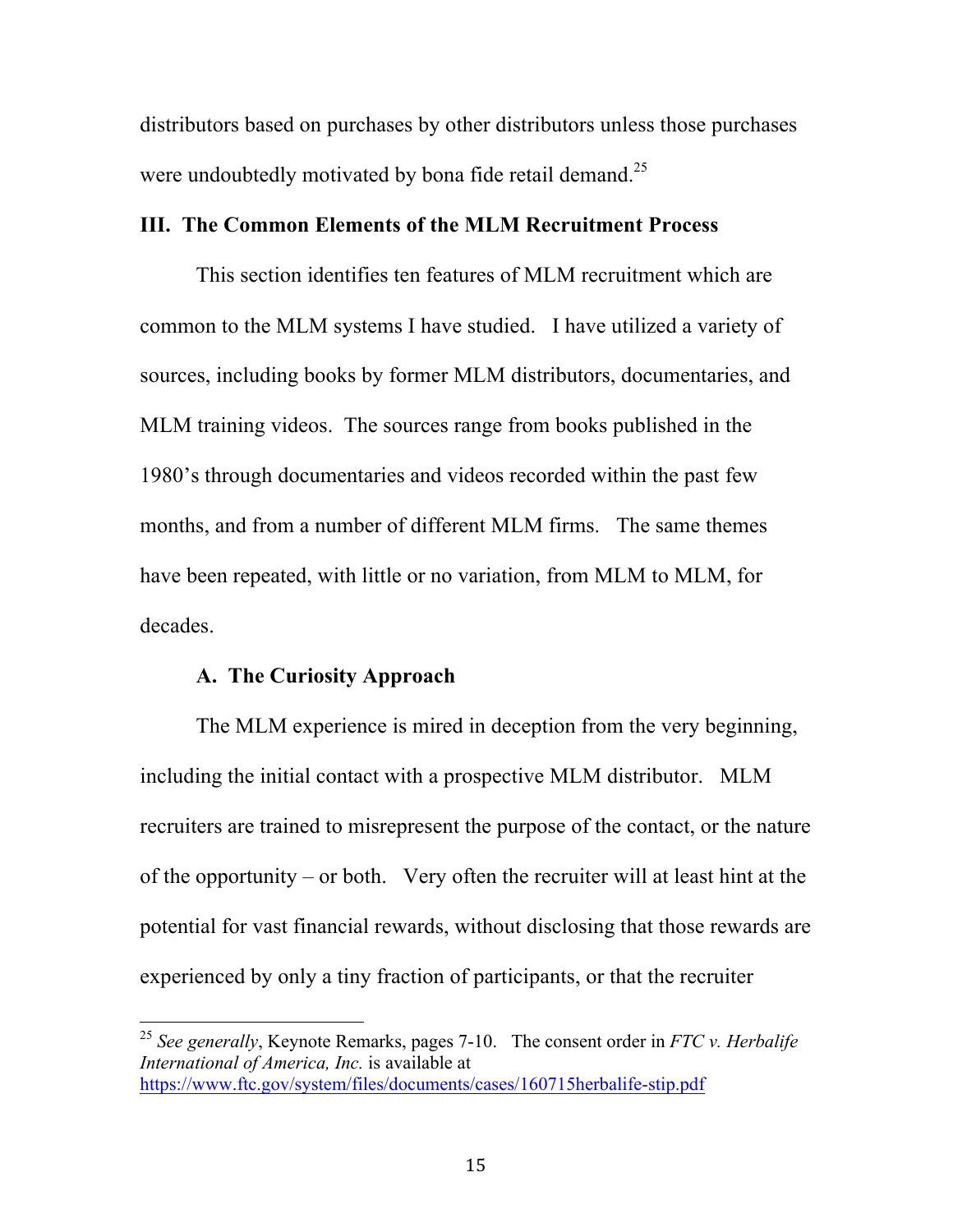herself has not experienced those rewards. This is where the infamous MLM phrase "Fake it 'til you make it" first comes into play. How can you attract someone to this lucrative opportunity unless you have been conspicuously rewarded with luchre?

The recruiter may initiate the contact by asking the prospect for assistance with something,<sup>26</sup> or by asking the prospect for their opinion on the company's products.<sup>27</sup> Amway distributors are taught the "FORM" method, under which the prospect is engaged with questions about their family, occupation, recreation or money.<sup>28</sup> The purpose of these contacts is to engage the prospect in a brief dialogue which will result in their agreeing to come to a meeting.

In their initial approach to the prospect, recruiters are trained to refrain from disclosing the name of the company or that it involves multi-level marketing or even selling. "I was very clearly coached to make certain not to use the words "Amway," "products" or "selling" in the phone calls to friends."29 As described by Ruth Carter, video and audio tapes used for prospecting were "generic" and did not mention "Amway" or "selling."30 Prospects are told as little as possible and guided into reserving any

<sup>&</sup>lt;sup>26</sup> Carter, *supra*, 106-107.<br><sup>27</sup> Fitzpatrick, 126.

 $28$  Carter, 106; Butterfield, 61.

 $29$  Scheibeler, 15.

<sup>30</sup> Carter, 37.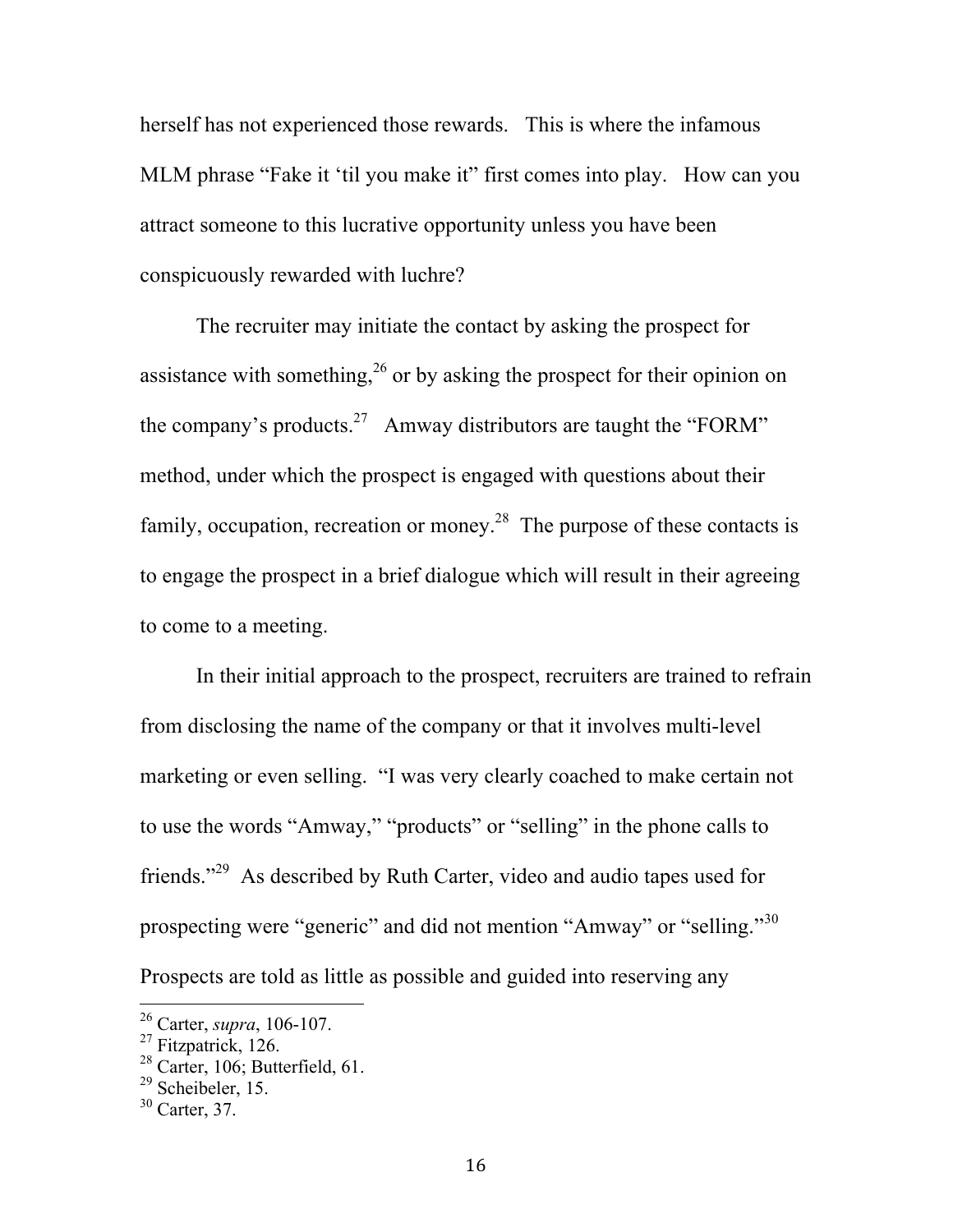questions until they attend a meeting with the recruiter and their upline. Carter reports that "her sponsors told her to do everything that she could to delay it until she could get me to a meeting."<sup>31</sup> "Over and over again, speakers on tapes and at Seminars & Rallies, Introductory Seminars, and major functions drum into distributors' minds the phrase 'Never mention *Amway, Products or Selling* when you are talking to a prospect.'" 32 (Carter, 108) Instead, MLM trainers advise that the opportunity be described in vague terms; e.g. "[a]re you interested in some extra money?", or as a "retirement plan."<sup>33</sup>

Even at the follow-up meeting, where the business plan is presented, the recruiter or presenter waits until close to the end before mentioning the name of the company. "The word *Amway* was spoken only once in the twohour presentation."<sup>34</sup> "As a new recruit, I invite you – a relative, friend, an acquaintance – to my home for an evening. But I won't mention Amway – not when I contact you; or when I invite you to the meeting; or even when the meeting starts. Instead, my objective is to get you all to look at the 'business opportunity' without disclosing what it is."35 Butterfield explains

 $31$  Carter, 13.

 $32$  Carter, 108.

<sup>33</sup> Schreiter, Tom, Big Al Tells All: The Recruiting System (Sponsoring Magic) (Kaas Publishing, 1985).<br><sup>34</sup> Scheibeler, 10.

 $35$  Carter, 107.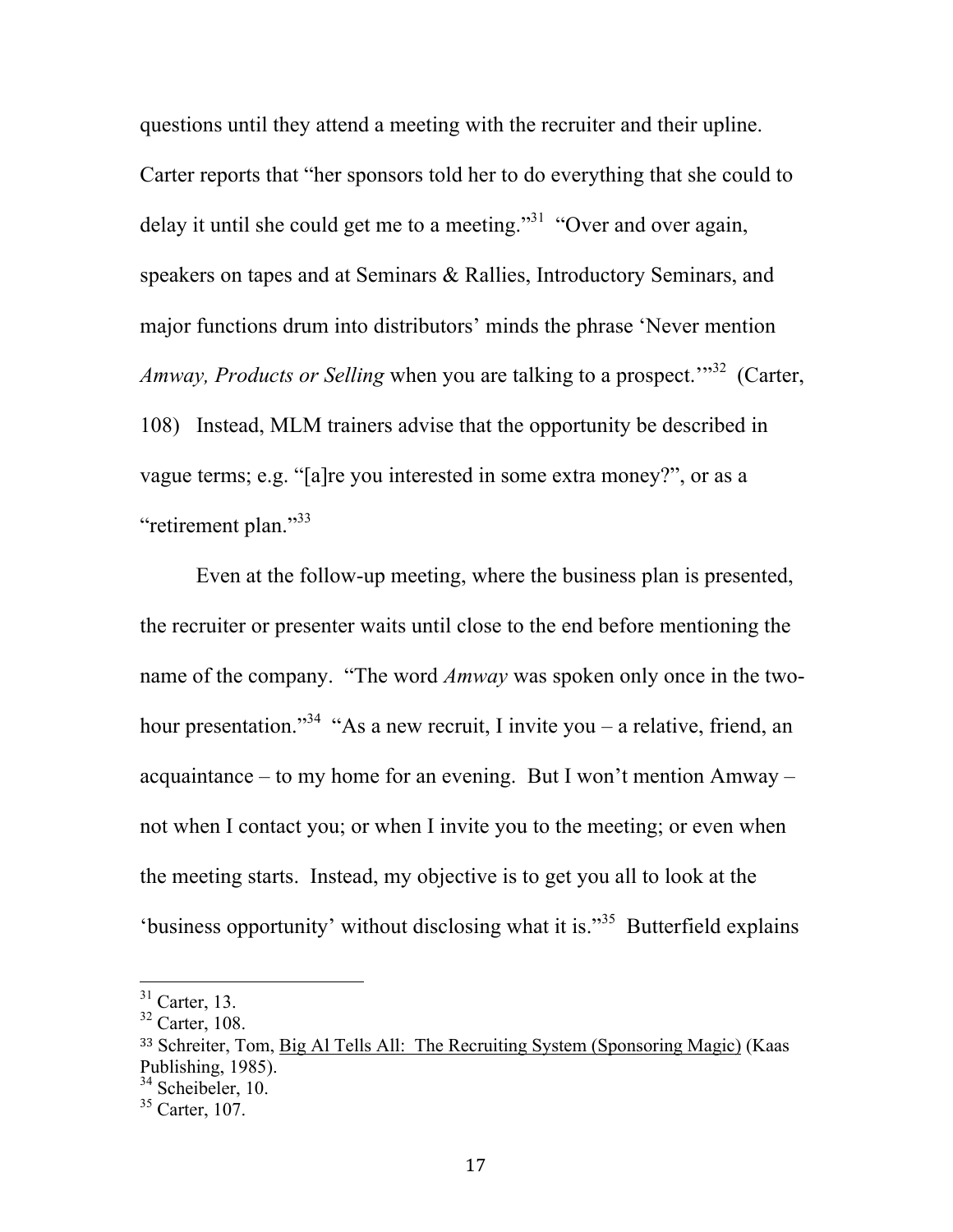that "[n]o one should hear or guess the word "Amway" until the Plan-man unfolds his poster at the end."<sup>36</sup>

The curiosity approach in MLM recruiting persists to this day. A recent BBC documentary noted that MLM pitches are often portrayed as job opportunities but "very few of them say what the job really is."<sup>37</sup> For example, a recruiter may be soliciting for Nu Skin, "but sellers almost never reveal that in their posts."

A recent instructional video, available on Youtube, warns new distributors that "[w]e don't want our prospects asking a bunch of questions on the phone."<sup>38</sup> The video provides the following script: "Hey Joe, what's going on – this is Tanya – I'm in a big rush – I don't have a lot of time – I'm about to hop into a meeting – do you have a quick minute …. Now the elements to that are: be in a hurry – alright – because Joe might ask me a bunch of questions that you're not prepared to answer … you want Joe to get to the presentation, because the presentation is going to answer all the questions." The instructor emphasizes that "[t]he best professionals in

 <sup>36</sup> Butterfield, 46.

<sup>37</sup> Shaw, Jennifer, producer, *Secrets of the MLM Millionaires – Ellie Undercover* (BBC Current Affairs 2019) (hereinafter "Secrets"). The author assisted Ms. Shaw with background research during the preparation of this documentary. <sup>38</sup> Tanya, Aliza, *MLM Training – Master the Invite with this Script* https://www.youtube.com/watch?v=XN8dGhL8tgI (accessed 5/23/19) (hereinafter "Aliza").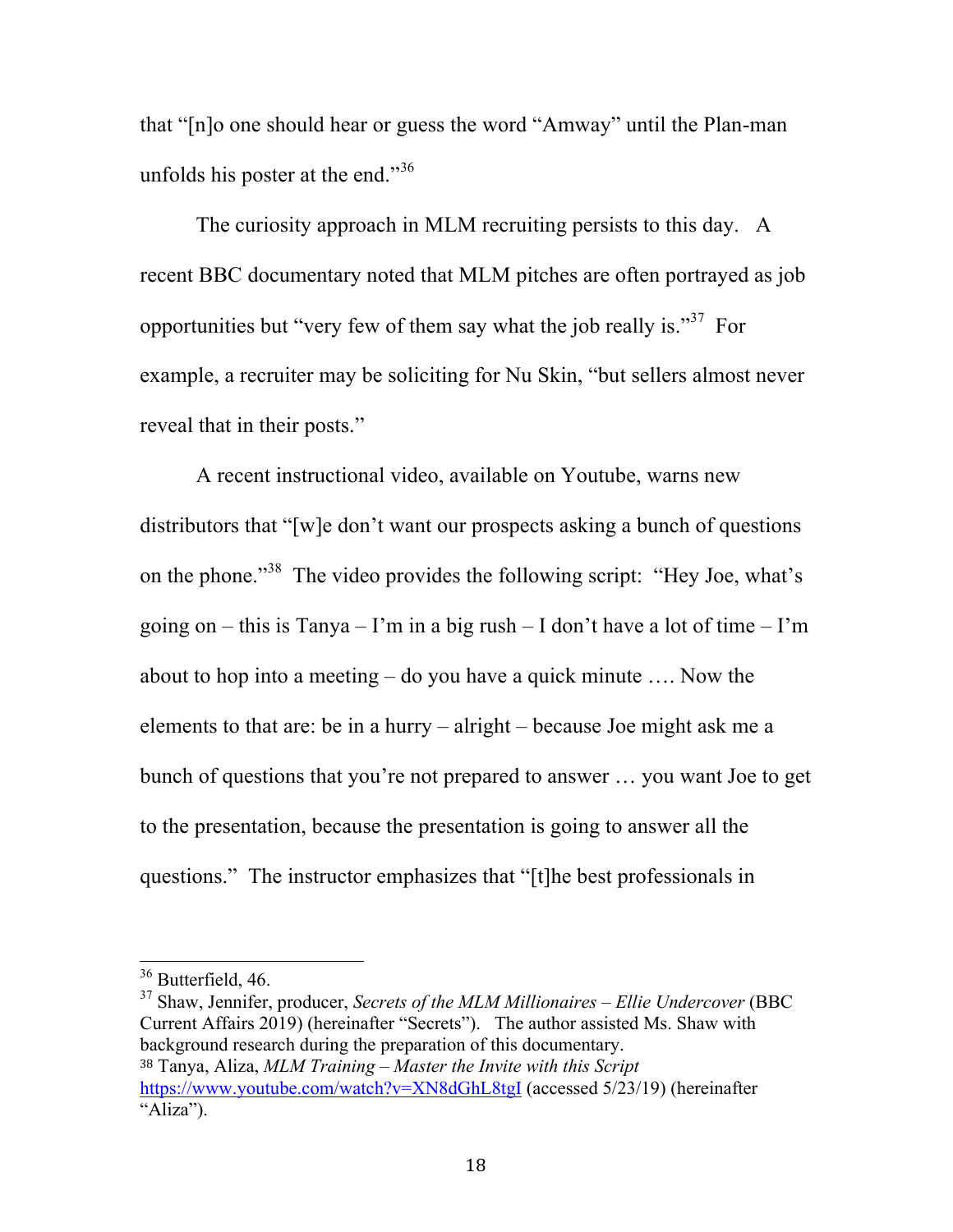network marketing, even though we could explain everything, we don't; for many good reasons."

Similarly, in an instructional video on "Attraction Marketing", the trainer urges participants to refrain from identifying their company or their products in order to attract potential leads.<sup>39</sup>

These lessons are among the first things taught to new distributors who are learning how to recruit. Lest the new inductee show some reluctance to deceive the friends, family members and acquaintances whom they will be recruiting, the trainer has a ready answer: If the prospect has heard bad things about the company, or about MLM, they might turn down the invitation and thereby lose out on a great opportunity. By withholding the name of the company, or the fact that it involves MLM, the recruiter is actually doing the prospect a favor: "We were instructed not to tell people any details on the phone, in order to *protect them from having their own inaccurate preconceptions cost them their entire future*."<sup>40</sup>

Why the mystery? Why the deception? What are the "good reasons" why MLM recruiters don't explain everything? In the case of older, more widely known MLMs, like Amway or Nu Skin, the recruiter may want to

 <sup>39</sup> Torres, Lisa, *How to do 'Facebook Recruiting' Using Attraction Marketing*, available at https://www.youtube.com/watch?v=EpkfRLl3z3s (accessed 5/23/19).<br><sup>40</sup> Scheibeler, 53.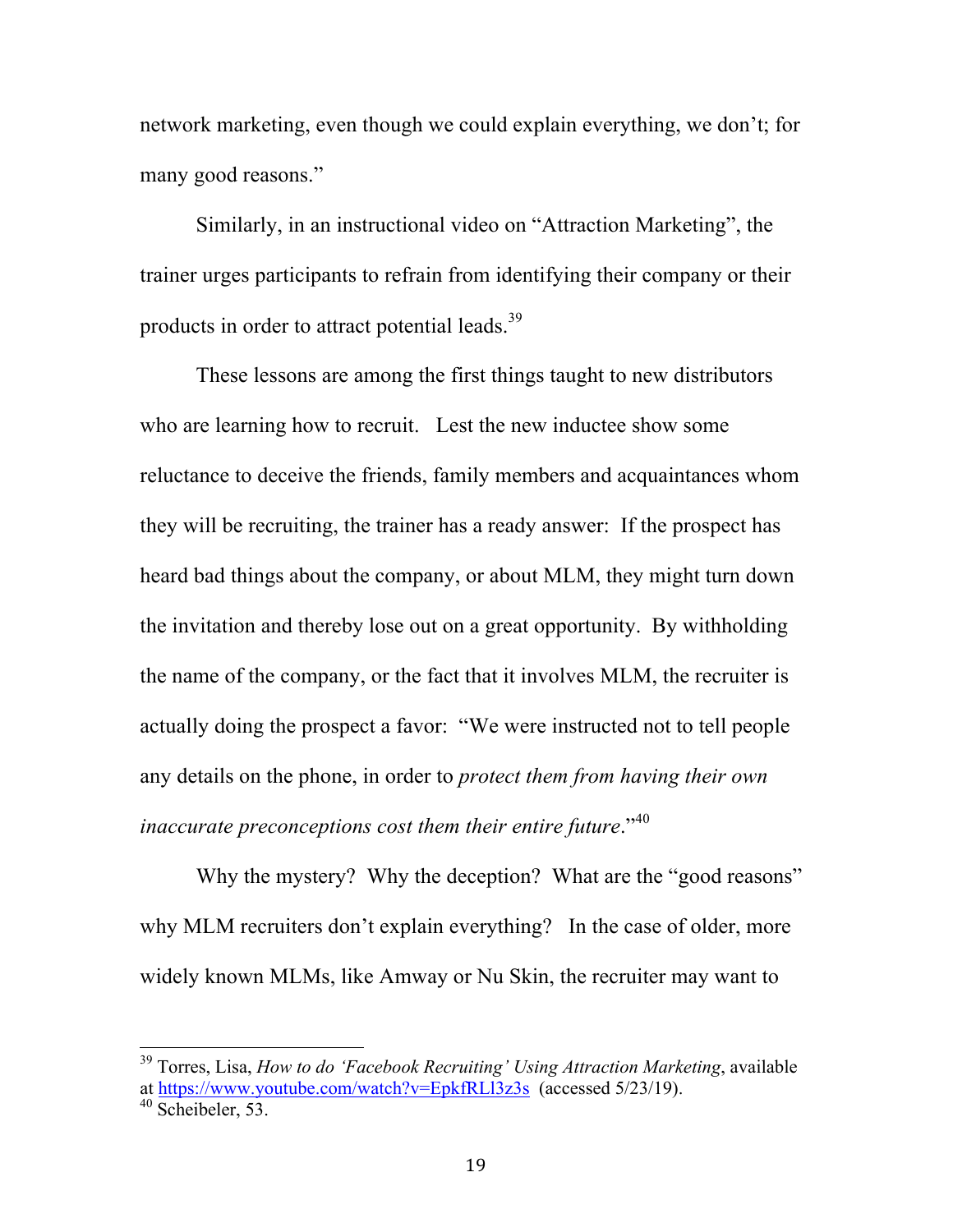avoid any negative connotations associated with the company. MLM in general has a negative image, so recruiters may want to avoid that label. And most people don't like the idea of selling, or don't consider themselves to be good salespeople. In addition, refraining from identifying the opportunity prevents the prospect from doing any independent research or thinking. The prospect will go to their first meeting knowing little more than their recruiter (usually a friend or family member) is very enthused about an exciting new opportunity. All they know is that the recruiter has found a mysterious, almost magical, solution to whatever their financial woes might be, and they want to share it with the prospect.

## **B. Meetings, Testimonials and the Great Leader**

Omnipresent in the MLM world are meetings – ranging from weekly or monthly meetings in living rooms to annual 'extravaganzas' held in resort hotels. The meetings follow "a planned, orchestrated format, a kind of drama-pageant observed and duplicated strictly in widely separated functions from Nova Scotia to Florida.<sup> $341$ </sup> New prospects who are attending their first meetings are targets of "love bombing,"<sup>42</sup> and relentlessly positive distributors will gush about the good fortune that led the prospect to this opportunity.

<sup>&</sup>lt;sup>41</sup> Butterfield, 38.

 $42$  Carter, 16.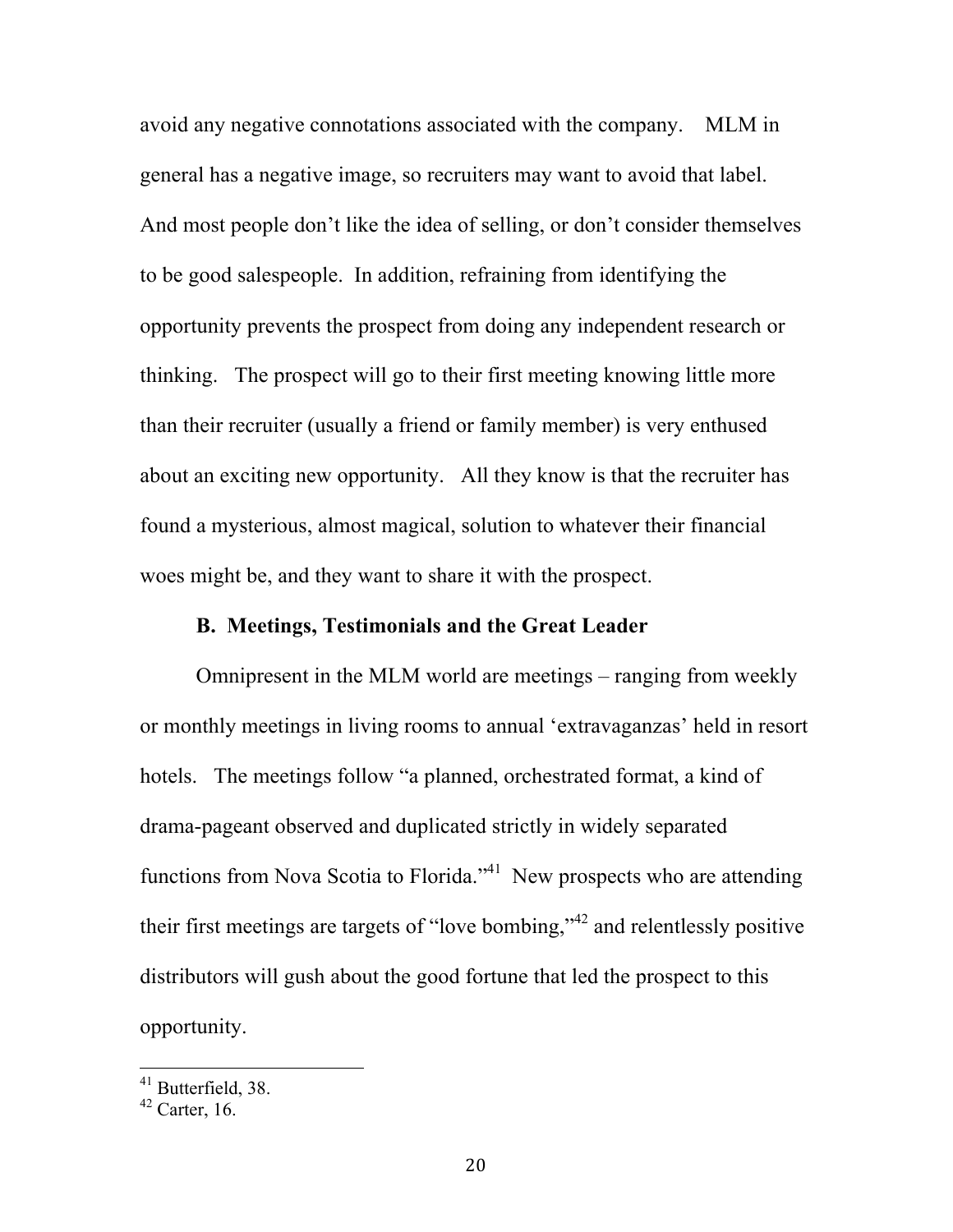The meetings are not merely held to recruit new prospects. More importantly, they serve to motivate existing distributors to continue the endless grind of recruiting. "To be successful in this business you need big belief … which you'll get and you'll grow as you come to event after event after event."43

Butterfield describes Amway meetings that would last from early afternoon to late at night, up to 12 hours with no breaks. As to breaks, one speaker said "[i]f I answer the call of nature during a Seminar I might miss the very thing that will enable me to go Crown."<sup>44</sup> Carter reports similar experiences: "Those distributors who are winners and 'serious' stay glued to their seats throughout the entire function. After all, if you get up and walk around, or leave early, you might miss the one important statement that can propel you to Diamond!"<sup>45</sup> The Secrets documentary includes footage of several such meetings, indicating that the meeting remains an essential element of the MLM experience.

The main events at MLM functions are the rags to riches testimonials by high ranking distributors. "The Personal Story is a product of duplication, a consciously arranged narrative, always similar from Rally to

 <sup>43</sup> Secrets.

<sup>&</sup>lt;sup>44</sup> Butterfield, 23.

 $45$  Carter, 56.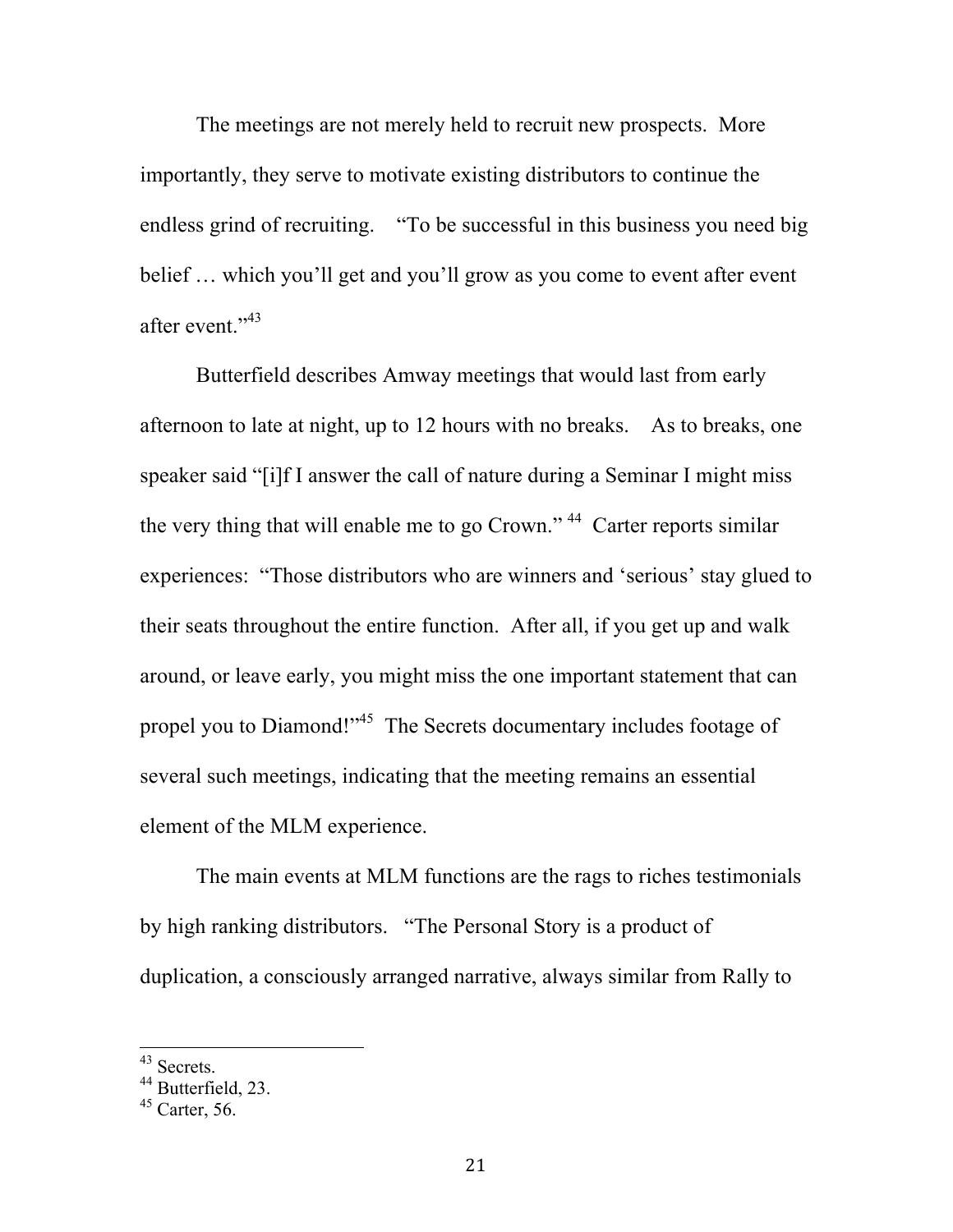Rally and place to place, always leading to the main theme: Amway saves. There is hope with soap. You can do it too."<sup>46</sup>

The salvation offered at these meetings is not merely financial; distributors are being given the chance to make the world a better place. For instance, in a meeting taped by the Secrets documentary, a speaker states that prior to this opportunity he felt that he was "not destined to do anything special." At another meeting the speaker instructs attendees to raise their phones and turn on the flashlight – every light represents "a woman who has the potential to change someone else's life." Each speaker builds up anticipation for the next, even higher level speaker, leading to a crescendo when the leader or founder of the company is introduced. "They genuinely see the CEO as this massive, like, godly person."<sup>47</sup>

To be selected to go on the stage is a great honor, reserved for distributors who have achieved certain milestone levels of recruitment or purchase volume. At the lower levels, the honor may simply be to be on the stage with a group of other similarly qualified distributors, but not permitted to speak. At a higher level the distributor may be permitted to make a brief, positive statement about the company. But only at the very highest level will the distributor be invited to give their full story, including their

 <sup>46</sup> Butterfield, 42.

<sup>47</sup> Secrets.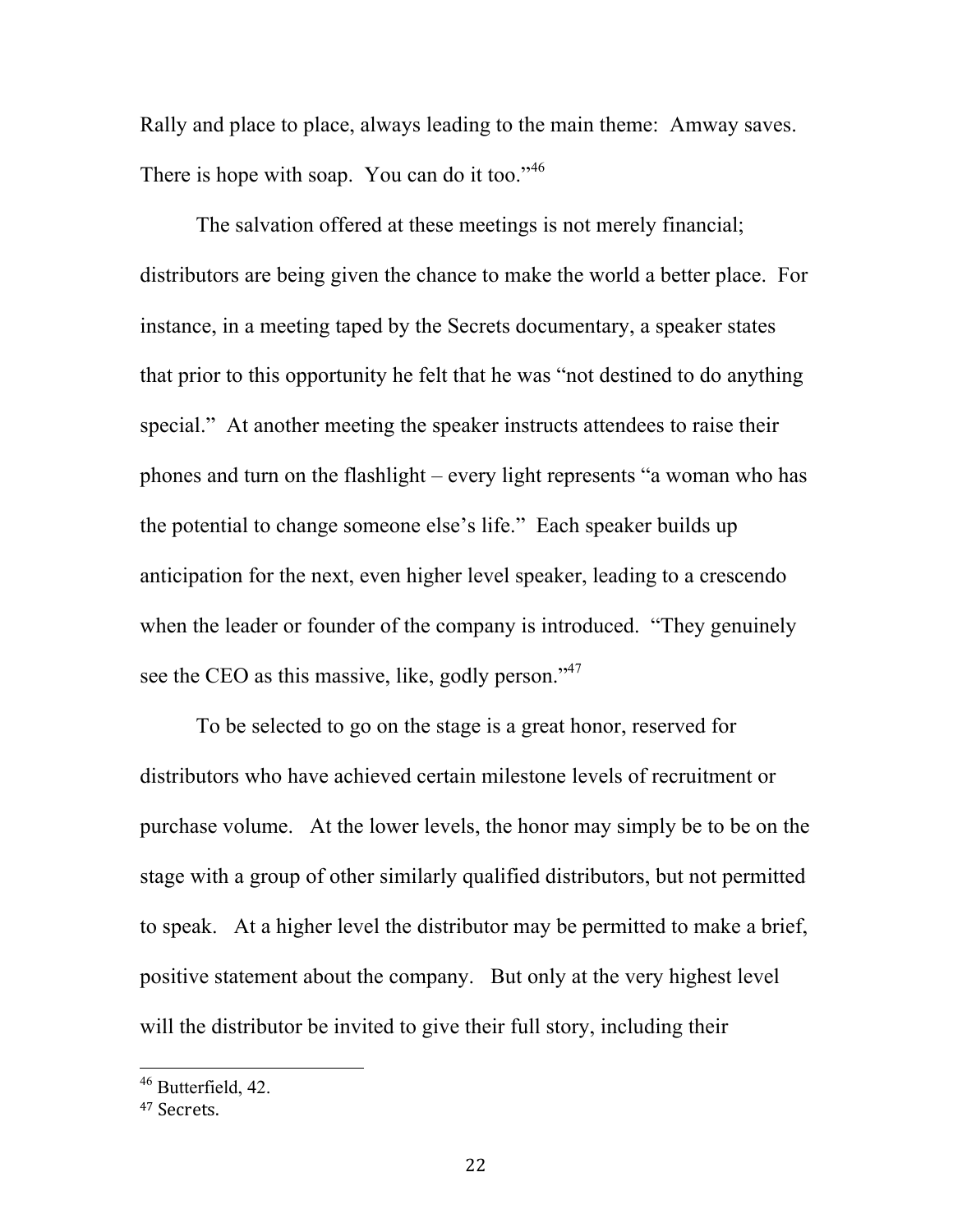miserable life before they were introduced to the opportunity, their faltering first experiences in the company before they followed the recruitment system promoted by their upline, and then their magical ascent to unimaginable success. Here again, there is likely to be much faking it without really making it. Scheibeler, for example, who achieved the Emerald level in the Amway system, and had a 2,000 member downline, was a featured speaker at many Amway events despite being deeply in debt.

### **C. What are Your Dreams and Fears?**

Early on in the recruitment process the MLM recruiter will ask about the prospect's dreams and fears. The focus on dreams, rather than the nuts and bolts of the business opportunity, is an essential feature of the MLM pitch. Carter reports that the "Dream Session" is typically the longest part of the initial presentation; "This is where the speaker talks to the prospects about goals and then discusses some common 'hot buttons.'"48 Scheibeler reports a similar experience: "Somewhat to our surprise, Kerry and Chris did not want to talk much about Amway at all. Instead, they helped us focus on creating a list of our dreams and goals. Sure we wanted to be debt free, have a nice home in a safe neighborhood, drive newer and safer cars, vacation, help our parents, and be together; what did that have to do with

 <sup>48</sup> Carter, 111.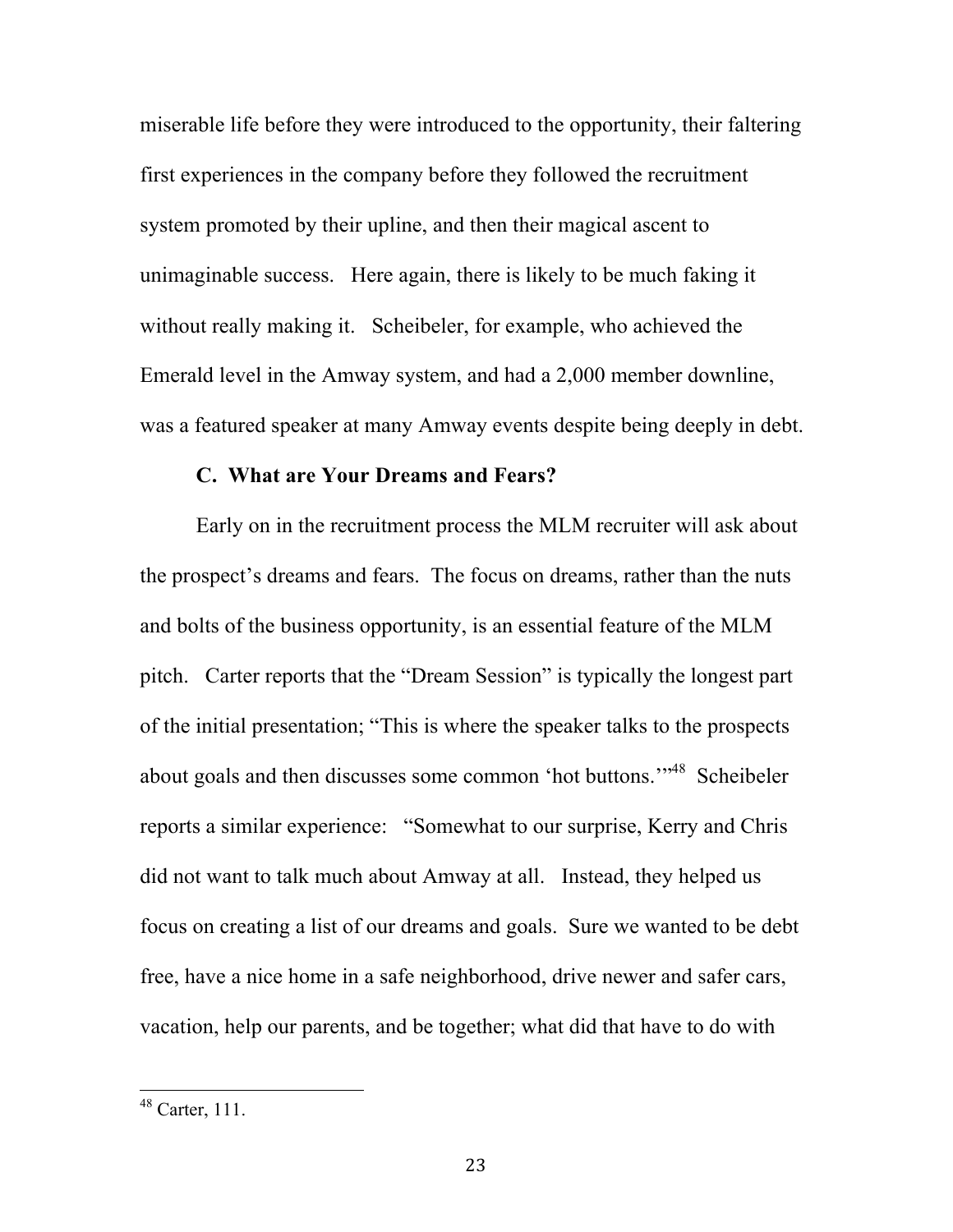how this business worked?"<sup>49</sup> According to Butterfield, "[a]t every Seminar, distributors are urged to write down their personal goals. We were supposed to cut out pictures and tape them to the refrigerator door. Leaders are taught to become familiar with the goals of their people. My Direct asked to see my written list and came to my house to check the refrigerator."<sup>50</sup>

Once the recruiter and their upline identifies the dreams of the prospect, they have a powerful weapon. "It will be the objective of the upline Directs, in their association with a potential leader, to find out his "hot button", that is, his particular needs and greeds. If he likes cars, they take him to a Mercedes or Porsche dealer and have him test-drive the most expensive models. If he likes homes, they take him on tours through wealthy neighborhoods. If he wants to escape his nine-to-five job, they might visit him at two in the morning and invite him to a pool-side party; they suddenly look at their watches and exclaim 'Oh no! We forgot! You've got a job!"<sup>51</sup>

The emphasis on dreaming remains a crucial element in the MLM recruitment and retention machine today. As a recruiter named Tayla Blue

 <sup>49</sup> Scheibeler, 11.

<sup>&</sup>lt;sup>50</sup> Butterfield, 88.

 $51$  Butterfield 30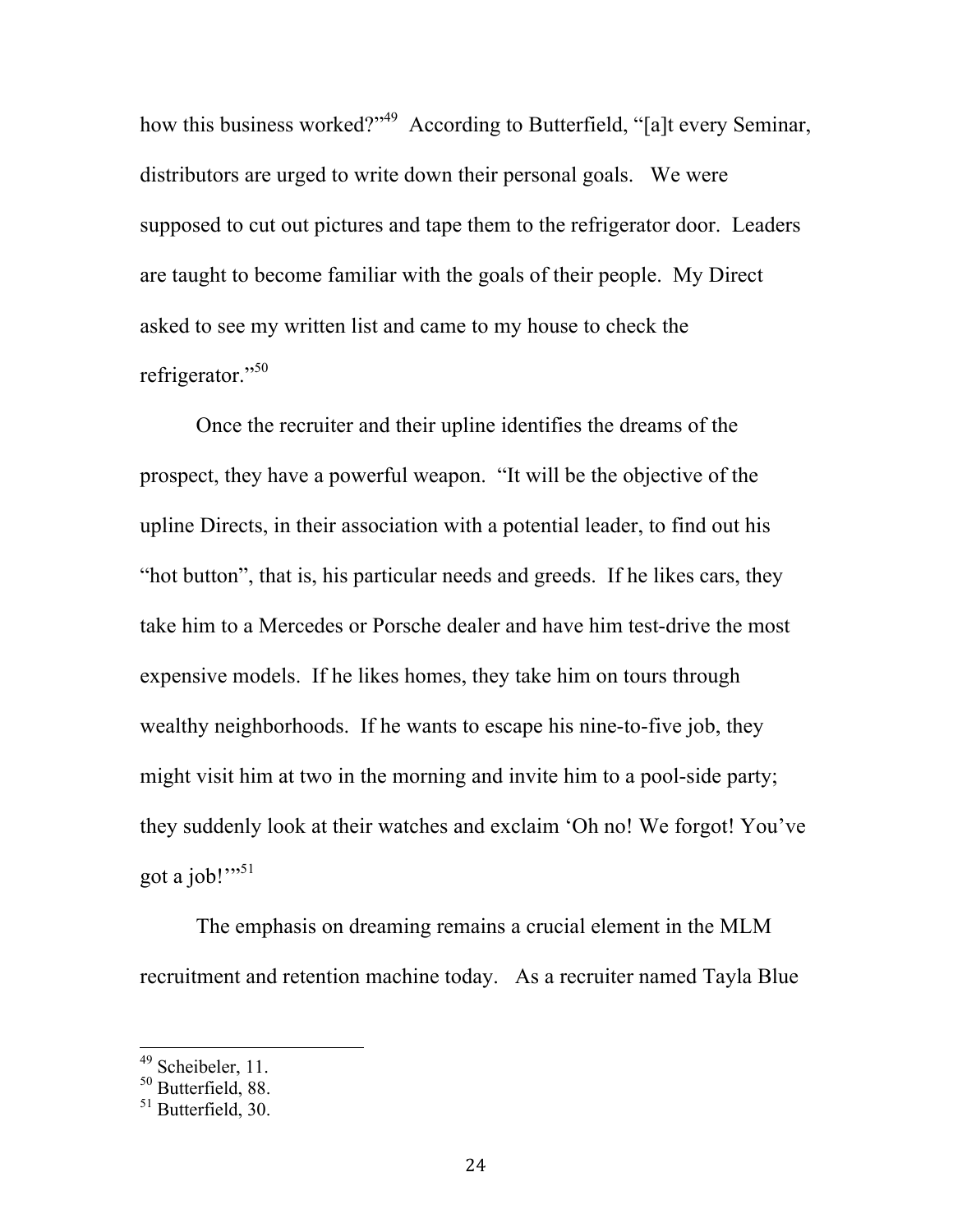explains in the Secrets documentary: "It's all about finding people's weak points. …. And that sounds really horrible … but finding people's weak points you know … If someone's put on their social media 'Oh I absolutely love to have this coat but I just haven't got enough money for it yet'. There's a clue, that's a weak point … well I can see that person's not got enough money. … Or if someone's talking about them not having enough time to spend with their children, That's like 'Oh, I can give you a bit more time because I can give you this business opportunity.'"

The importance of the "dream session" is also revealed when, after a few months, the distributor shows signs of flagging enthusiasm. By this point the distributor will have experienced rejection from many of their prospects, constant demands on time and energy for attending meetings and training sessions, tension from disapproving friends and family, and tiny commission checks which do not come close to recouping their investment in inventory and "tools". As explained in a recent instructional video, this is the time for the upline distributor to "[r]emind you of what you said and go 'were you serious about you said you wanted more time with your family? $\frac{1}{2}$  Goaded by a combination of guilt and shame, the distributor's easiest course of action may be to stay with the program just a few more

<sup>&</sup>lt;sup>52</sup> Kidd, Darin, *How I Recruited 10 People in 10 Days in My Network Marketing Business*, available at https://www.youtube.com/watch?v=KL2HjMUP7gA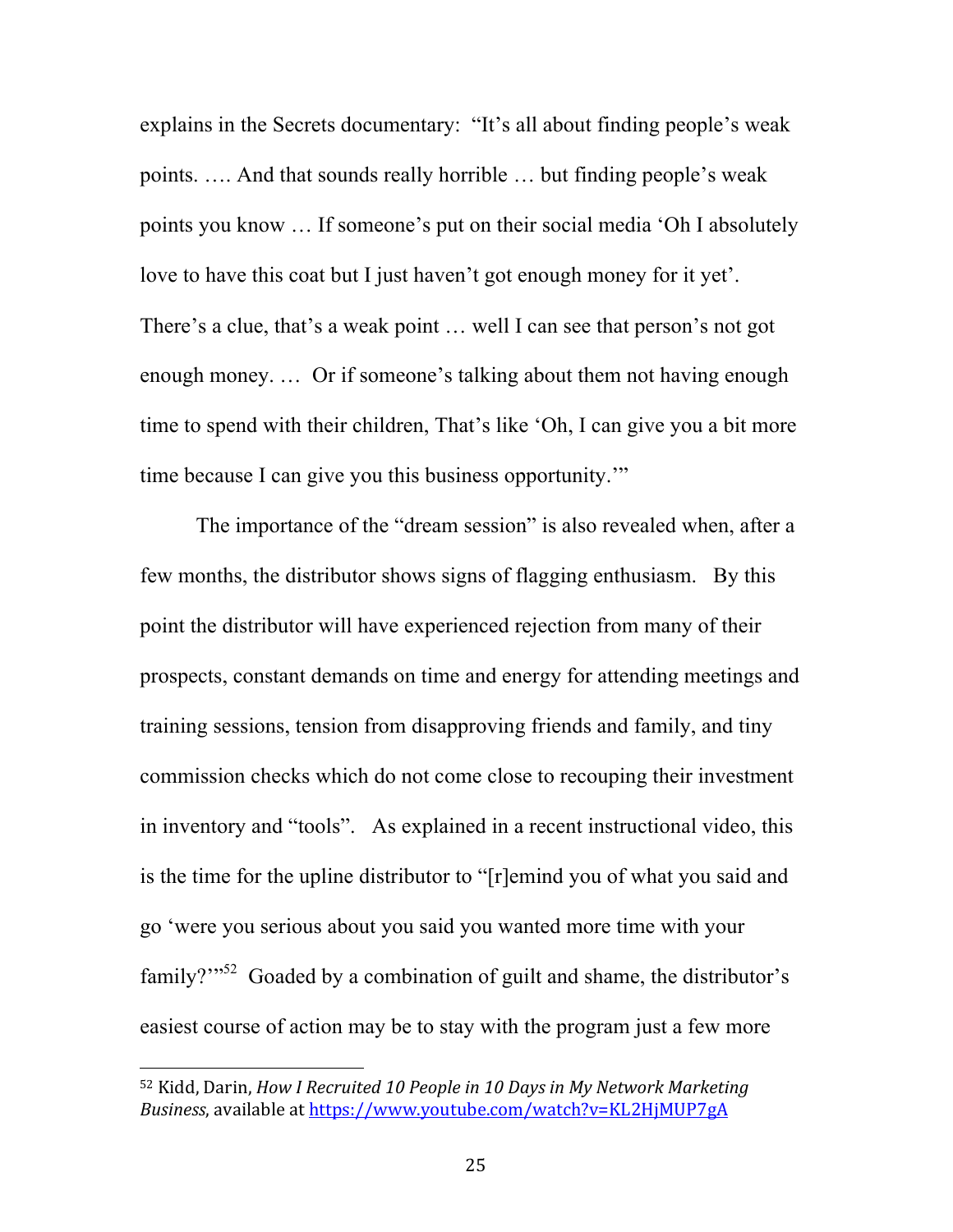months. Thus, the dream session is not only a recruitment tool but a retention tool.

## **D. MLM is the Answer!**

Whatever the prospects' dreams and fears might be, MLM is the answer. Financial troubles will be a thing of the past. "We don't have to do the full time 9-5 any more."<sup>53</sup> Butterfield explains that "[a]s a distributor, I am in possession of secret knowledge which the prospect will not realize until the appropriate moment … the key to salvation, the means of making Dreams come true  $\ldots$ <sup>54</sup> In fact, not only will joining the MLM company provide the specific remedy for whatever financial issue is identified by the prospect, it will also provide a means for the prospect to change the world for the better. "Being in The Business was not only a great financial opportunity but also a means by which you could improve every aspect of your life."<sup>55</sup> Distributors are told that they are on a "global mission."<sup>56</sup> This is not just a product distributorship; "[n]etwork marketing is the singlehandedly best thing you can ever do for your children;" "You will become limitless!"<sup>57</sup>

 <sup>53</sup> Secrets.

<sup>&</sup>lt;sup>54</sup> Butterfield, 65-66.

<sup>&</sup>lt;sup>55</sup> Scheibeler, 32.

<sup>&</sup>lt;sup>56</sup> Secrets.

<sup>57</sup> Secrets.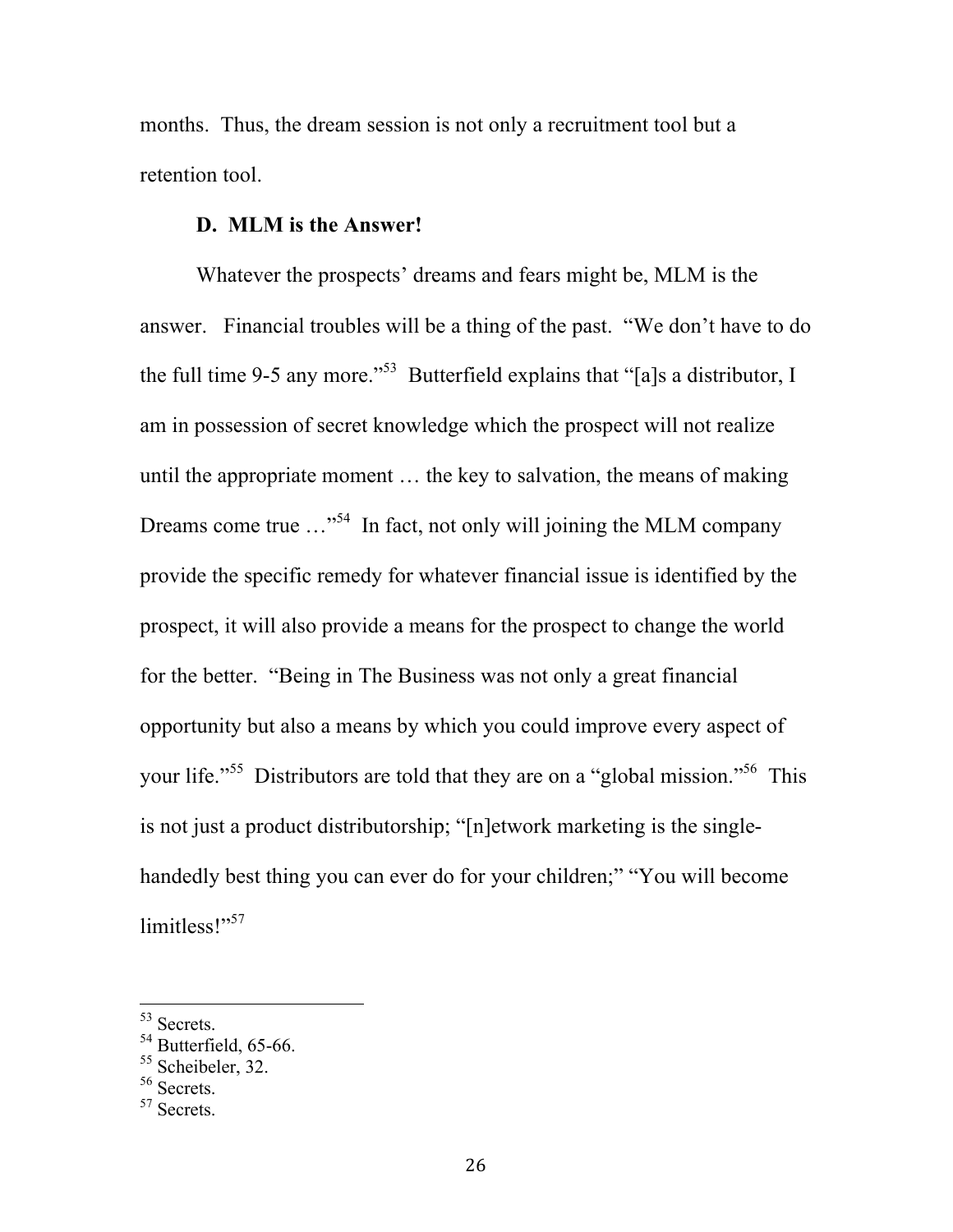A recent documentary recorded former LuLaRoe distributors

reporting ostensibly positive experiences, such as:

Lularoe made me feel so good about me. It boosted my self confidence.

I feel like I found my place again.

Instantly I had this huge network of women who wanted nothing but the best for me. They became like sisters. Every single time anything good happened I had an entire brigade of women behind me that were like 'go you'. And I was like 'yes' and it felt amazing.

You felt like the best person ever. You felt like a celebrity.

Lularoe became more than just a company. It became a lifestyle.

Lularoe's founder Deanne Stidham stated "And you choose to be lifted by one another. And everything is up in a place where you can make your life better."<sup>58</sup>

The intended effect of this message is to strengthen commitment to the organization; that is, to increase retention and continued purchases by the distributors who will feel that if they drop out they are not only losing the financial investments they have made, but also abandoning the promise of a better life for themselves and everyone they know. "But Amway recruiters do not just want your money. They want your whole life."<sup>59</sup>

 <sup>58</sup> Chiu, Maria and Janet Upadhye, producers, *Why Women Are Quitting Their Side Hustle* (Vice Distribution LLC 2019) (hereinafter "Side Hustle").

<sup>59</sup> Butterfield, 57.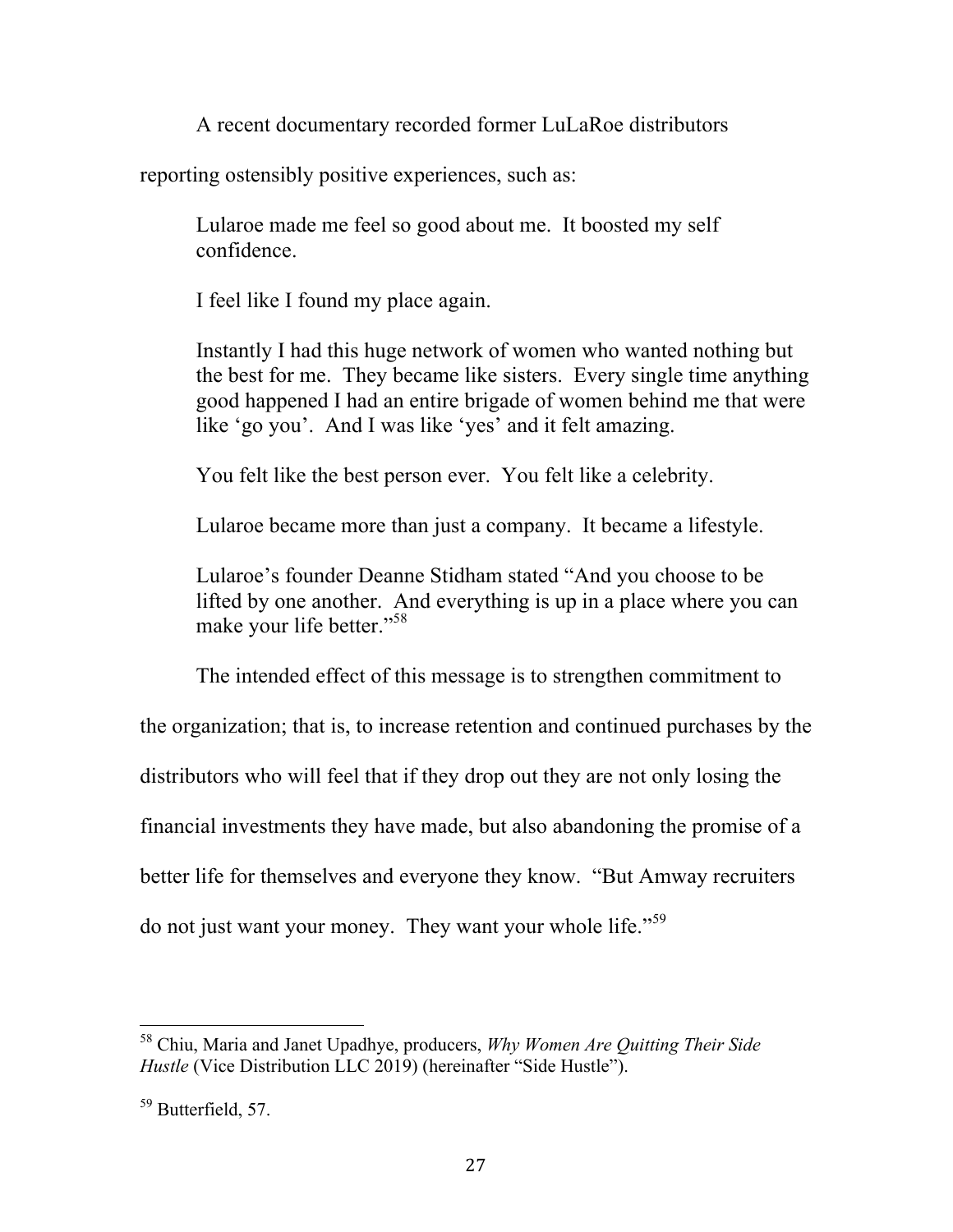#### **E. Recruiting is the Answer!**

As discussed above, the primary distinction between pyramid schemes and "legitimate" MLMs is whether the focus of the company is on retailing products or recruiting additional distributors. While a scientific survey has not been done, the experiences documented in the books and films referenced above demonstrate an overwhelming focus on recruitment. For instance, in the Secrets documentary, an MLM trainer says "R … T … A … Recruiting is the answer" and "You will not become a six or seven figure earner if you don't build a team. You can't do that just on selling." Another MLM trainer recorded in the Secrets documentary, Tayla Blue, explains very candidly "I'm going to be doing some training on recruiting this evening … So a lot of people get confused with this business … because it is a beauty business they thing they've got to sell products … But actually this is a recruitment business."

A former Younique employee explained: "The makeup is not what Younique is marketing. They're marketing a lifestyle. They're marketing a dream. They're marketing a support group. So the majority of the promotions we put on are focused on recruitment."<sup>60</sup> Similarly, a LuLaRoe

 <sup>60</sup> Secrets.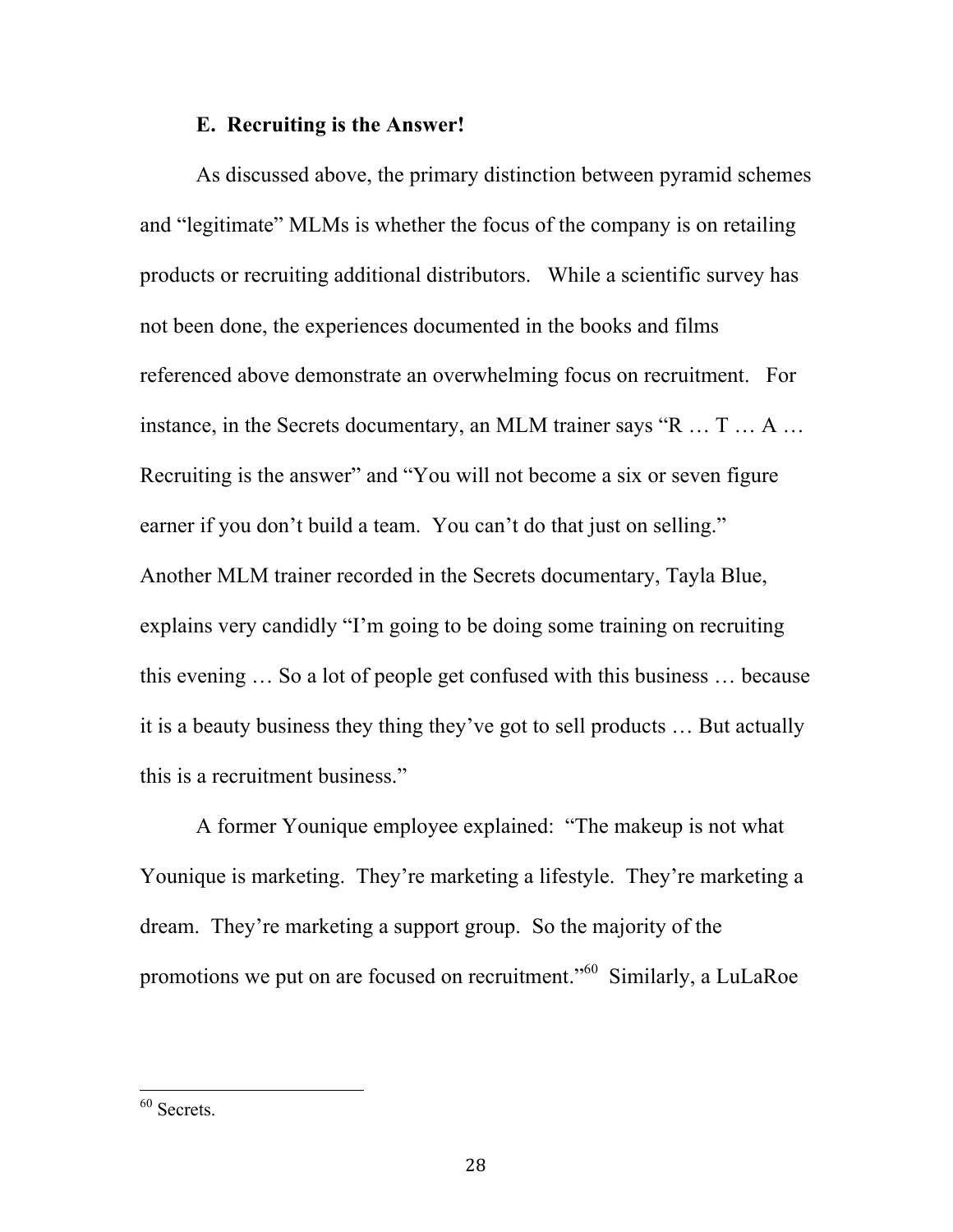distributor said "they really pushed recruiting. … If it's a warm body, take'em."<sup>61</sup>

## **F. Follow the Plan – and Duplicate!**

All MLM programs have some version of a plan by which new distributors are trained and guided to become part of the recruitment process. These plans vary in their details, but most contain each of the elements outlined in this paper. The plans are usually quite specific and cover every detail of the process, from compiling the list of prospects, making the initial solicitation, inviting the prospect to a meeting, closing the deal, training the new distributor in the plan, and motivating the new distributor to follow through, thereby duplicating the process with their list of prospects. The importance of "duplication" is emphasized at every meeting. "The instruction regarding the necessity for exact duplication had been quite clear."<sup>62</sup> Distributors are cautioned against deviating from the plan in any detail: "The only way to become a winner is through this plan."<sup>63</sup>

 In many MLM organizations, these plans are developed and marketed by high level distributors, and the sale of the plans becomes an additional profit center for the upline distributors. In Amway these systems are

<sup>&</sup>lt;sup>61</sup> Side Hustle.

 $62$  Scheibeler, 23.

 $63$  Carter, 119.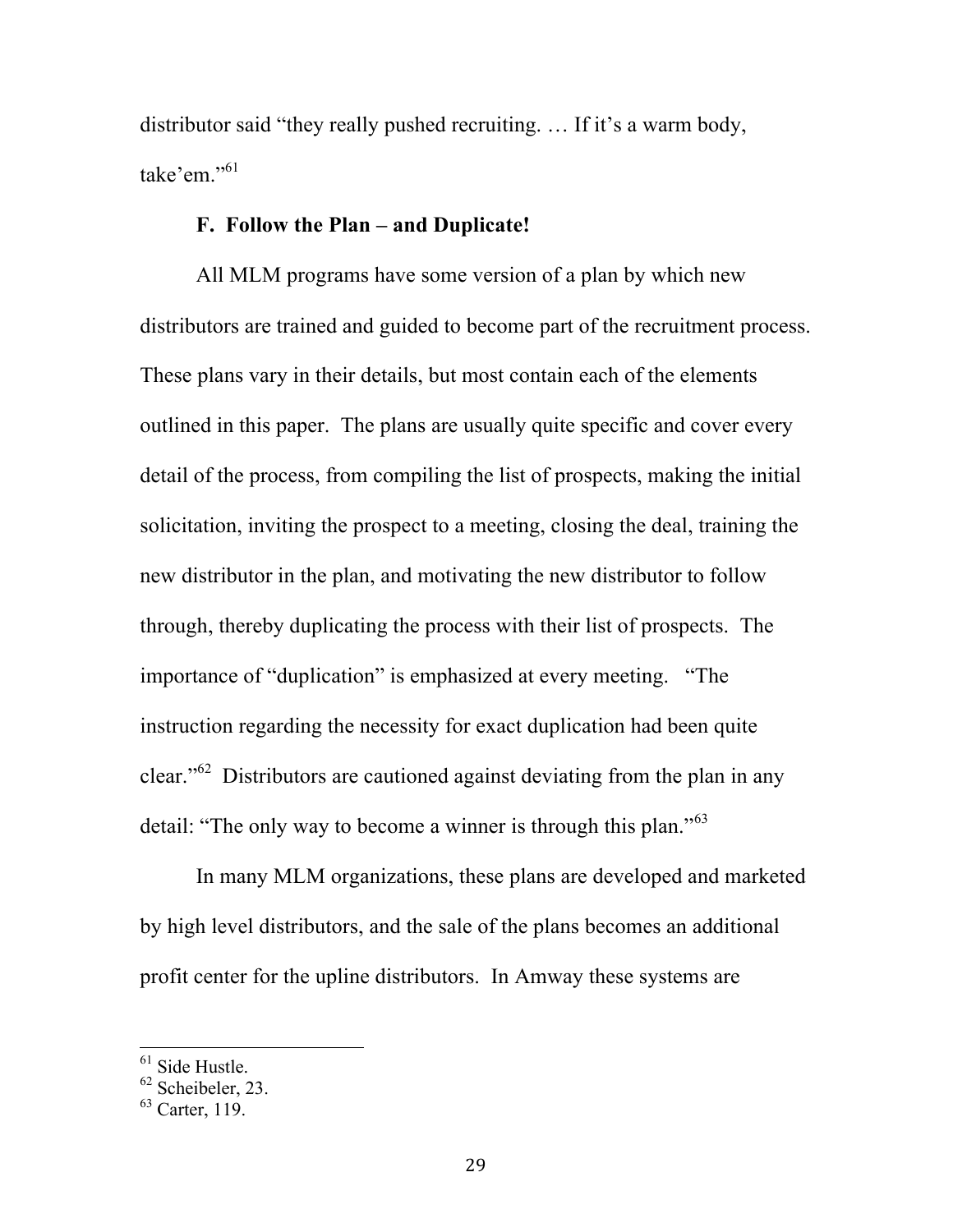referred to as "Amway motivational organizations." Kerns, Scheibeler and Carter describe how they work in detail, and explain how top Amway distributors earn much of their income from selling the "tools" (books and tapes) to their downlines, and requiring their downlines to purchase tickets for the frequent meetings and events where the systems are marketed along with Amway. Butterfield notes that distributors were expected to "[b]uy tapes and listen to them every day"<sup>64</sup>

 In Herbalife the plans, referred to as "lead generation systems", were developed and sold by its high level distributors to their downline distributors, under such names as "Newest Way to Wealth," "Financial Success Systems," and "Vertical Skip Marketing."65 Herbalife shut down most of these systems during the course of the FTC investigation.<sup>66</sup>

Following these plans demands a substantial commitment of time and money. Scheibeler reports that "[o]ur schedule was one of unending training sessions, seminars, product fairs, promotional trips, open meetings, house meetings, and follow ups."<sup>67</sup> A Nu Skin distributor stated that "It's 24

 $64$  Butterfield, 26.

<sup>65</sup> *See* https://www.factsaboutherbalife.com/the-facts/the-perpetrators/doranandry/index.html and https://www.factsaboutherbalife.com/the-facts/theperpetrators/paul-michaels/index.html

<sup>66</sup> *See* https://seekingalpha.com/article/1269591-one-of-herbalifes-greatest-risks  $67$  Scheibeler, 56.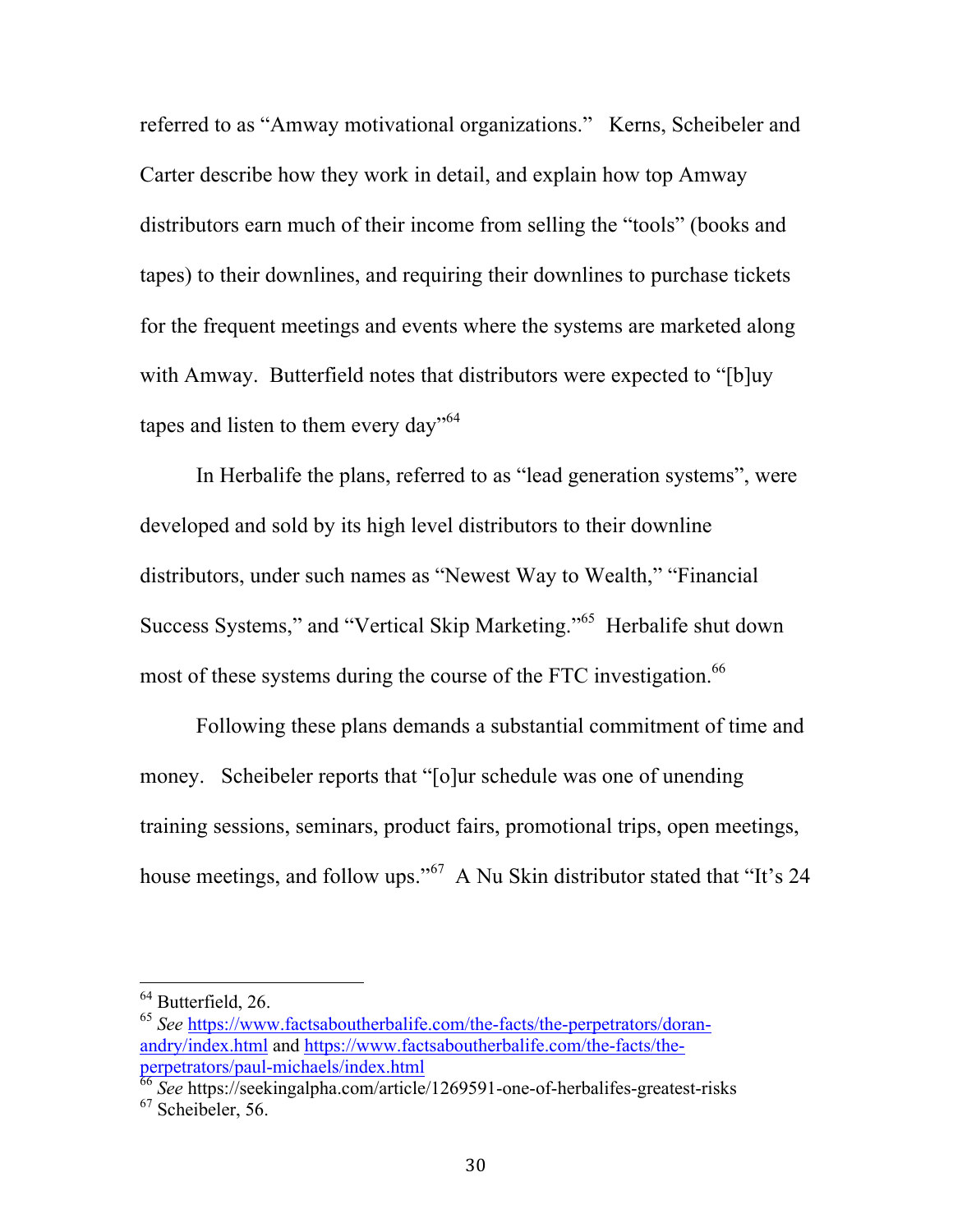hours a day. You eat, sleep and breathe it."<sup>68</sup> A LuLaRoe distributor reports that she was "live streaming on facebook 2 to 4 hours a day" and another states that she was "doing all the things they told her to be successful including buying a lot of Lularoe."69

In some systems, Amway being a prime example, following the plan extends to guidelines into how distributors dress and conduct themselves in public. Butterfield states that distributors were taught the importance of "dressing for success" and that "dress expectations come from the top down;" there was public humiliation for non-conformers.<sup>70</sup> Butterfield also explains that Amway distributors are told to consult with their upline before making any major decisions; "Before you buy a house, check it out with your upline."<sup>71</sup> In LuLaRoe, a distributor reported that she and other distributors received substantial pressure to undergo weight reduction surgery; "[y]ou have to look a certain way. You have to be a certain way"<sup>72</sup>

## **G. MLM Language and Proverbs**

MLM has its own language, somewhat mystifying for prospects and non-MLMers, where normal words have abnormal meanings, and abnormal words are coined for concepts that have no parallel in the non-MLM world.

 <sup>68</sup> Secrets.

<sup>69</sup> Side Hustle.

 $^{70}$  Butterfield, 24.<br> $^{71}$  Butterfield, 26.

 $72$  Side Hustle.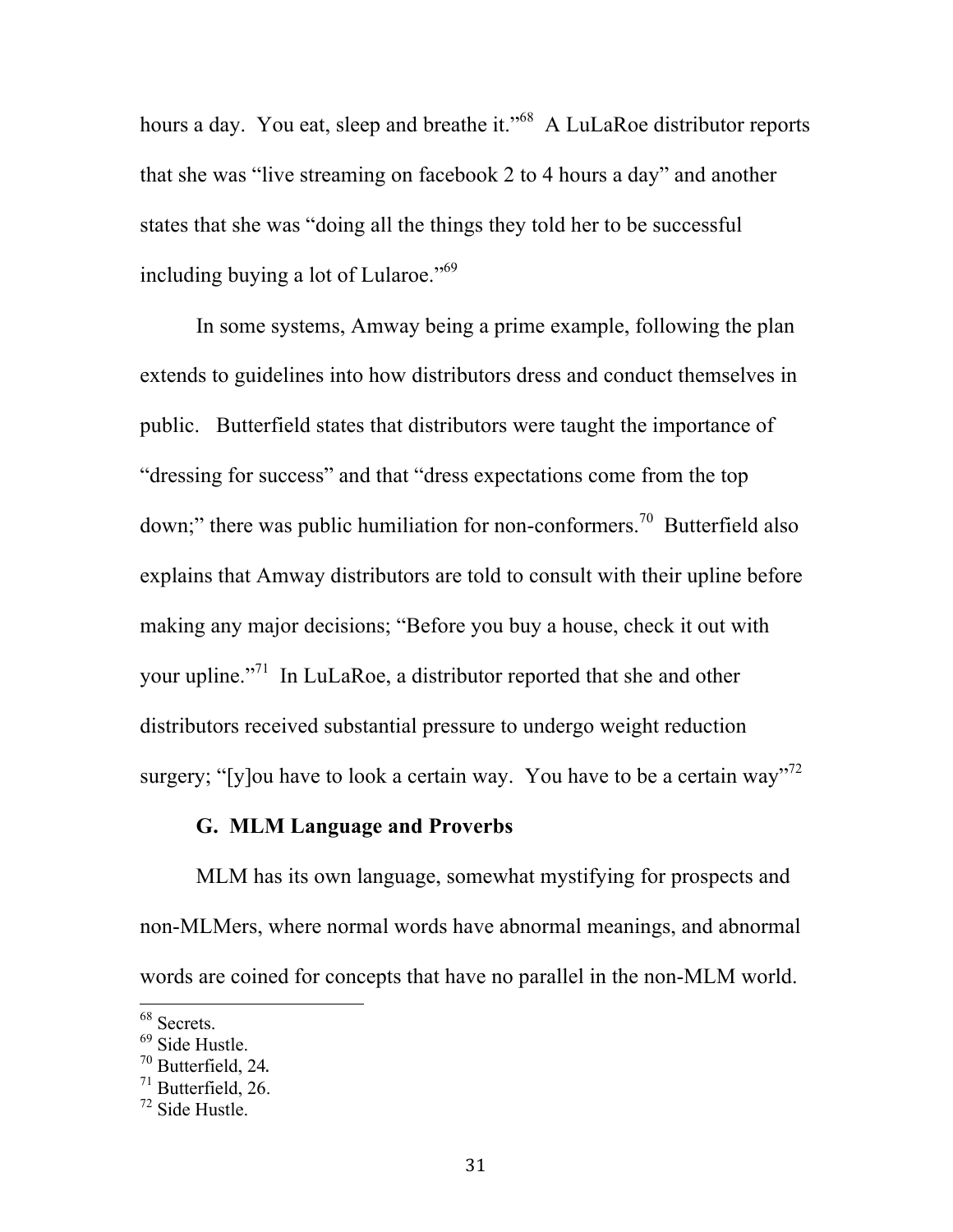To begin with, participants may avoid the term "multilevel marketing," which may have a bad reputation, in favor of more innocuous terms like "network marketing," "referral marketing" or "direct selling." The new distributor will have to learn terms like "downline" (the group of distributors you recruited, plus the distributors they recruited, and so on down the chain), "upline" (the distributor who recruited you, plus the distributor who recruited your recruiter, and so on up the chain) are not found in any other line of business, and "cross-line" (other distributors in your company, but not in your upline or downline); the complex web of these relationships is considered a "genealogy." The word "recruiting" may be abandoned in favor of a more innocuous term like "sponsoring;" "selling" may be replaced with "sharing." There are special terms for each level of the compensation plan. New distributors may start their recruitment activities with their "warm market" (friends and family members) and then expand to their "cold market" (acquaintances or persons contacted through some lead generation system.

In the Amway system, the phrase "drawing circles" or "spinning circles" refers to the process of showing the Amway sales and marketing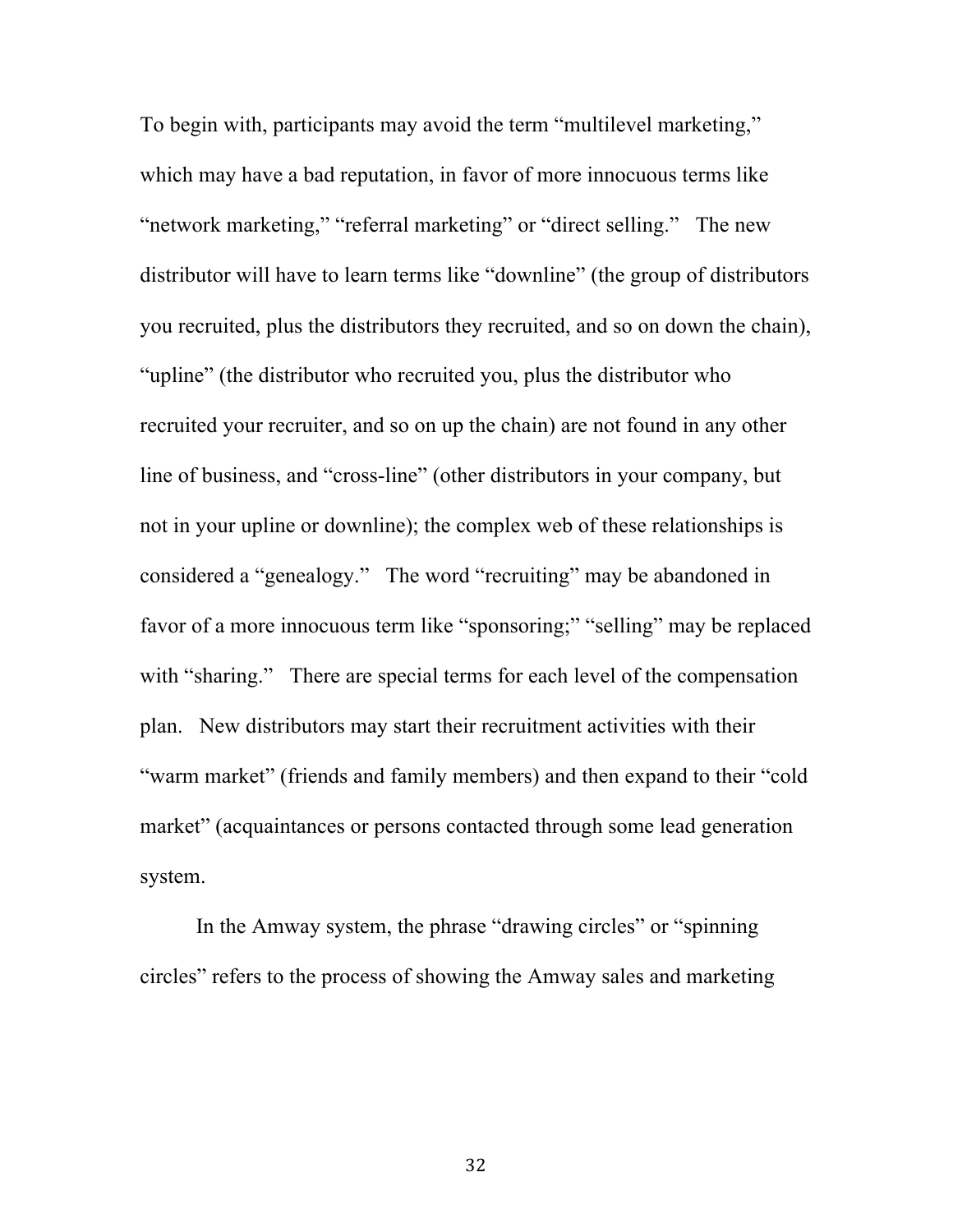plan.<sup>73</sup> "Stinkin' Thinkin'" refers to any thought or statement that is negative about Amway.74

Additional obscure terms are used in MLM compensation plans. In some plans inventory purchases by distributors are considered "personal volume," while purchases by their downline count towards their "group volume," unless the downline distributor has reached a certain level in the plan, in which case they "breakaway" and their volume no longer counts toward their upline's group volume, although it will generate commissions (or bonuses, or whatever other term may be used) for the upline, provided that they maintain the requisite inventory purchase "qualifications" for their level. In "matrix" plans the number of "frontline" distributors is limited, such that any additional recruits "spill-over" and are added to your second line or below. When a distributor fails to purchase sufficient volume to meet their qualifications, the commissions that would have been paid to them are instead paid to their next upline distributor who does meet their qualifications, a process called "rolling up" or "compession."

In addition to a new terminology, MLM firms have developed a series of pat answers to common questions or objections. A distributor who

 $^{73}$  Carter, 162, 169. Carter provides a useful glossary of MLM terms.

<sup>74</sup> Carter, 169.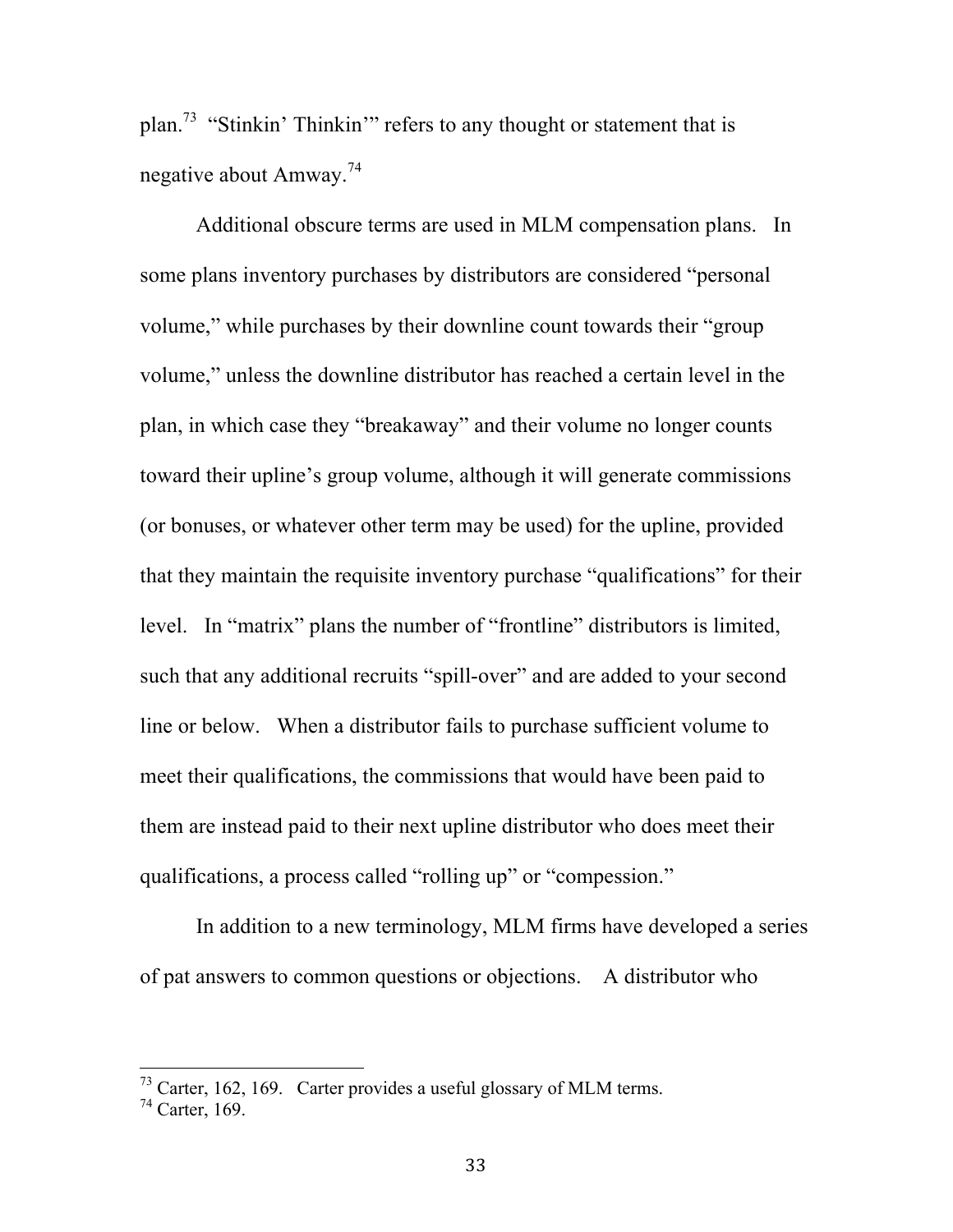resists buying the requisite amount of inventory will be told that "You got to

be a product of the product."<sup>75</sup> In the Amway system,

When a distributor asks his upline why he needs tools, he will be told one of a number of variations on a theme:

Well, if you were a carpenter, you wouldn't think of going to work without your hammer, saw, screwdriver, etc. The tapes and books are your tools for building a successful Amway business

Tools are optional, but so is success.

Every trade has its own tools.

If you want to become successful, you have to learn how successful people think. The tapes and books will help you do that.

Tools will help you grow as a person.

The tools will increase your sponsoring rate.<sup>76</sup>

Scheibeler reports that "[w]hen we questioned about the apparent

pyramid nature of the business, we were advised 'no one makes more money

off your business than you.' Kerry later informed us, 'This is a legal

requirement that keeps this business from being an illegal pyramid."<sup>77</sup>

Other sayings include "If a guy lost his shirt in Amway, it must have been a

pretty cheap shirt."78

 <sup>75</sup> Secrets.

<sup>76</sup> Carter, 43.

 $77$  Scheibeler, 12.

<sup>78</sup> Scheibeler, 46.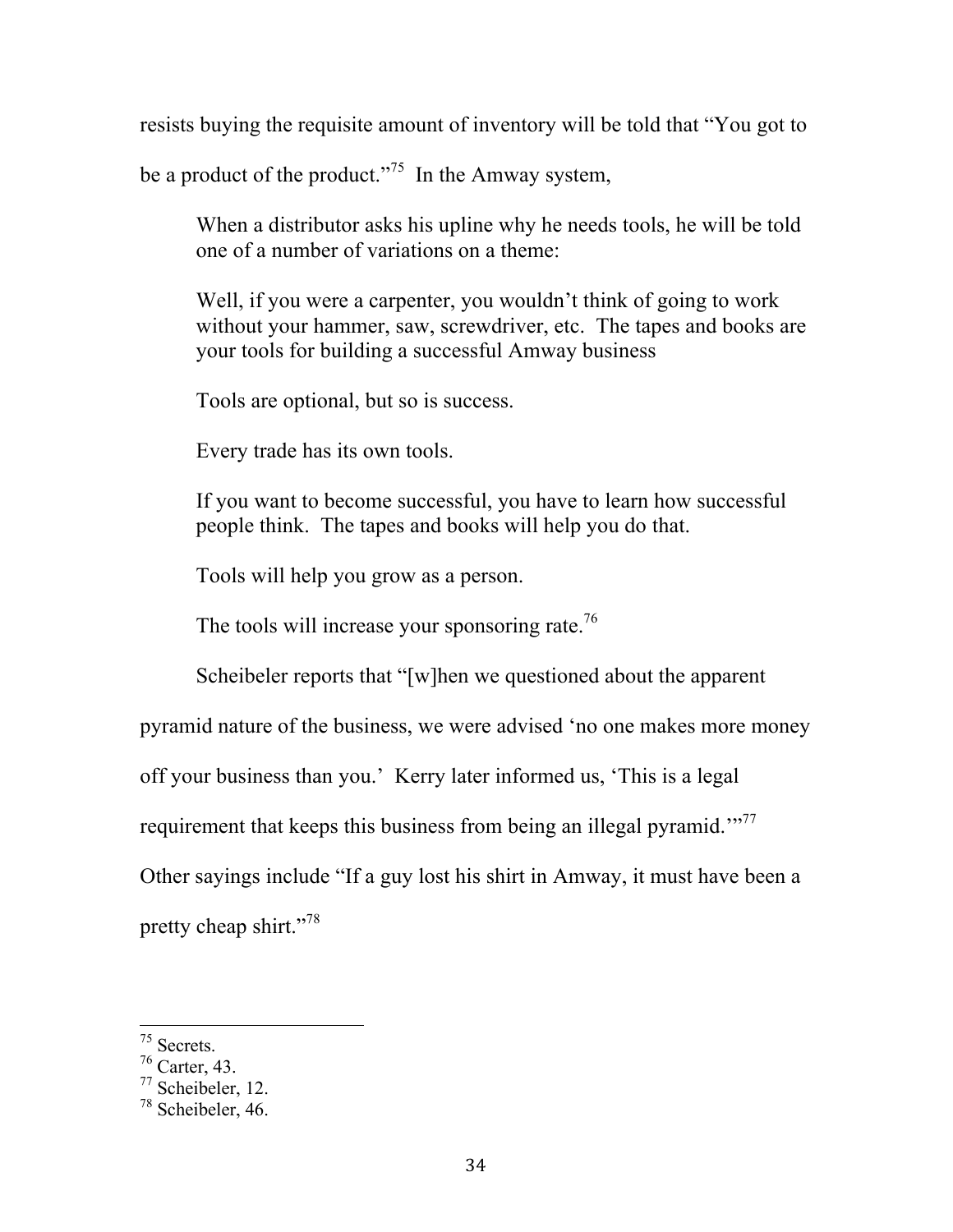A favorite topic of MLM recruiters is the foolishness of working for someone else, that is, having a job. Typical sayings include "If you have a J.O.B., you may be Just Over Broke"<sup>79</sup> or "J.O.B., Journey of the Broke."<sup>80</sup>

Overcoming objections is a common theme of MLM training sessions. Scheibeler was taught that "[o]bjections are positive signs of interest. Here are three proven ways to handle them: Using the feel, felt found method. 'I know how you feel. I felt the same way, but this is what I found."<sup>81</sup> Another version of this exchange is explained in a recent MLM training video: "If the prospect says "I don't have the money for this" or "I don't have the time," the recruiter should begin their response by agreeing "of course," followed up by "that's why I'm talking about this opportunity with you – don't you think this is something you should consider?" $82$ 

## **H. Avoid the Dream Stealers!**

One constant refrain in the MLM message is to "avoid the dream stealers," that is, friends and family who question the validity of the opportunity. MLM trainers generally caution distributors against engaging on these questions. Rather, the distributor should simply avoid these negative people. "If your friends disapprove of Amway, do not associate

 <sup>79</sup> Scheibeler, 51.

<sup>80</sup> Fitzpatrick, 120.

<sup>&</sup>lt;sup>81</sup> Scheibeler, 28.

<sup>82</sup> Morris, Matt, *2 Simple Words to Overcome Objections in Network Marketing* , available at https://www.youtube.com/watch?v=fGEwYVsSWZ8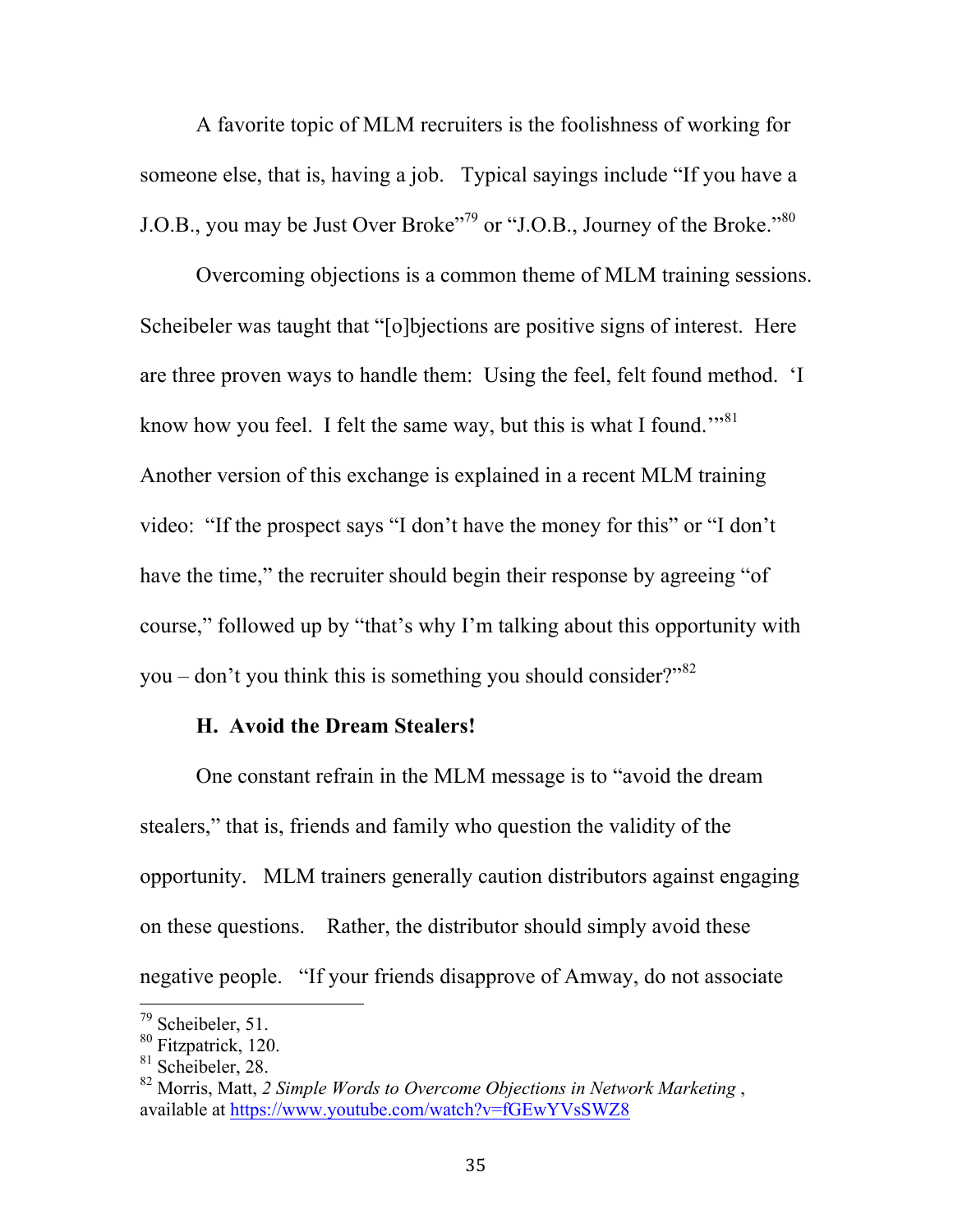with them.<sup> $33$ </sup> "My brother saw us as negative influences and negative influences need to be cut out of your life."<sup>84</sup> The advice to cut off contact with doubters is given a self-help veneer; these people are bad for you. "Avoid negative people, for they are the greatest destroyers of selfconfidence and self esteem. Surround yourself with people who bring out the best in you."<sup>85</sup> Another MLM trainer advises that "my friends were so negative about it to the point that it drove me mad. So I distanced myself from them for a good year or two … Limit the time you spend these kind of people."<sup>86</sup> A former MLM distributor stated that "they do training where basically what they tell you is if someone doesn't support you then you get rid of them. It doesn't matter if it's your mom, your brother, your sister, your husband, your friend … You don't need that in your life."<sup>87</sup> "You tell the people you love they're in a pyramid scheme and they go 'no I'm not. You're just a hater."<sup>38</sup>

Avoiding the dream stealers is essential to maintain the positive attitude that good MLM distributors must cultivate in themselves. "Even more important than never speaking negative words was the policy of never

 <sup>83</sup> Butterfield, 27.

<sup>84</sup> Secrets.

<sup>&</sup>lt;sup>85</sup> Secrets.

<sup>86</sup> Secrets.

<sup>&</sup>lt;sup>87</sup> Secrets.

<sup>&</sup>lt;sup>88</sup> Side Hustle.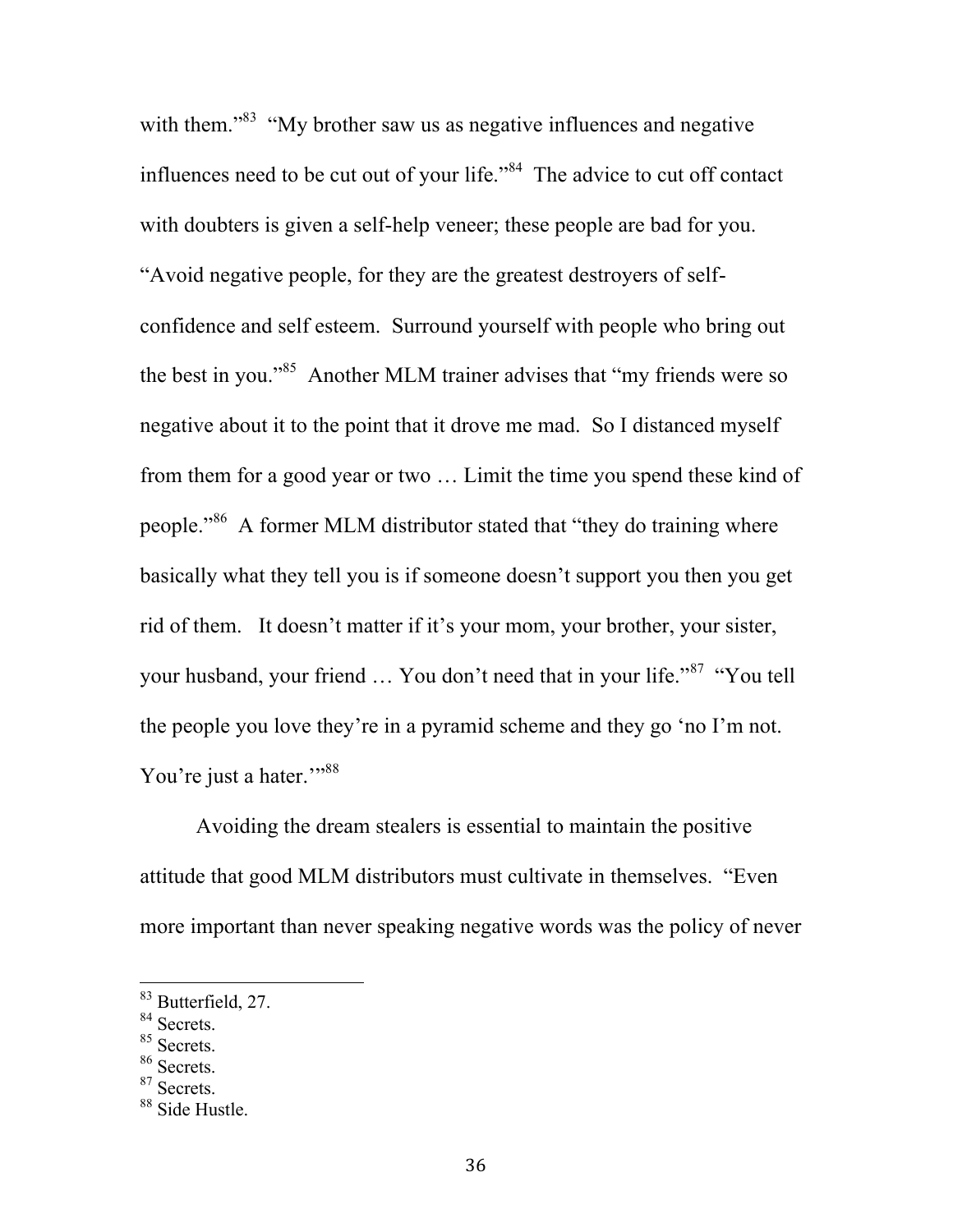thinking negative thoughts. … In light of this, it was vital to avoid negative thoughts, negative people, and negative counsel."<sup>89</sup>

The insulation from negative influences includes instructions on what a distributor should and should not read. "Before you read a book, find out if it's on their recommended list."<sup>90</sup> "It's vital to read the right books. Therefore, you must stop reading the "wrong" books. The only books you should read are those you purchase through the system."<sup>91</sup> "I read what my sponsor tells me to read."<sup>92</sup>

# **I. Follow the Star! - Celebrity Endorsers**

The big meeting has to have a star. Sometimes the star is the founder of the company. Sometimes it is one of the top distributors. But frequently as the MLM company grows it will invest in celebrity speakers and endorsers. These celebrities may be athletes, actors, politicians or motivational gurus. To cite just a few examples, the soccer star Cristiano Ronaldo, reputed to be one of the wealthiest athletes in the world, has a lucrative endorsement deal with the MLM Herbalife.<sup>93</sup> Prior to his election, President Trump was a paid endorser of ACN, an MLM based in North

<sup>&</sup>lt;sup>89</sup> Scheibeler, 45.

<sup>&</sup>lt;sup>90</sup> Butterfield, 26.

 $91$  Carter, 59.

<sup>&</sup>lt;sup>92</sup> Butterfield, 29.

<sup>93</sup> *See* https://www.cnbc.com/2019/01/22/soccer-star-cristiano-ronaldo-fined-over-20 million-for-tax-fraud.html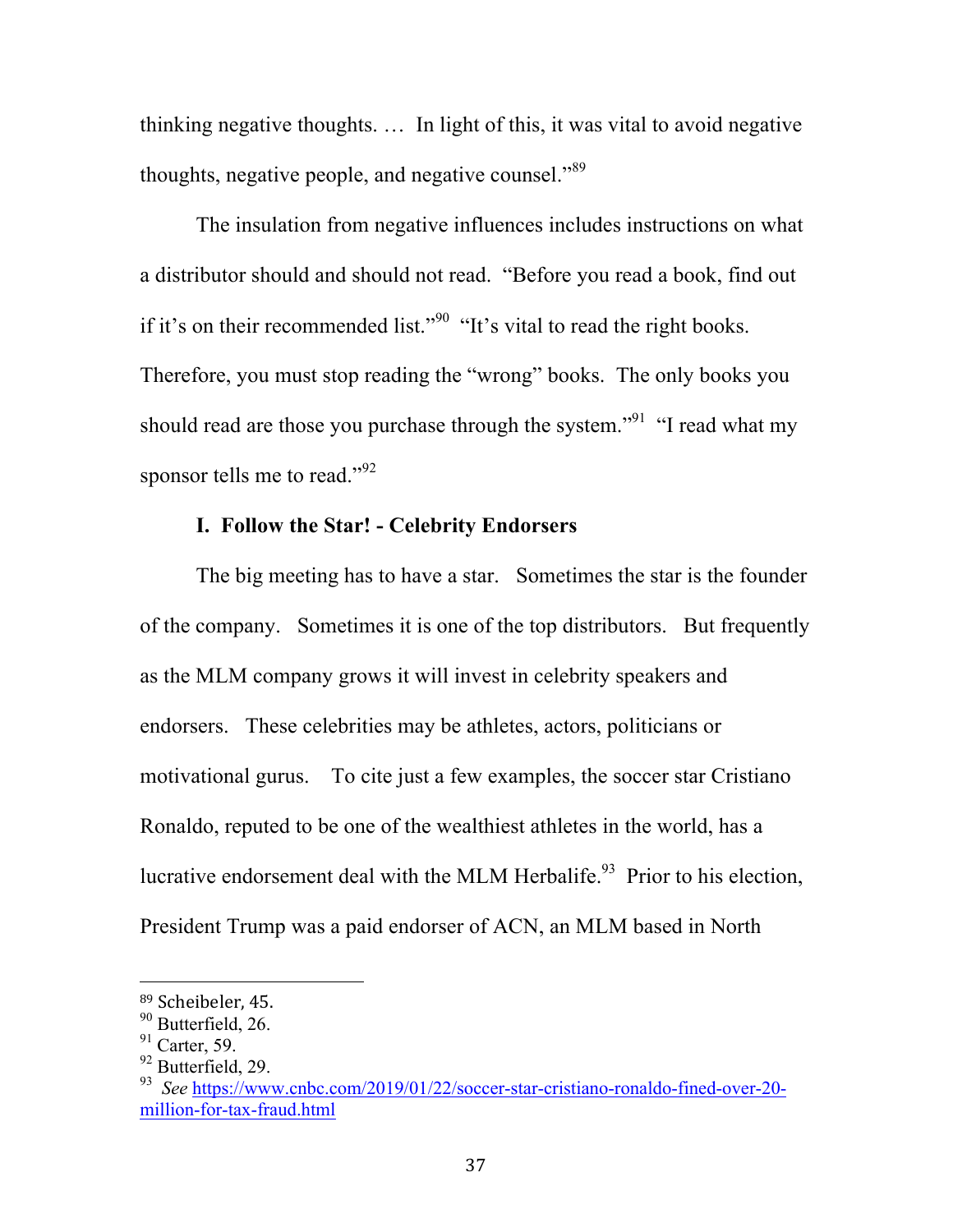Carolina.<sup>94</sup> The People Helping People Agency, an MLM selling life insurance and other financial products, retained former president George W. Bush, basketball star Kobe Bryant, and prominent right-wing psychologist Jordan Peterson to speak at its upcoming annual conference.<sup>95</sup>

### **J. It's Your Own Fault if you Fail**

One constant in the MLM recruitment pitch is the message that if you fail, its your own fault. "Anyone who was not happy with his or her income was advised to get a mirror and look directly at the person responsible.<sup>"96</sup> If you fail it is because you didn't follow the plan correctly, or because you did not maintain a sufficient level of belief. Among other things, it is essential that you stick with the plan long enough to give it a chance to work. MLM recruiters and trainers are fond of the saying "winners never quit and quitters never win."<sup>97</sup> "They say 'if you leave that you failed – how dare you – you could have made it – you don't know because you quit."<sup>98</sup>

That a distributor's failure must be their own fault is part of the ideology of MLM: "Poverty is the fault of the poor; there is no excuse for

 <sup>94</sup>*See* https://www.businessinsider.com/trump-acn-multilevel-marketing-companyendorsement-payments-2018-10

<sup>&</sup>lt;sup>95</sup> See https://www.thedailybeast.com/george-w-bush-kobe-bryant-jordan-petersonpromote-shady-multilevel-marketing-company-php-agency?ref=scroll

<sup>&</sup>lt;sup>96</sup> Scheibeler, 56.

<sup>&</sup>lt;sup>97</sup> Butterfield, 27.

<sup>&</sup>lt;sup>98</sup> Secrets.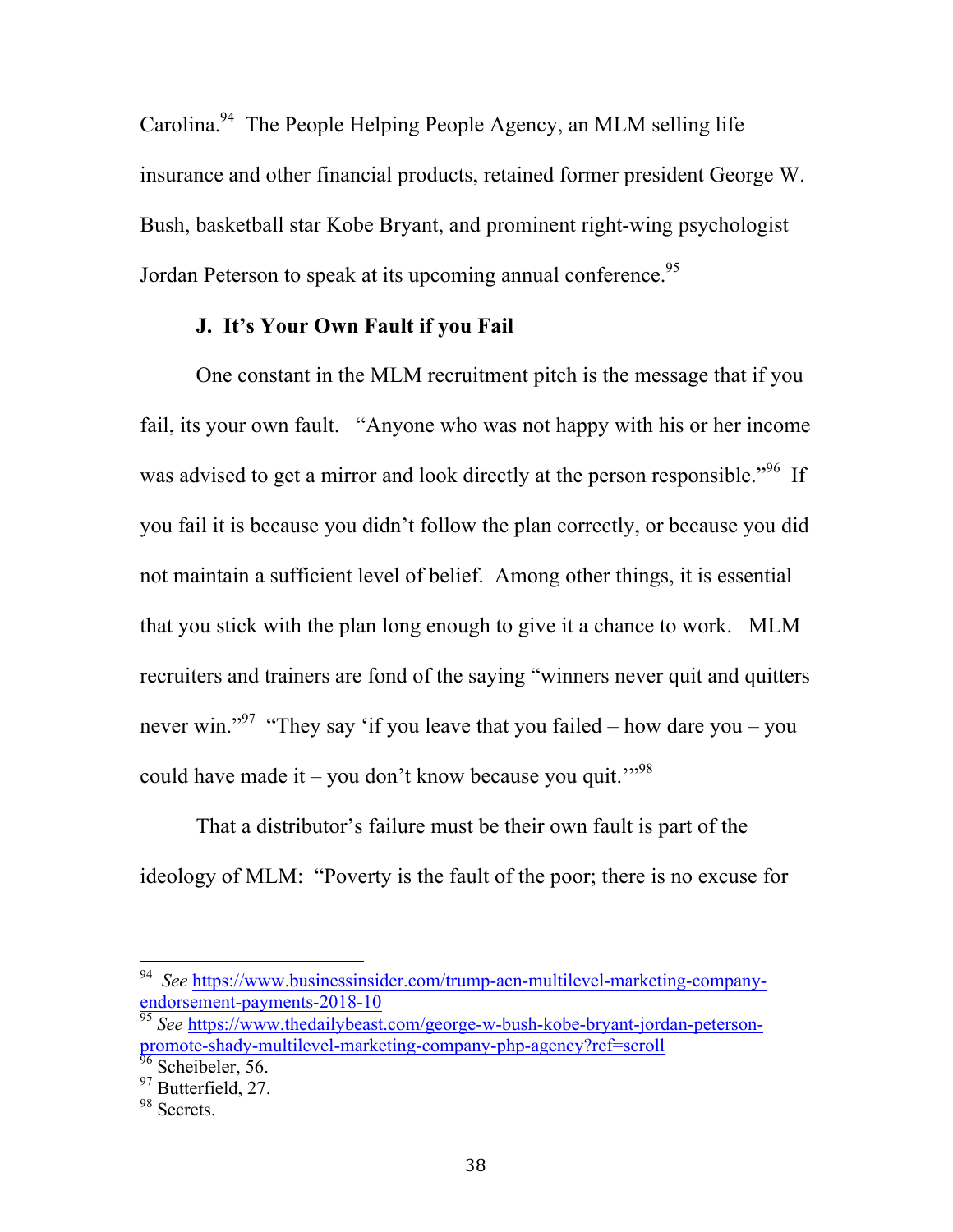failure; only losers complain and criticize."<sup>99</sup> "If you are blaming your lack of success on something external that you can't control, you lose control – don't be a victim – be a boss!"<sup>100</sup> One of the co-founders of LuLaRoe, Mark Stidham, was recorded as saying "I've heard some whining lately about 'my inventory is stale.' No! You're stale! Your customers are stale! Get out and find new customers!"<sup>101</sup>

Ironically, some of the MLM messaging explicitly refers to mind control:

If your business isn't going well it is probably because of the way you're thinking

90% of what we do is mindset

It's all about programming ourselves with the right attitude.<sup>102</sup>

The repeated message gets heard – many failed MLM distributors attribute their lack of success to their own failure to work hard enough or effectively enough: "I used to think maybe I'm not putting enough time in … you convince yourself that maybe you're doing something wrong …

maybe you're not trying hard enough."<sup>103</sup>

<sup>&</sup>lt;sup>99</sup> Butterfield, 27.

<sup>&</sup>lt;sup>100</sup> Secrets.

<sup>&</sup>lt;sup>101</sup> Side Hustle.

<sup>102</sup> Secrets.

<sup>103</sup> Secrets.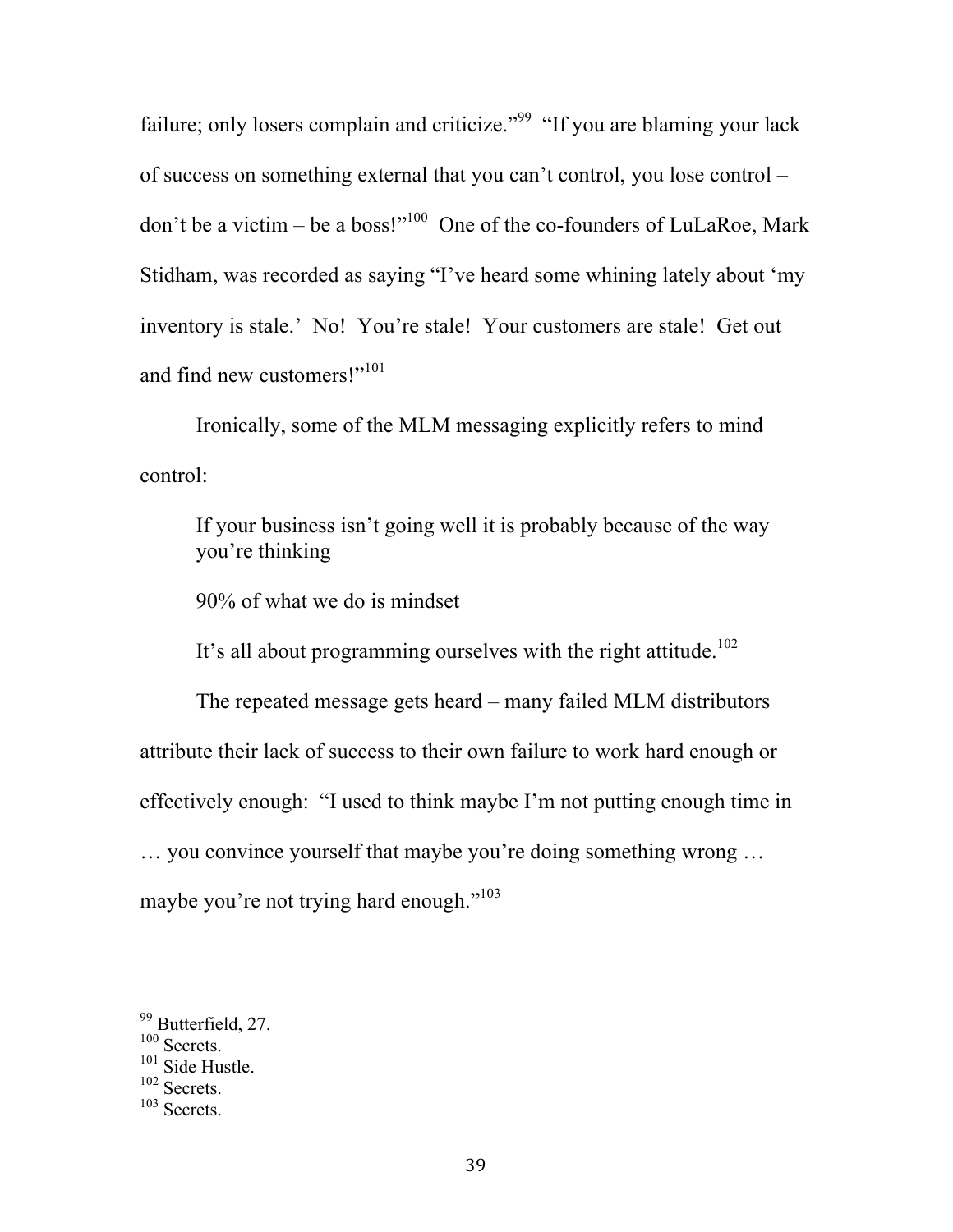#### **IV. Summary of Legal Remedies for MLM Victims**

### **A. Federal Laws**

In the United States, the Federal Trade Commission (FTC) has the primary role in protecting consumers from unfair and deceptive practices by MLM companies. Typically, in enforcement actions against MLM firms the FTC will allege both that the company is operating a pyramid scheme – an inherently deceptive practice - and that it is making deceptive earnings claims.

The FTC also has the authority to promulgate trade regulations, such as the Franchise and Business Opportunity Rules discussed above. When it decided to exempt MLM offerings from the Business Opportunity Rule the FTC stated that it would continue to bring enforcement actions against MLM firms on a case-by-case basis. The FTC has also taken the position that there are "legitimate" MLM plans that can be distinguished from pyramid schemes. Unfortunately, the FTC's case-by-case enforcement policy and its concession that some MLM plans are legitimate has the practical effect of legitimizing most MLM firms. Since the FTC does not have the inclination or resources to investigate every MLM firm, any firm that is not subject to an investigation can claim that the absence of any FTC investigation means that it is not a pyramid scheme.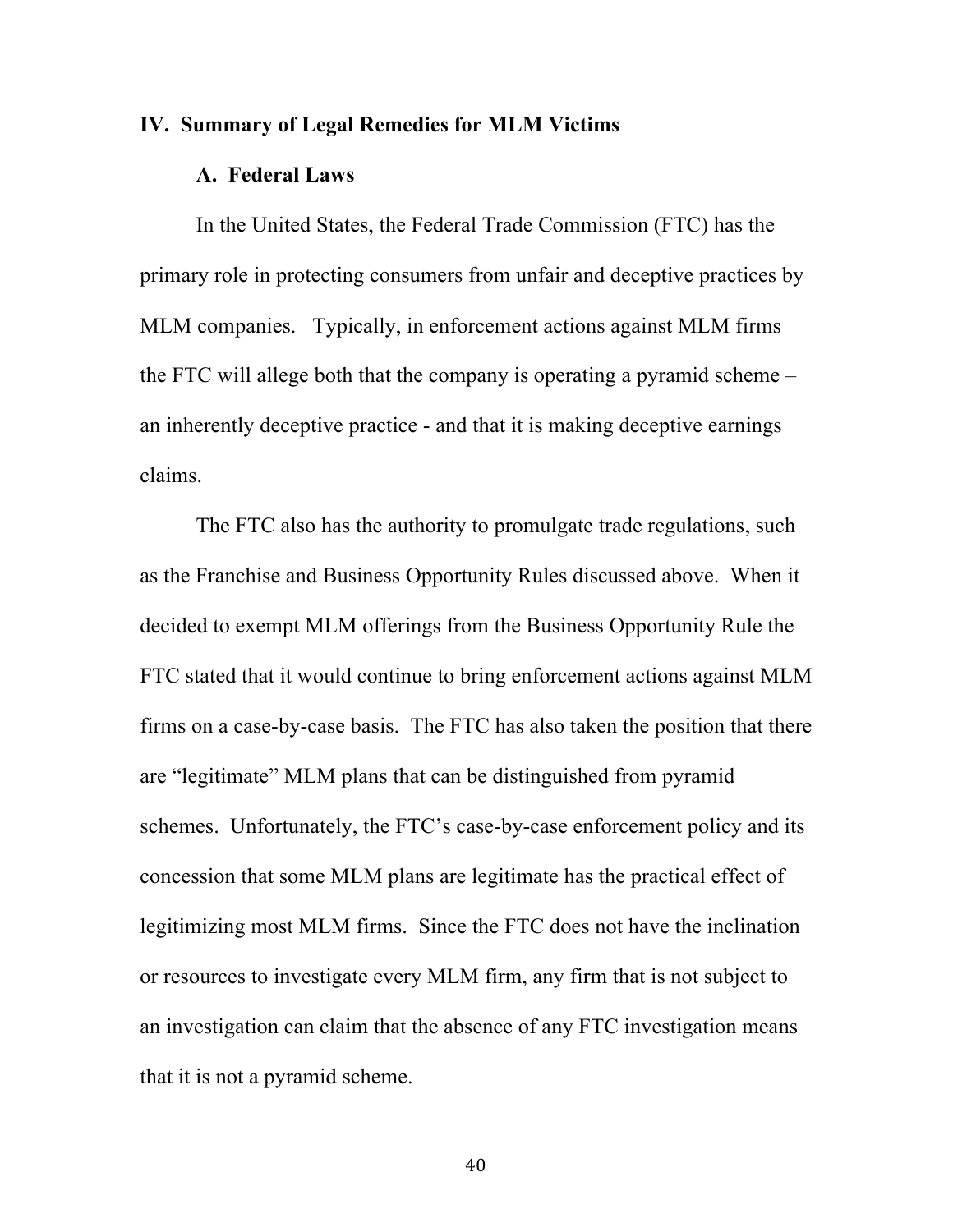The FTC has a very broad mandate, covering the gamut of consumer protection and antitrust issues, and is subject to the political whims of budgets and shifting enforcement priorities. We do not expect much action against MLM under the current administration.

 Another federal agency, the Securities and Exchange Commission (SEC) can also prosecute MLM companies based on a line of precedents holding that investments in a pyramid scheme are considered to be investment contract securities. In *Omnitrition* the Ninth Circuit held that the FTC and SEC definitions of "pyramid scheme" are essentially identical.

The practical distinction for victims is that lawsuits under the FTC Act may only be brought by the FTC, while the federal securities laws permit both private actions by individuals as well as public enforcement actions by the SEC.

There are also some federal criminal claims which can be utilized by the Department of Justice to prosecute MLM firms, including mail fraud, wire fraud, and the Federal Racketeer Influenced and Corrupt Organizations (RICO) statute. The RICO statute provides for private actions by victims. To my knowledge the DOJ has never prosecuted an MLM firm under the RICO statute, but there have been a number of private RICO actions by MLM victims.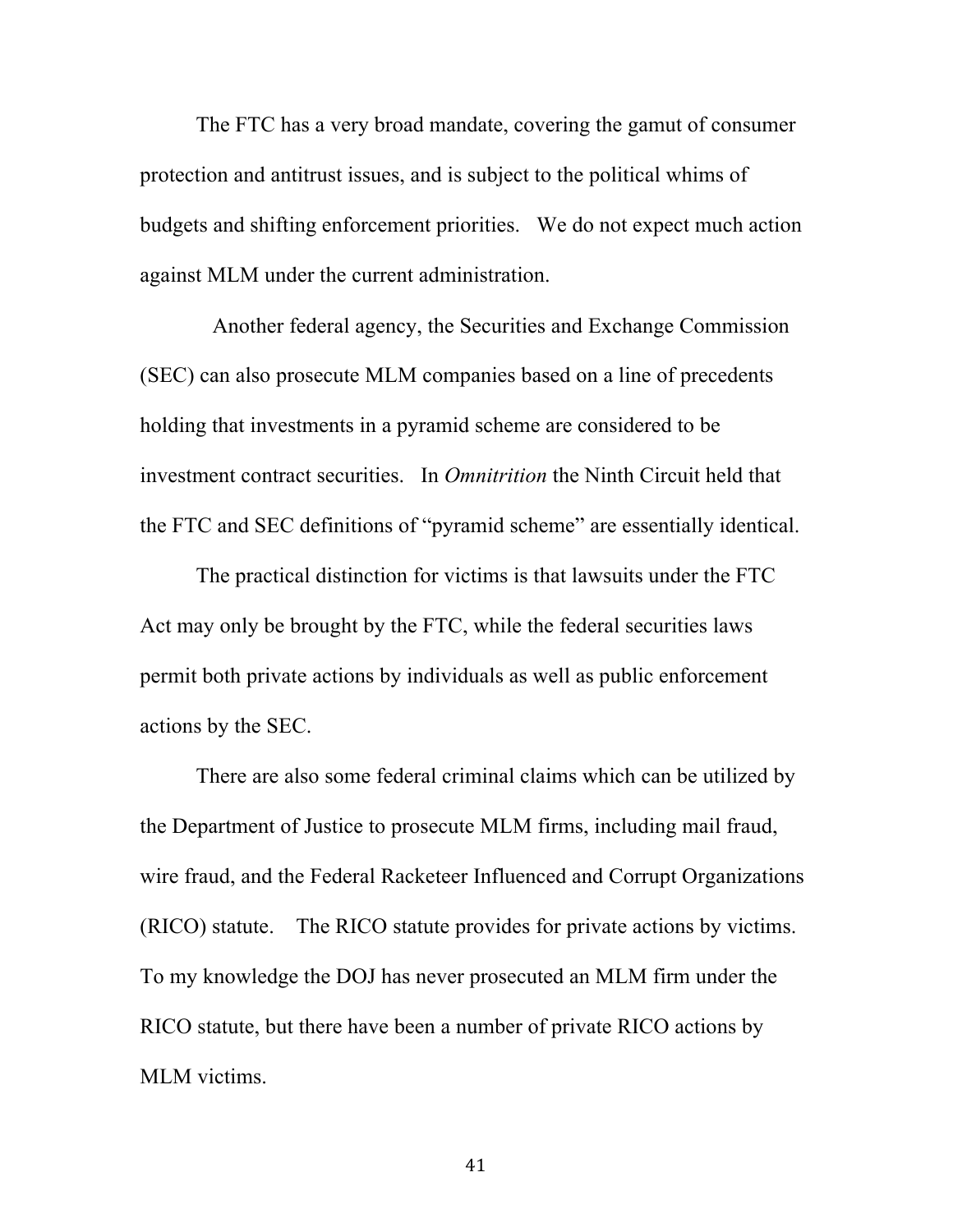#### **B. State Laws**

In addition to the federal remedies, there are a variety of state laws that potentially affect MLM companies, including laws prohibiting pyramid schemes or endless chain schemes, as well as consumer protection laws (generally modeled after the FTC Act). These laws vary in their definitions of pyramid scheme and the remedies, including whether individuals have a private right of action. In particular, the Direct Selling Association has successfully lobbied a number of state legislatures to amend their antipyramid laws in a manner which protects existing MLM practices.

State enforcement agencies are typically understaffed and underfunded, and may be reluctant to take on a large MLM, particularly one with political connections. Occasionally a group of states will pool their resources and prosecute an MLM, as happened with Fortune Hi Tech Marketing, which was subject to a joint enforcement action by the states of Kentucky, Illinois and Illinois, and the FTC.

### **C. Class Actions and Arbitration Clauses**

The above-referenced legal claims generally only recognize the financial damages suffered by MLM victims, and those damages generally range from a few thousands of dollars to perhaps a few tens of thousands. These losses are significant to the people who suffered them, but generally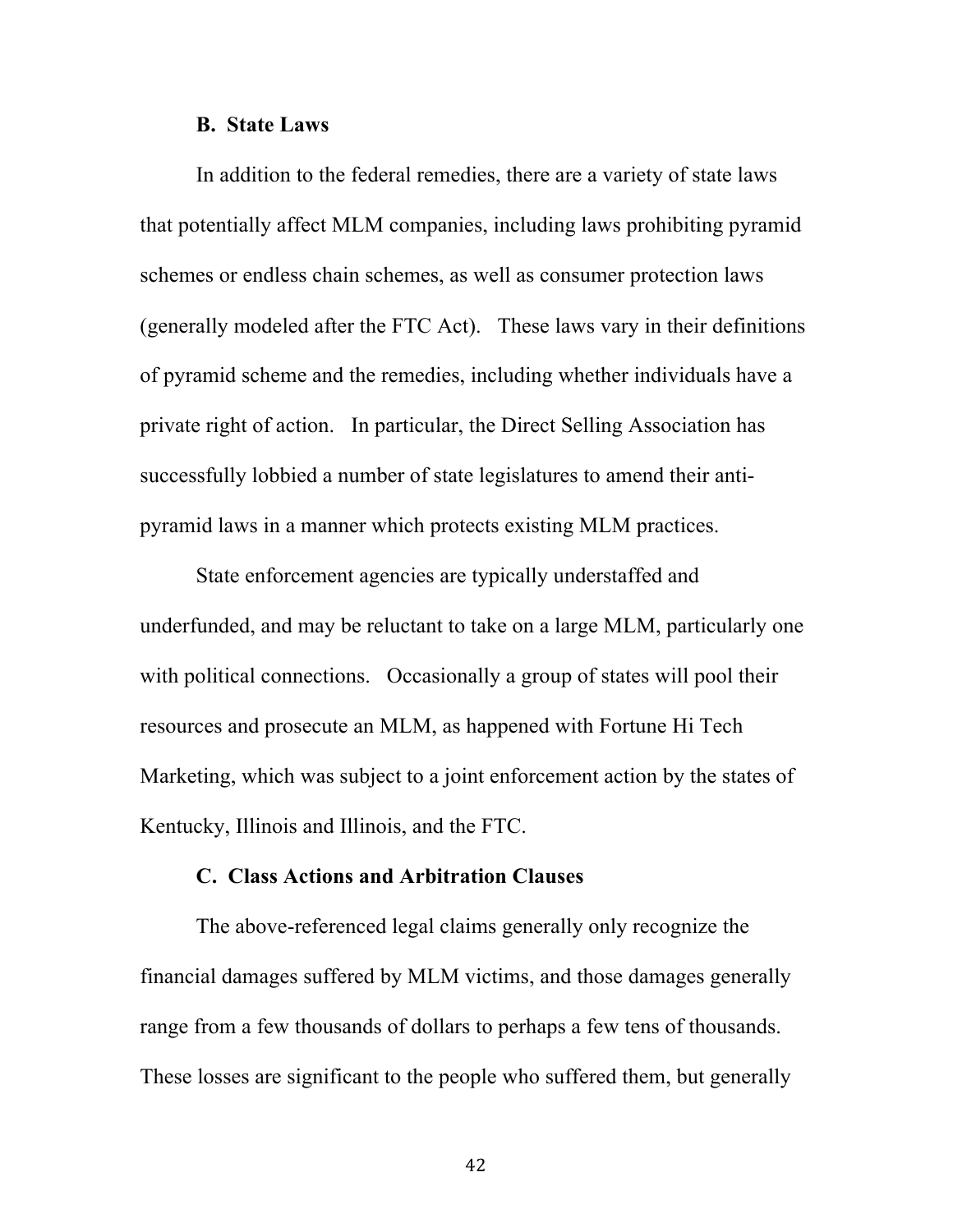are not sufficient to justify litigation. Accordingly, most cases by MLM victims are filed as class actions. The class action is a procedural device under which one or more representative plaintiffs may sue on behalf of a class of similarly situated victims in one lawsuit, thereby making it feasible for a contingency fee attorney to undertake the litigation. In order to bring a case as a class action the plaintiffs must establish that the class is sufficiently numerous to justify class treatment, that the class representative(s) are typical members of the class, and will adequately represent the class, and that there are common issues of fact or law which predominate over individual issues.<sup>104</sup> The Court must certify that the proposed class meets all of these requirements before the case can proceed to the merits as a class action. Defendants generally will fight very aggressively against class certification, since denial of certification typically represents the death knell of the lawsuit.

Due to the significant risk posed by class actions by victims, MLM firms have increasingly adopted contractual provisions in their distributor agreements which require MLM distributors to arbitrate any claims they have against the company, and which preclude distributors from bringing

 $104$  There are other types of class actions, including claims for certain types of injunctive relief, but they are unlikely to be utilized in class actions by MLM distributors.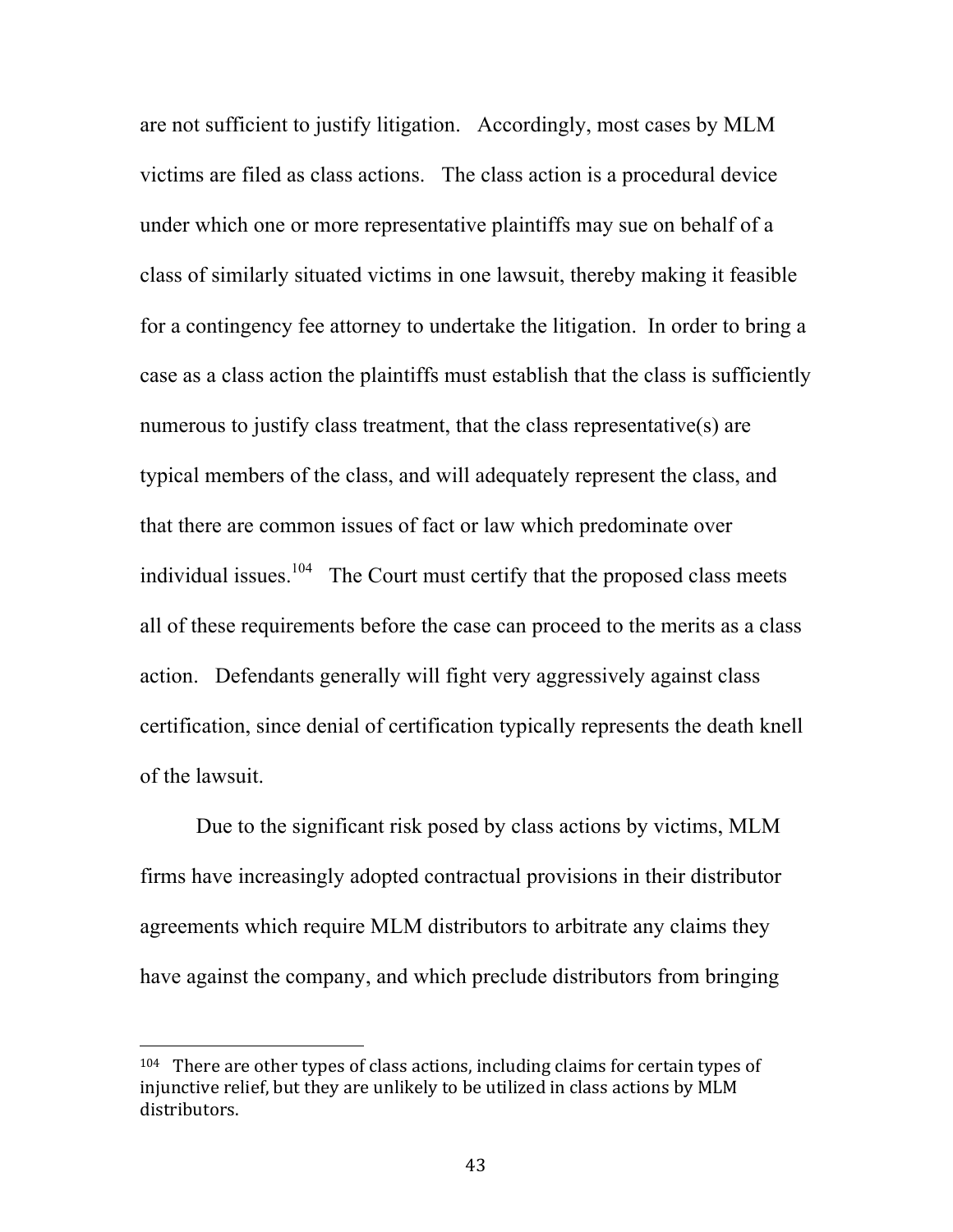class actions. While some of these clauses have been successfully challenged, the trend of decisions by the U.S. Supreme Court is to enforce them.

Class actions are not a satisfactory solution to the pyramid scheme problem. Most class actions settle for money damages, with the settlement limited to an amount of money that the MLM firm can pay without seriously impeding its operations as a going concern. The settlement might include an agreement by the MLM firm to change some of its practices, but there is little incentive by either the plaintiffs or the MLM company to undertake any changes that will have a real impact.

Finally, class actions are most effective, and most likely to be certified, where the claims are for financial losses that can be determined on a formulaic basis. Claims for personal injuries, or for emotional distress, like injuries suffered by victims of a cult, are unlikely to be certified. Claims for undue influence not suitable for class treatment, since individual facts concerning the details of the recruitment, the susceptibility of the victim and the injuries suffered will predominate over any common issues. V. Conclusion

While pre-sale disclosures would be helpful for prospective MLM distributors, they will not solve the pyramid scheme problem. The MLM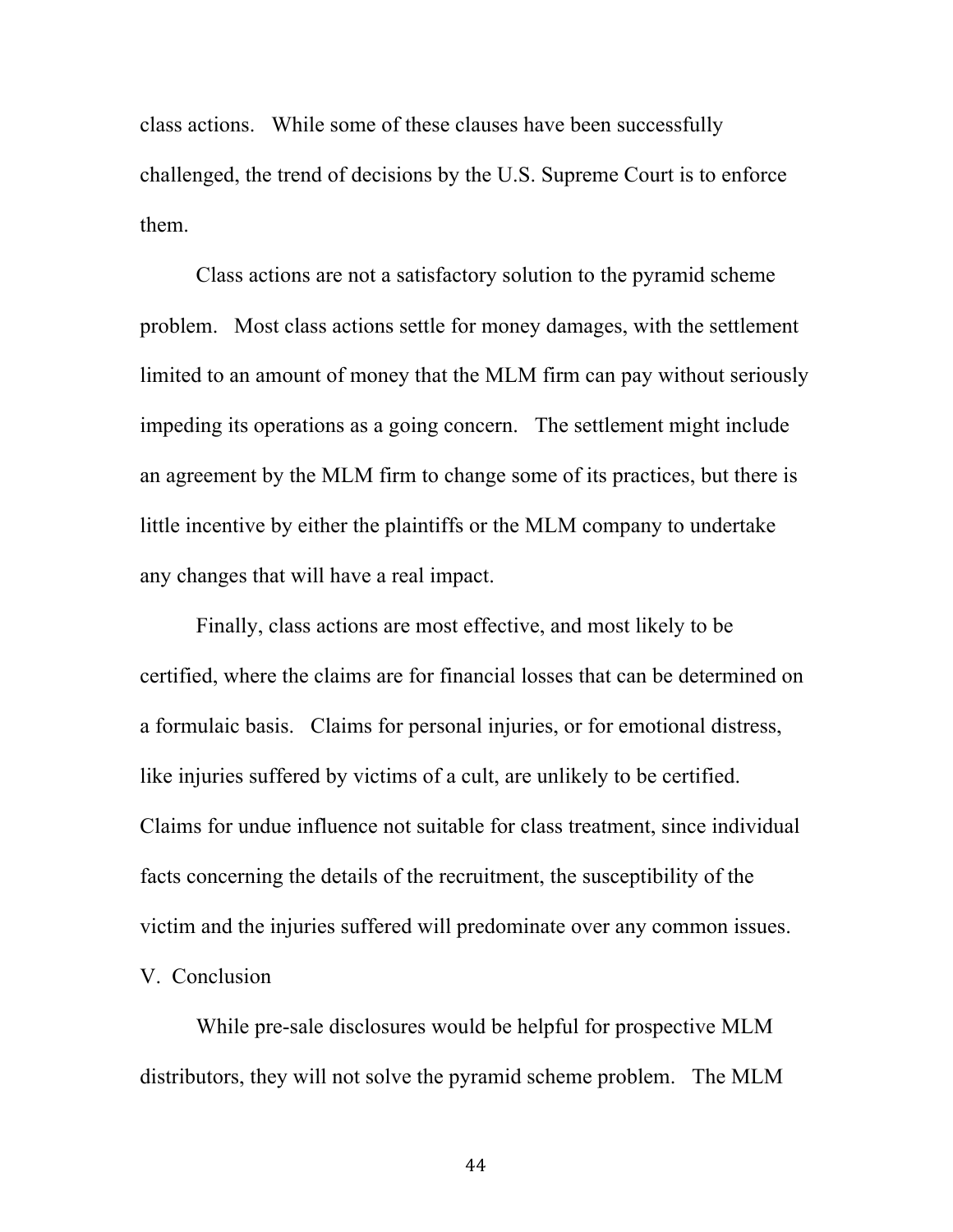recruitment process has been fine-tuned through decades of practice and experience. Pre-sale disclosures might dissuade some prospects, and might lower earnings expectations, but MLM firms will still succeed in recruiting new targets, the vast majority of whom will lose their investments. Existing legal remedies are inadequate. It may be that better consumer education may provide a more immediate and effective approach. I hope this paper will stimulate discussion and more academic analysis of the methods for addressing the problem of pyramid schemes.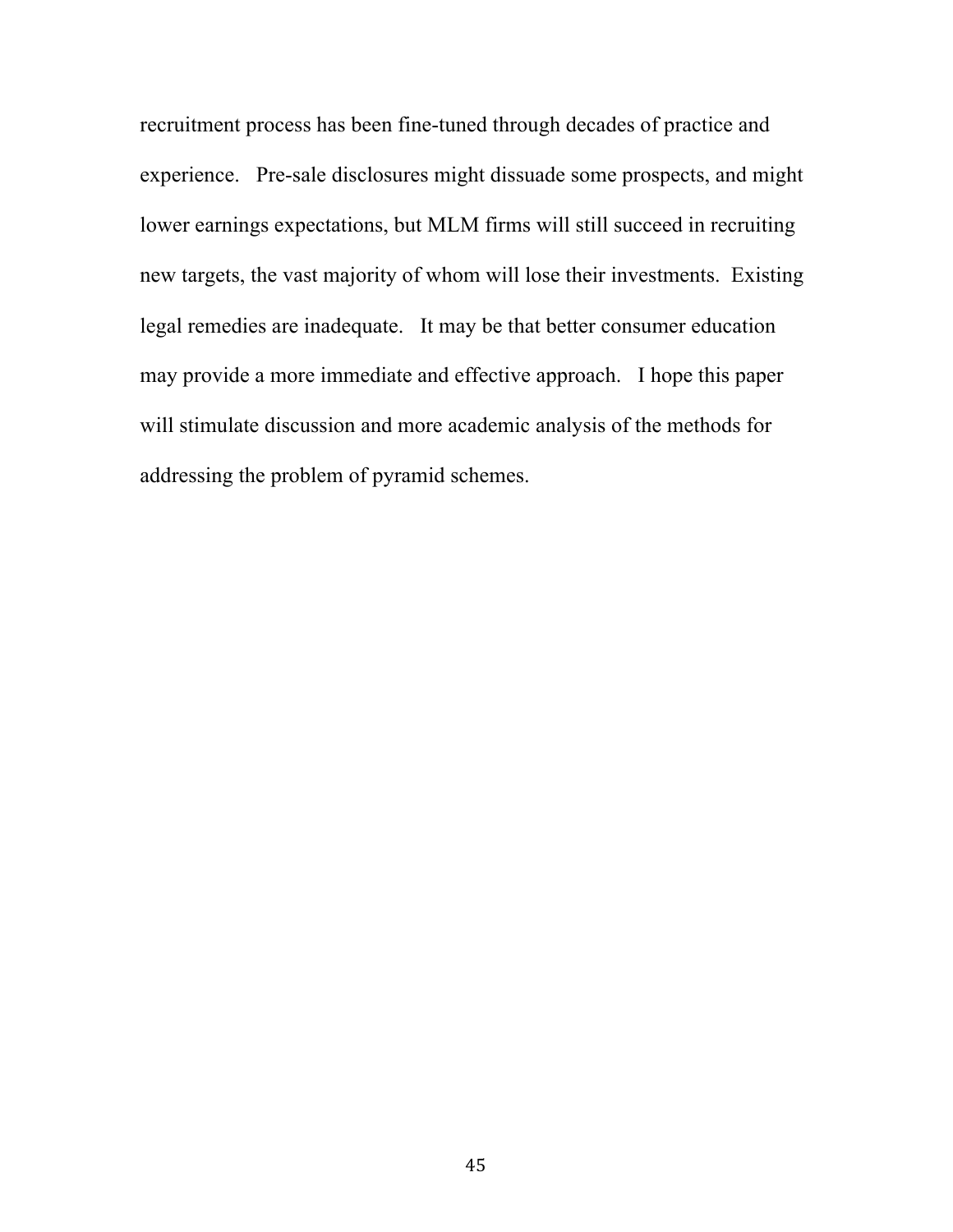#### **DOUGLAS M. BROOKS** 258 Harvard Street, No. 301 Brookline, MA 02446 (781) 424-6737 dmbrooks@brooks-law.net

**Summary:** Mr. Brooks is a lawyer based in Brookline, Massachusetts. Over the past 30 years Mr. Brooks has litigated a wide variety of civil cases nationwide, including matters involving franchising, dealerships and product distribution, as well as securities, antitrust and consumer protection class actions.

**Experience with Multi-Level Marketing Schemes:** Mr. Brooks has substantial experience representing the victims of fraudulent and deceptive multi-level marketing ("MLM") schemes. He has represented MLM distributors in putative and certified class actions in state and federal courts, as well as consumer advocates and whistleblowers, and is frequently consulted by consumer advocates, the media and other attorneys concerning MLM issues.

Mr. Brooks has worked pro bono for a number of non-profit organizations involved in the effort to educate and protect consumers from deceptive and fraudulent MLM schemes, including Pyramid Scheme Alert (www.pyramidschemealert.org), the Consumer Awareness Institute (www.MLM-thetruth.com), Quackwatch (www.quackwatch.com and www.mlmwatch.org), MLM Survivor (www.mlmsurvivor.com), and the Cult Education Institute (www.culteducation.com).

Since 1995 Mr. Brooks has participated in rule-making proceedings by the Federal Trade Commission concerning its business opportunity rule in which he has argued for disclosure and conduct regulation of the MLM industry.

**Admissions:** Mr. Brooks is a member of the bar of the Commonwealth of Massachusetts, the U.S. District Court for the District of Massachusetts, and the U.S. Courts of Appeals for the First and Third Circuits. He has been admitted *pro hac vice* in many state and federal courts across the country.

**Bar Associations and Speaking Engagements:** Mr. Brooks is a member of the American and Massachusetts Bar Associations and a member of the Forum on Franchising of the American Bar Association. Mr. Brooks was a speaker at the 1995 Annual Forum on Franchising of the American Bar Association, where he delivered a paper entitled "Survey Evidence - Use of Collected Data in Encroachment Cases" and has been a speaker at conventions of the American Association of Franchisees and Dealers and the American Franchisee Association. He has been a speaker at several consumer protection conferences held by the Capitol Forum in Washington, D.C., and at the Program in Psychiatry and the Law (PIPATL) at the Mass. Mental Health Center.

**Media:** Mr. Brooks is frequently consulted and interviewed by journalists concerning MLM and pyramid schemes. He was featured in the documentary *Betting on Zero*.